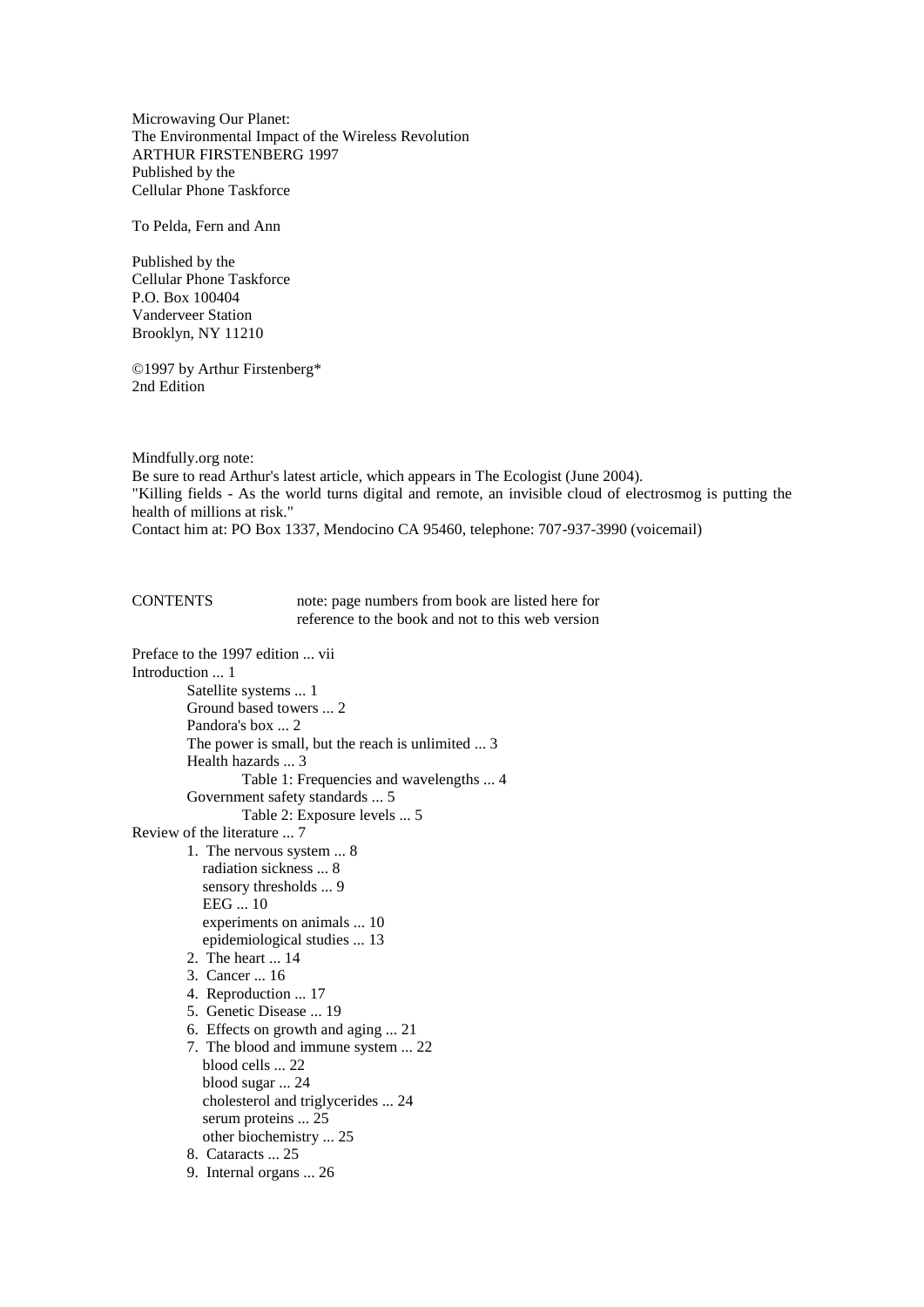10. Lungs ... 28 11. Bone marrow ... 29 12. Hair and nails ... 29 13. Synergistic effects ... 29 14. Microwave hearing, and other sensing ... 30 15. Electrical sensitivity (ES) ... 31 16. Diagnosing ES: a guide for doctors ... 34 17. Mechanisms of injury ... 38 shear-strain/closed head injury ... 38 blood-brain and other barriers ... 40 calcium efflux ... 41 hypoxia ... 42 heavy metals ... 42 porphyria ... 43 molecular interactions ... 44 solid state physics ... 46 18. Conclusion ... 47 Endangered species ... 49 The danger from satellites 51 Bibliography ... 54 About the Author ... 83

This is an urgent plea to environmentalists and to those within the telecommunications industry, to doctors and businesspeople and government officials, that microwave radiation is an imminent danger to all of us more or less equally, and that for our common survival we must immediately halt the expansion of wireless communications upon this earth. There is no greater threat to our common future.

Arthur Firstenberg June 22, 1997 Norwich, NY

--------------------------------------------------------------------------------

# INTRODUCTION

From Bill Gates' planned fleet of 300 satellites to the millions of ground based antennas being constructed through-out the world, our privacy is being invaded, our health undermined, our water polluted, endangered species threatened, the ozone layer destroyed, and our climate altered. The assault has already begun.

The purpose of this report is to give a general overview of the environmental threats associated with the wireless revolution, and an in-depth review of 70 years of research into the health hazards of microwaves.

The lack of an adequate review of the literature until now has led to the incorrect perception that the scientific evidence is contradictory and inconclusive. In fact the scientific evidence is consistent and overwhelming.

#### Satellite systems

In 1957 there were no artificial satellites in the sky above us. Today there are thousands. The list of countries that have launched satellites to date is huge: the United States, Canada, Mexico, Brazil, Argentina, France, Germany, Norway, Sweden, Spain, England, Russia, Turkey, China, Japan, Indonesia, India, Thailand, Korea, Malaysia, Australia, New Zealand, Tonga, the European Community, Eastern Europe, the Arab League, Pan-Asia, and Intelsat (125 nations). Multinational corporations are sending up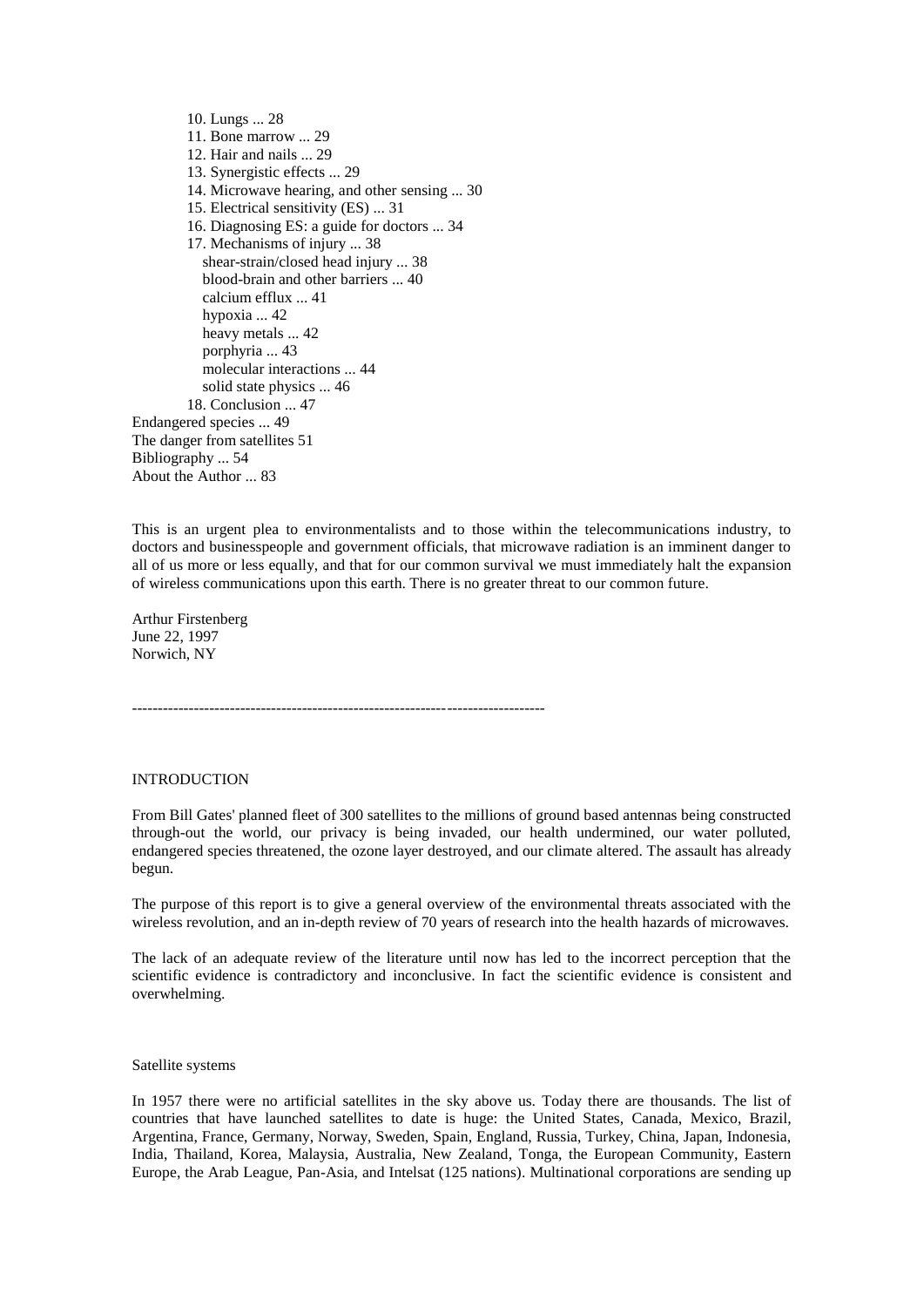fleets. Even small private entrepreneurs are filling up the heavens with smaller, cheaper hardware. Whether a cellular phone company wants to provide global service, or a rancher in Australia wants to know the whereabouts of his cows, satellite technology will do the trick.

# Ground based towers

The existing network of ground based antenna systems is not good enough. The telecommunications industry says it will need 270,000 more facilities immediately just in the United States (Microwave News, May /June 1996, p. 10), and comparable numbers elsewhere in the world. These are going up on lampposts and apartment buildings in cities, and on fresh eyesores throughout the suburbs, countryside and wilderness.

In addition, satellite systems, which shine very weakly on us, need to communicate with their own network of powerful earth stations. These stations will proliferate along with the satellites.

# Pandora's box

Until recently almost all radio transmitters have been fixed and their range limited. The addition of more broadcast channels and new types of communication devices did not change that. But with the advent of cellular technology, all limits have been lifted. Telephones are no longer just communicators but also transmitters, and they are mobile. Suddenly every human being is a potential source of radiation. Suddenly electronic communication is a human right. Suddenly fixed transmitters and satellites are being built to accommodate mobile human beings, rather than the other way around.

Electromagnetic pollution will no longer remain concentrated in population centers, nor will radio transmitters be confined any longer to non-residential zones. In the space of a year or two, unless the people put a stop to it, this form of pollution will be spread more or less evenly over every square inch of the world.

The power is small, but the reach is unlimited.

There are among us today television towers that broadcast with a radiated power of 5 million watts. How much damage could the radiation from cellular equipment do by comparison? one might ask. Each antenna on a rooftop or tower generally emits less than 1000 watts, with 10-150 watts being the norm for lampposts and the sides of buildings.

The answer is surprising. If you live 10 miles from a 5 mil-lion watt television station, you will receive more radiation from a cellular antenna that is on a lamppost on your block than you will from that TV station. And by U.S. law, a 5 million watt TV station must be separated from other stations of similar frequency by a distance of at least 175 miles. Cellular transmitters are far less restricted: they can and will proliferate without limit. And they can and will increase their broadcast power if it is profitable to do so. The new legal limit is 3500 watts per channel per transmitting station, with no limit at all on the number of channels or the number of towers or the number of companies broadcasting in the same area.

Television signals also do not reach beyond line-of-sight from the tower, and are blocked by hills and buildings. The cellular transmitter is going to be right there where you are, anywhere on earth. You are no longer going to have the option of limiting your radiation exposure by living distant from antennas.

# Health hazards

Microwave radiation is dangerous. As everyone knows, high levels will cook you. Low levels will also harm you in other ways.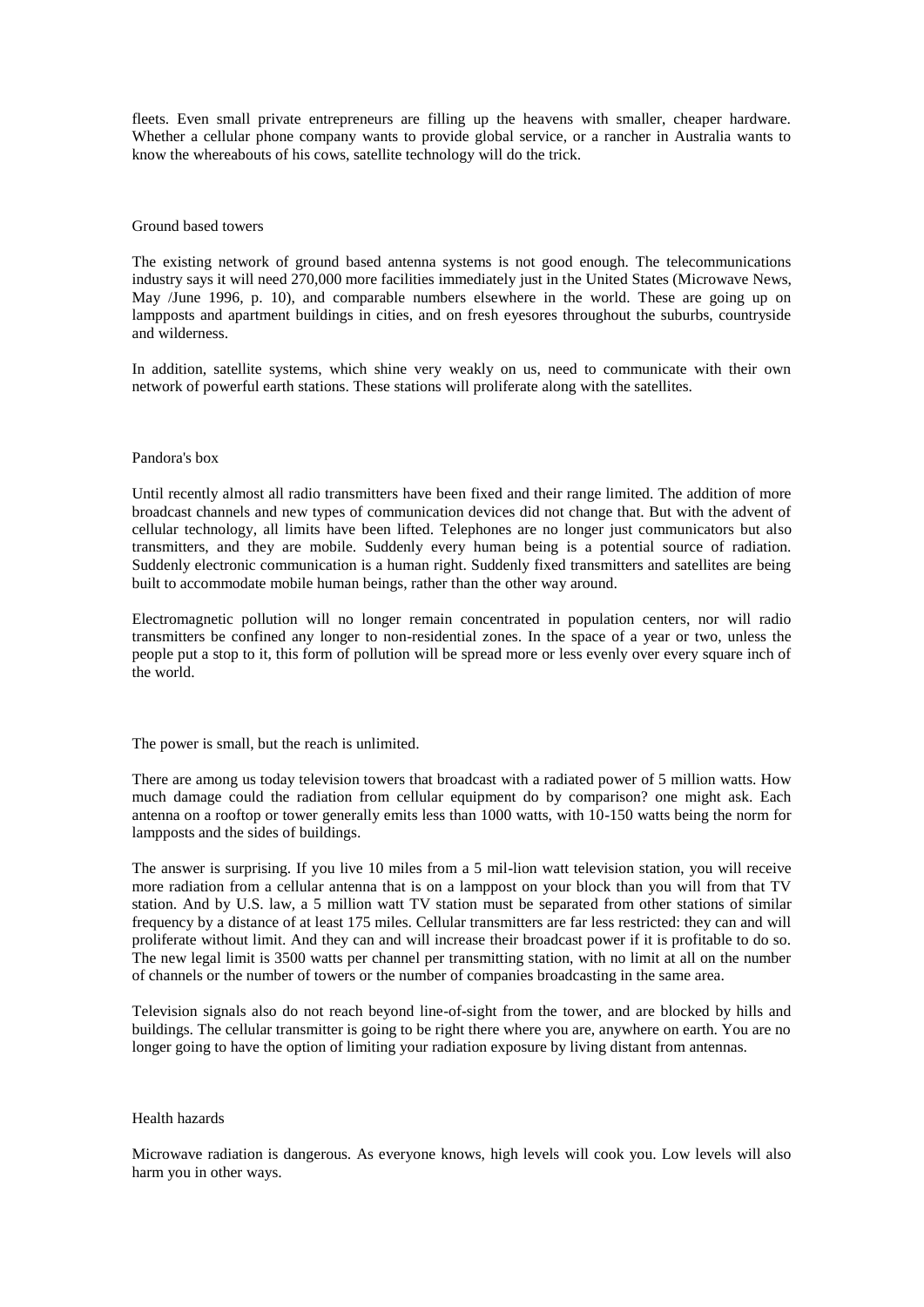Another type of radiation that coming from electric power lines has been much more in the news in previous years. There is now a growing scientific consensus that the 60-cycle radiation from power lines is dangerous and can cause cancer, leukemia and other diseases. Fortunately the distribution of electricity is not yet wireless, and most of the earth's surface is still remote from high-tension wires.

Power line radiation (50 or 60 cycles per second, or hertz) is especially harmful because it is close to the frequency of brain waves. Microwave radiation is especially harmful be-cause the wavelengths are smaller than our bodies. This radiation is therefore selectively absorbed by our bodies.

Table 1

|                                                                                        | maximum                     |            |  |
|----------------------------------------------------------------------------------------|-----------------------------|------------|--|
|                                                                                        | frequency(Hz)               | wavelength |  |
| power lines                                                                            | 3000 mi.<br>60              |            |  |
| AM radio                                                                               | 1.600                       | $600$ ft.  |  |
| short wave radio                                                                       | 30,000,000<br>30 ft.        |            |  |
| FM radio                                                                               | 108,000,000                 | 10 ft.     |  |
| TV channels 2-13                                                                       | 216,000,000                 | 5 ft.      |  |
| TV channels 14-69                                                                      | 806,000,000                 | 1 ft.      |  |
| cellular phones                                                                        | 947,000,000                 | 1 ft.      |  |
| <b>PCS</b>                                                                             | 2,400,000,000               | 6 in.      |  |
| satellites                                                                             | 50,000,000,000<br>$1/4$ in. |            |  |
| Smaller waves are better absorbed by smaller body parts and smaller people (children). |                             |            |  |

Cellular transmitters are not only going to be more common than any transmitters have ever been before, they are also broadcasting at the most dangerous frequencies.

And this radiation will be doubly dangerous because all the new technology is going to be digital. Digital signals come in pulses, rather than continuously as is now the case, and pulsed radiation has been found by most investigators to be more injurious to living things at lower average levels of power than continuous radiation.

#### Government safety standards

In the United States the Federal Communications Commission has set standards of permissible irradiation of the general public. These standards are based on thermal hazards only, the assumption being that if microwaves aren't strong enough to cook you, they will do you no harm. For cellular telephone systems, exposure is permitted to power densities of 533 to 1000  $\mu$ W / cm2 (microwatts per square centimeter), depending on the frequency. These standards are at least ten million times the level which probably still exists over most of the surface of the earth, and at least ten billion times the level of microwaves we receive naturally from the sun and stars. They are also at least two hundred thousand times greater than what even most city residents have been exposed to until very recently (Tell and Mantiply 1980, Solon 1979, Zaret 1974, Szmigielski and Gil 1989).

Table 2 - Exposure levels ( $\mu$ W/cm2)

| average stellar signal        |                    |
|-------------------------------|--------------------|
| cosmic radiation, 10 MHz      | .00000000000000008 |
| from a quiet sun, all freq.   | .0000000001        |
| from one cellular satellite   | .0000001           |
| in Tottenville, N.Y.C. 1978   | .000068            |
| average New York City 1979    | .002               |
| 300 ft. from a cellular tower | 5.0                |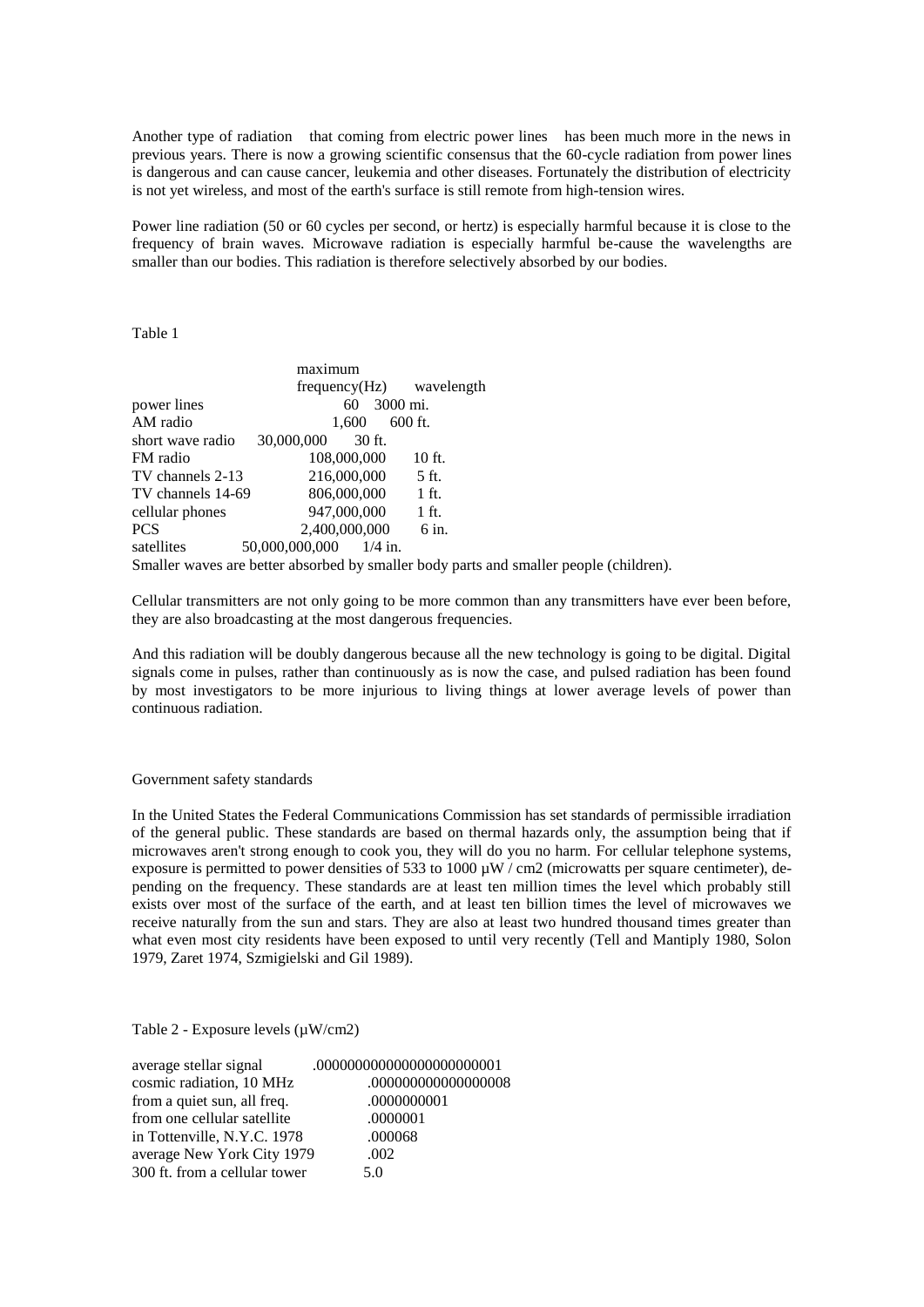in Empire State Building 1978 32.5 in Sears Tower 1978 65.7 F.C.C. Safety Standard 1996 1000.0

We can reasonably expect the radiation levels over most of the habitable parts of the earth to increase 1000-fold just as a beginning result of the current cellular expansion. How high those levels eventually will go is anybody's guess.

The danger, even if we didn't have epidemiological studies, is evident. We cannot expect to increase the irradiation of the entire earth 1000-fold or more virtually overnight without health effects and without massive biological consequences. Indeed this technology is more invasive than virtually any other and has the potential of causing worldwide catastrophe.

# REVIEW OF THE LITERATURE

The scientific literature is full of thousands of studies of the health effects of microwaves at power levels of 1-10 mW / cm2. I will not review those here. Supposedly those levels of expo-sure are not enough to cause heating of the body, yet the defenders of the  $1 \text{ mW}$  / cm2 (1000  $\mu$ W / cm2) safety standard dismiss any effects shown at those levels as heating effects. The absurdity of their position seems to escape them. But I will bypass their entire argument by only reviewing studies that show health effects at exposure levels of 500  $\mu$ W / cm2 or less all the way down to .0000000026  $\mu$ W / cm2.

Contrary to general belief, this body of literature is consistent and not contradictory. Microwaves impact most obviously the nervous system and the heart. There is generally not a linear dose-response effect, and there is not a threshold below which there is no effect. An effect seen at low intensity will not necessarily be seen at high intensity, nor vice versa. Because the impact is cumulative, short-term experiments will not give the same results as long-term experiments. Often more than one type of effect will be seen in the same group of experimental subjects; therefore averaging the results may lose information. In light of all this, the kinds of studies that are doomed to obtain negative findings are those done at high intensities, short term, looking for thresholds and linear dose-responses, and averaging all their data. In this is consistency also.

Some of the early animal experiments have been criticized because metal objects near the animals may have distorted the field and increased their radiation dose beyond what was reported. However, the more recent work (since the mid 1970s) has all been done in carefully shielded enclosures with no metal wires or objects, and has produced the same results. In any case, what we are trying to gauge here is the effect on human health, and none of us live in shielded houses devoid of wires or metal objects. The earliest research is therefore just as relevant to the human situation as the most recent, if not more so.

# 1. The nervous system

# Radiation sickness.

Symptoms that may occur include headache, fatigue, weakness, sleep disturbances, irritability, dizziness, memory difficulty, emotional instability, depression, anxiety, sexual disorders, skin markings, rash, burning sensation in the face, acrocyanosis (blue fingers and toes), sweating, tremors, accentuated tendon reflexes, decreased abdominal reflexes, unequal pupil size, and unstable pulse and blood pressure. These symptoms were consistently found in con-trolled studies of workers exposed to various frequencies of microwaves on the job, by:

Sadchikova (1960) in a clinical study of 525 workers ex-posed to microwave generating equipment. Those exposed to hundreds of microwats per square centimeter or less had symptoms more often than those exposed to higher intensities.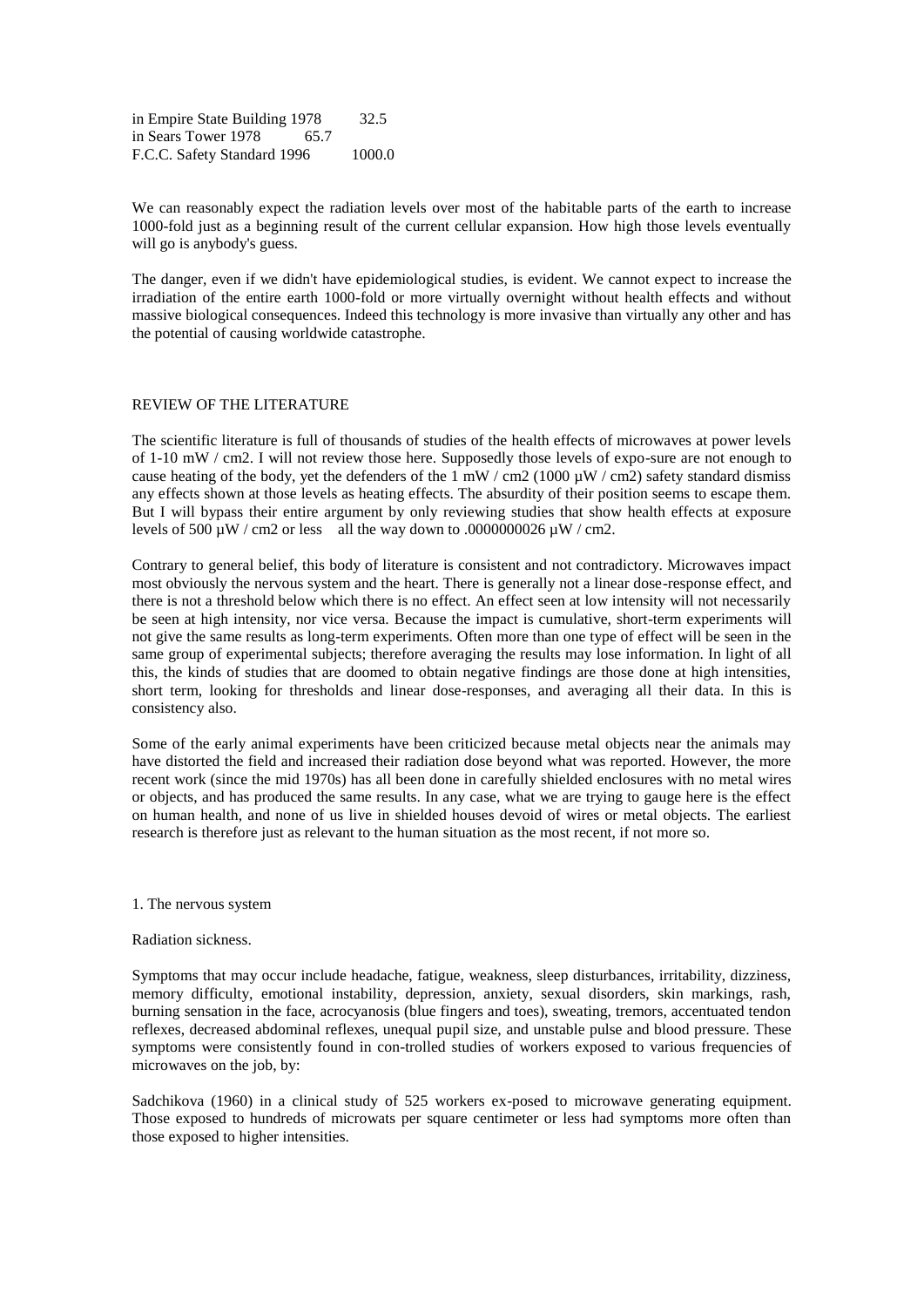Sadchikova (1974) in a clinical study of 1180 workers. Here too those exposed to lower intensities had more frequent symptoms than those exposed to higher intensities. Certain types of changes, for example hypotension and bradycardia, were more frequent at high intensities.

Klimkova-Deutschova (1974) in a clinical study of 530 workers from 29 places of employment.

Baranski and Edelwejn (1975) in a study of workers in the Military Institute of Aviation Medicine, Warsaw.

Zalyubovskaya and Kiselev (1978) in a clinical study of 72 engineers and technicians.

Bachurin (1979) in a clinical study of 100 television, radio, and other workers exposed to 20-60  $\mu$ W / cm2 and up to 100 µW / cm2 on occasion. Photophobia was also noted in an occasional worker.

Sadchikova et al. (1980) in a clinical study of 50 industrial workers exposed to several hundred  $\mu$ W / cm2.

Huai (1981) in a clinical study of 841 workers in 11 factories and institutes, including 238 people exposed to less than 50µW / cm2.

Gorbach (1982) in a clinical study of 142 workers exposed to microwave equipment.

Trinos (1982) in a clinical study of 2247 workers at 2 industrial plants.

Markarov et al. (1995), in a clinical study of 53 workers exposed to regular low-dose radiation.

Several cases of psychosis have been described in workers with objective signs of radiation sickness. These patients developed symptoms of mania and paranoia that did not fit the pattern for schizophrenia and were treatable only by removal from exposure to radio waves (Chudnovskiy et al. 1979).

Baranski and Czerski (1976) wrote, "The pathogenesis of these syndromes may be controversial but their existence can-not be denied. Similar observations were made by Miro in France, and in the United Kingdom and the United States, according to a personal communication made by Mumford to Seth and Michaelson" (p. 168).

Sensory thresholds.

Bourgeois (1967), in an experiment with 36 young men 18-25 years of age, found that a two-minute exposure to 500  $\mu$ W / cm2 of 1000 MHz radiation significantly lowered their auditory threshold, i.e. made them more sensitive to sound. Both continuous and amplitude modulated waves had this effect.

Lobanova and Gordon (1960), in a clinical study of 358 workers 20-35 years of age occupationally exposed to low-level

microwaves, found that a majority had either abnormally high or, more often, abnormally low sensitivity to odors. A change in olfactory sensitivity was found to be one of the earliest signs of microwave influence.

Baranski and Czerski (1976) review several studies which show that chronic microwave exposure also decreases auditory, visual, and skin sensitivity, both clinically and in EEG studies.

EEG.

Changes in the electroencephalogram show a generalized inhibition of the central nervous system as well as certain specific pathological patterns.

In addition to general inhibition, Klimkova-Deutschova (1974) found small but specific changes in the EEG of many workers exposed to microwaves in the 3-13 centimeter band. This included synchronized slow waves of high amplitude, similar to those seen in epileptic seizures. The EEG was said to be an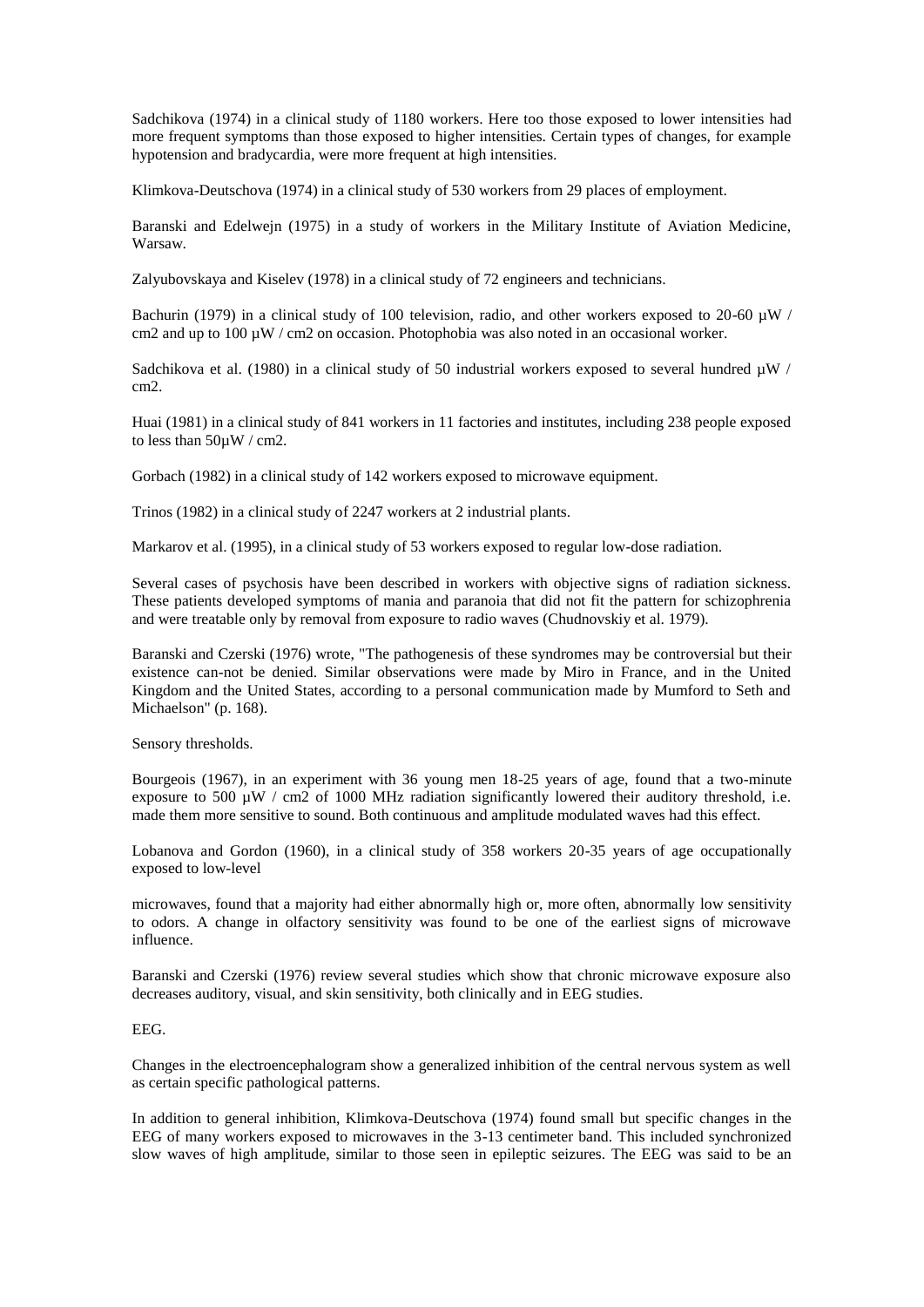important diagnostic tool that objectively shows micro-wave effects even when clinical signs are only slight.

Baranski and Edelwejn (1975) reported that workers with the longest occupational exposure to microwaves generally exhibit flat EEG recordings.

Huai (1981), in an examination of 106 microwave-exposed workers, found an increase in slow (theta and delta) waves on their EEG.

Mann and Roschke (1996) exposed 14 healthy male volunteers 21-34 years of age to a digital cellular phone during the night at a distance of 40 cm., so that the power density reaching their head was 50  $\mu$ W / cm2. Specific alterations in their EEG were noted. The radiation also caused a significant decrease in the amount of REM sleep.

Sikorski and Bielski (1996) found abnormal glucose tolerance tests in 31 of 50 workers exposed to radio waves. Of these, 10 also had abnormal EEGs.

Experiments on animals.

Acute low-level exposure to microwaves stimulates the nervous system, while chronic exposure suppresses it. This has been confirmed in animals by behavioral changes, EEG changes, lowered levels of neurotransmitters, lowered levels of the respiratory enzyme cytochrome oxidase, and cell damage as seen in the electron microscope.

Gvozdikova et al. (1964) exposed groups of chinchilla rabbits to 12.5 cm., 52 cm., and 1 m. radiation for 5 minutes. 81% showed changes in the EEG when exposed to 20 µW / cm2.

Frey (1967) induced evoked potentials in the brain stem of cats with pulsed 1200-1525 MHz waves at an average power density of 30 µW / cm2.

Giarola et al. (1971) observed a tranquilizing effect on chickens and rats at 24  $\mu$ W / cm2 using 880 MHz waves.

Dumanskij and Shandala (1974) irradiated 228 white rats and 60 rabbits, 8-12 hours a day for 120 days. Inhibition of conditioned reflexes was produced by 6 meter waves at  $1.9 \text{ µW}$  / cm2, and by 3 centimeter waves at 5 uW / cm2. Definite EEG changes were noted even at 0.06 uW / cm2 for the 6 meter waves: an initial excitation of the nervous system gave way to synchronized rhythms and then to general inhibition during the course of the experiment. "Electromagnetic energy in the UHF range and  $0.06-10 \mu W$  / cm2 intensity was indeed active biologically according to the results of statistical analysis" (p. 291). Other indicators of nervous system activity cholinesterase and sulfhydryl groups in the blood were also significantly lowered at  $1.9 \mu W$  / cm2.

Gabovich et al. (1979) found that 100  $\mu$ W / cm2 for 2 hours a day first increased the work capacity of rats and later decreased it. It also affected the latent period of unconditioned reflexes, altered sleep, and lowered cholinesterase activity in the blood and the brain. The frequency was 2375 MHz, continuous mode.

Grin' (1978) found that 50  $\mu$ W / cm2 increased epinephrine, norepinephrine, and dopamine in the brain of rats after 7 hours a day exposure for a month. The wavelength was 12.6 an. 500 µW / cm2 decreased the levels, and exhausted the adreno-sympathetic system.

Dumanskiy and Tomashevskaya (1978) found a 20-26% decrease in cytochrome oxidase, a respiratory enzyme, in brain mitochondria, after 4 months exposure of rats. The frequency was 2375 MHz, continuous wave, and the power was 100  $\mu$ W / cm2. Another enzyme, glucose-6-phosphate dehydrogenase (G-6-PDH), rose 20-28% in compensation.

In a 4-month experiment with 1200 albino rats, Dumanskiy et al. (1982) found an increased skin sensitivity to electrical stimulation, decreased work capacity and altered conditioned reflexes at 25-60  $\mu$ W / cm2. 40  $\mu$ W / cm2 activated blood cholinesterase, while 115  $\mu$ W / cm2 inhibited the enzyme. The wavelength was 3 cm.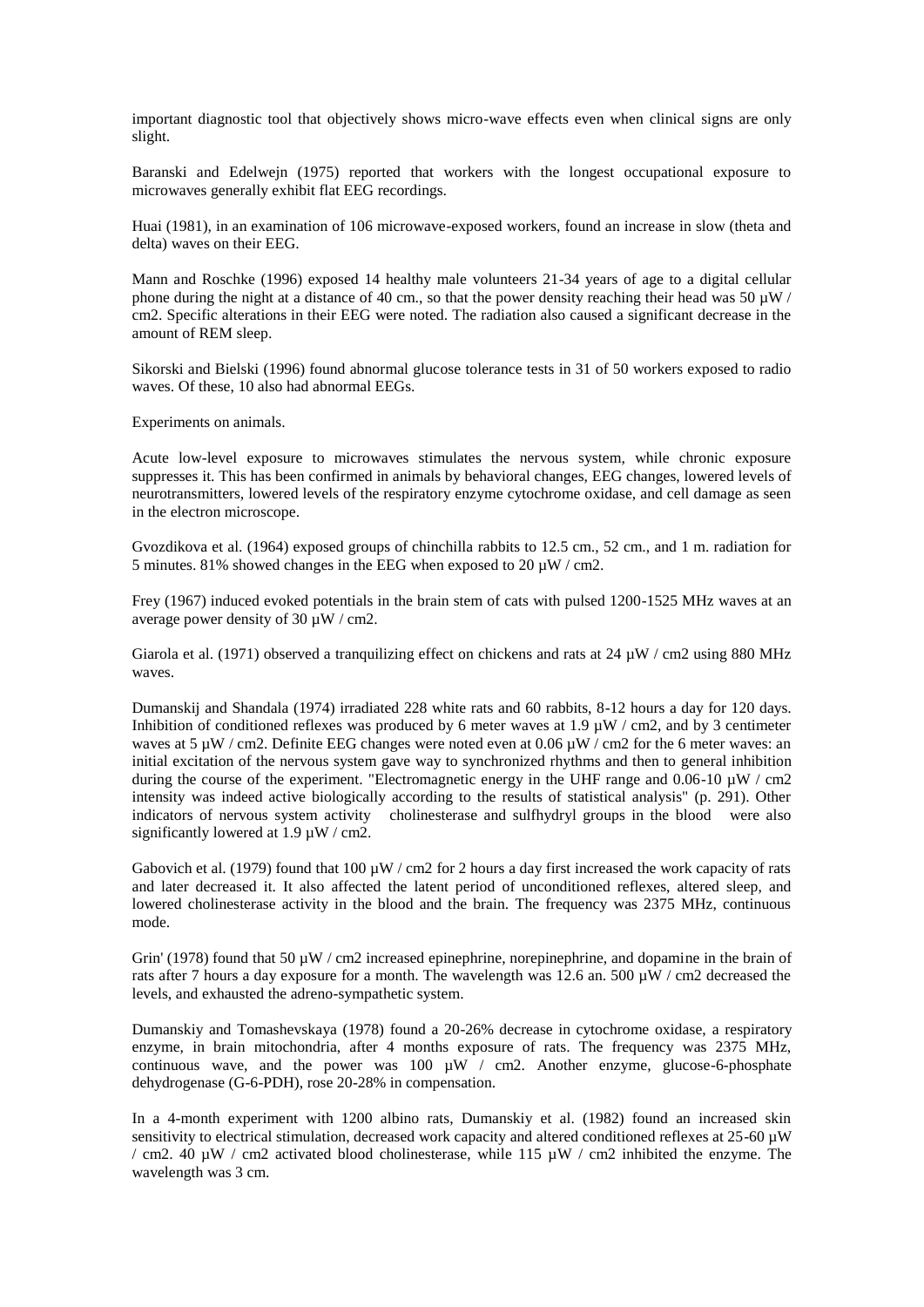Shandala et al. (1979) exposed rabbits to 2375 MHz waves for 7 hours a day for 3 months. 10  $\mu$ W / cm2 stimulated the electrical activity of the brain. 50  $\mu$ W / cm2 stimulated brain activity for 30 days, then gradually inhibited it. At 500 . $\mu$ W / cm2 inhibition began within 2 weeks. In rats, 500  $\mu$ W / cm2 decreased behavioral search activity, suppressed the food response, and decreased work capacity. 10  $\mu$ W / cm2 and 50 .µW / cm2 had the same suppressive effect on the nervous system after 30 days, and increased the sensitivity of the skin to electrical irritation.

Shutenko et al. (1981) exposed rats to 2375 MHz waves for 2 hours a day for 10 weeks. 10  $\mu$ W / cm2 inhibited unconditioned reflexes, and lowered cholinesterase in blood and brain tissue.

Belokrinitskiy (1982a) found an increase in the activity of the enzymes succinate dehydrogenase (SDH), malate dehydrogenase (MDH), lactate dehydrogenase (LDH), and G-6-PDH, and a decrease in levels of glycogen and RNA in the cells of the brain and other organs of rats after chronic exposure to 5 .µW / cm2, and after a single 3-hour exposure to 50  $\mu$ W /cm2. Two months of exposure to 10  $\mu$ W / cm2 damaged the mitochondria, the endoplasmic reticulum, and the nucleus of cells. These changes did not revert to normal within one month. 1000  $\mu$ W /cm2 produced much more drastic cell changes. 10 mW / cm2 (supposedly "non-thermal" and safe!) swelled cells, altered their shape, damaged blood vessels, demyelinized nerve fibers, etc., after just one hour exposure of cats. The wavelength was 12.6 cm.

In another experiment, Belokrinitskiy (1982b) found damaged neurofibrils and disappearance of the myelin sheath in the hippocampus of rats even at 50  $\mu$ W /cm2. Frey (1988) inhibited aggressive behavior in rats at 50  $\mu$ W / cm2, and modified stereotypic behavior at 8  $\mu$ W / cm2. Certain odors modified this last effect. 200  $\mu$ W / cm2 enhanced the narcotic effect of morphine.

Kunjilwar and Behari (1993) measured a significant de-crease in acetylcholinesterase activity in the brain of rats after exposure to several frequencies of modulated radio waves at 250  $\mu$ W / cm2 for 3 hours a day for a month.

Tarricone et al. (1993) exposed quail embryo cells to 10.75 GHz waves at a few  $\mu$ W / cm2, and demonstrated changes in the acetylcholine receptor channels.

Chizhenkova and Safroshkina (1993) exposed rabbits to 800 MHz continuous waves for one minute while monitoring cortical neuron activity in the brain.  $100-500 \mu W / \text{cm}$  de-creased the frequency of spike bursts, and increased the number of spikes in a burst of neuronal discharges.

Kolomytkin (1994) showed that a 5-minute exposure of rats to 915 MHz waves modulated at 16 Hz increased the excitation of the brain by increasing the binding of glutamate and decreasing the binding of GABA to synaptic membranes. This occurred at less than 50  $\mu$ W / cm2.

Navakatikian and Tomashevskaya (1994) exposed rats to 3000 MHz pulsed radiation. Half an hour of exposure to 10 uW / cm2 stimulated conditioned behavior, while 12 hours inhibited the behavior.

Epidemiological studies.

Chiang et al. (1989) surveyed 1170 people living and working near radio antennas and radar installations in China. Those exposed to more than  $10 \mu W$  / cm2 scored worse on a memory test, and had increased visual reaction time, compared to unexposed controls.

In the early 1990s, the Swiss government commissioned a survey of 215 people living near a short wave transmitter (Abelin et al., 1995). They kept diaries. Those living less than 1.5 kilometers from the transmitter had more sleeping problems, headaches, tiredness, irritability, low-back ache and limb pain than those living over 4 kilometers away. Fewer children were promoted from primary to secondary schools. Sleep disorders were correlated with distance from the station, and improved one day after a shutdown of the transmitter. Average exposure levels were as little as  $54 \text{ nW}$  / cm2 (.054  $\mu$ W / cm2).

An ongoing study near a radar station in Skrunda, Latvia (Kolodynski and Kolodynska 1996) has found impaired motor function, reaction time, memory and attention among school children who live in exposed areas as compared with those who live in unexposed areas. 966 children have been tested. Levels of exposure are generally below 0.1  $\mu$ W / cm2 and at no homes does the power density exceed 10  $\mu$ W/ cm2.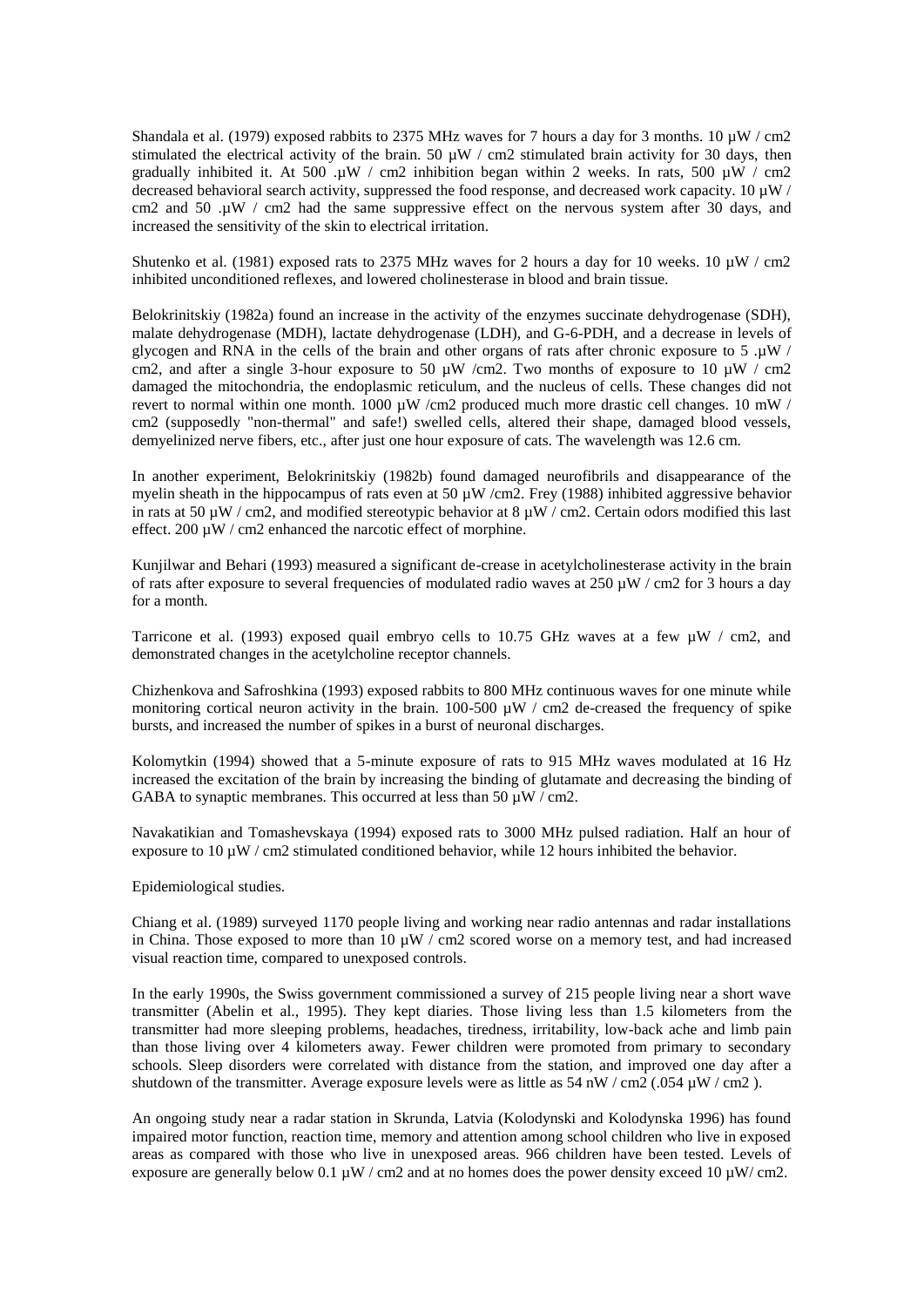Other reviews of nervous system effects can be found in Frey (1965, 1994), Marha (1969, 1971), Healer (1969), Dodge (1969), Bawin and Medici (1973), Gordon et al. (1974), Baranski and Czerski (1976), Solon (1979), McRee (1979, 1980), Huai (1981), Medici (1982), Glaser and Dodge (1982), Ray and Behari (1990), and Kunjilwar and Behari (1993).

# 2. The heart

Radiation sickness typically causes bradycardia (slow heartbeat) and hypotension (low blood pressure), which are warning signs. Orlova (1960) describes other typical symptoms: tingling in the region of the heart, palpitations, stabbing pains in the heart region, and shortness of breath after exertion. Other physical findings may include an increase in the limits of the heart to the left, thudding sounds, systolic murmurs, and changes in the EKG: bradycardia or tachycardia, sinus arrhythmia, lengthened conduction, and decrease in spike amplitudes, especially in a stress test. In a clinical study of 525 workers, this researcher found cardiac symptoms in 22.3% of even the least exposed group, compared to 10% of unexposed controls. Objective cardiac changes were found in 18-35%, depending on length of time worked, compared to 9% of unexposed workers.

Other authors report similar findings. See Dodge (1969) for a review. Bachurin (1979), on EKG, found left axis deviation, sinus tachycardia or bradycardia, disturbances of intraventricular conduction, and signs of myocardial hypoxia.

Zmyslony et al. (1996) found that AM broadcast workers had six times the risk for EKG disturbances compared to radio link station workers not exposed to radio waves.

Baranski and Czerski (1976) note a change in the velocity of the pulse wave.

Huai (1981) found hypotension gave way to hypertension after 3-6 years of exposure.

Sadchikova (1960, 1974, 1980) also found a weakening of the orthostatic reflex. In advanced stages of the disease there were crises of cerebral and coronary insufficiency, and the clinical picture of ischaemic heart disease and hypertension developed.

# Animal studies.

Levitina (1966) irradiated live frogs with 12.5 cm continuous waves at an intensity of 30-60  $\mu$ W / cm2. Illuminating the frog's back slowed its heart rate in most cases, while illuminating only the back of its head quickened its heart rate. When the frog was anesthetized, no effect was found. Similar results were found in experiments done previously at higher intensities in rabbits (Presman and Levitina 1962a,b).

Serkyuk exposed rabbits to 2375 MHz waves for 60 days. Exposure to 0.06 / cm' caused slowing of the heart rate and changes in the EKG (McRee 1980).

Frey and Seifert (1968) showed that the heart is most vulnerable to microwaves at particular times during its rhythm. They illuminated frog hearts with pulsed 1425 MHz waves at an average power density of 0.6  $\mu$ W / cm2. When the heart was illuminated with a pulse 200 milliseconds after the P wave, the beat rate increased. In half the cases arrhythmias occurred.

Occasionally the heart stopped. Later experiments found a similar effect with live frogs at  $3 \mu W$  / cm2 (Frey 1988). See Frey (1988) for a good review of other research.

# 3. Cancer

Good research on microwave cancer is sparser but fairly conclusive.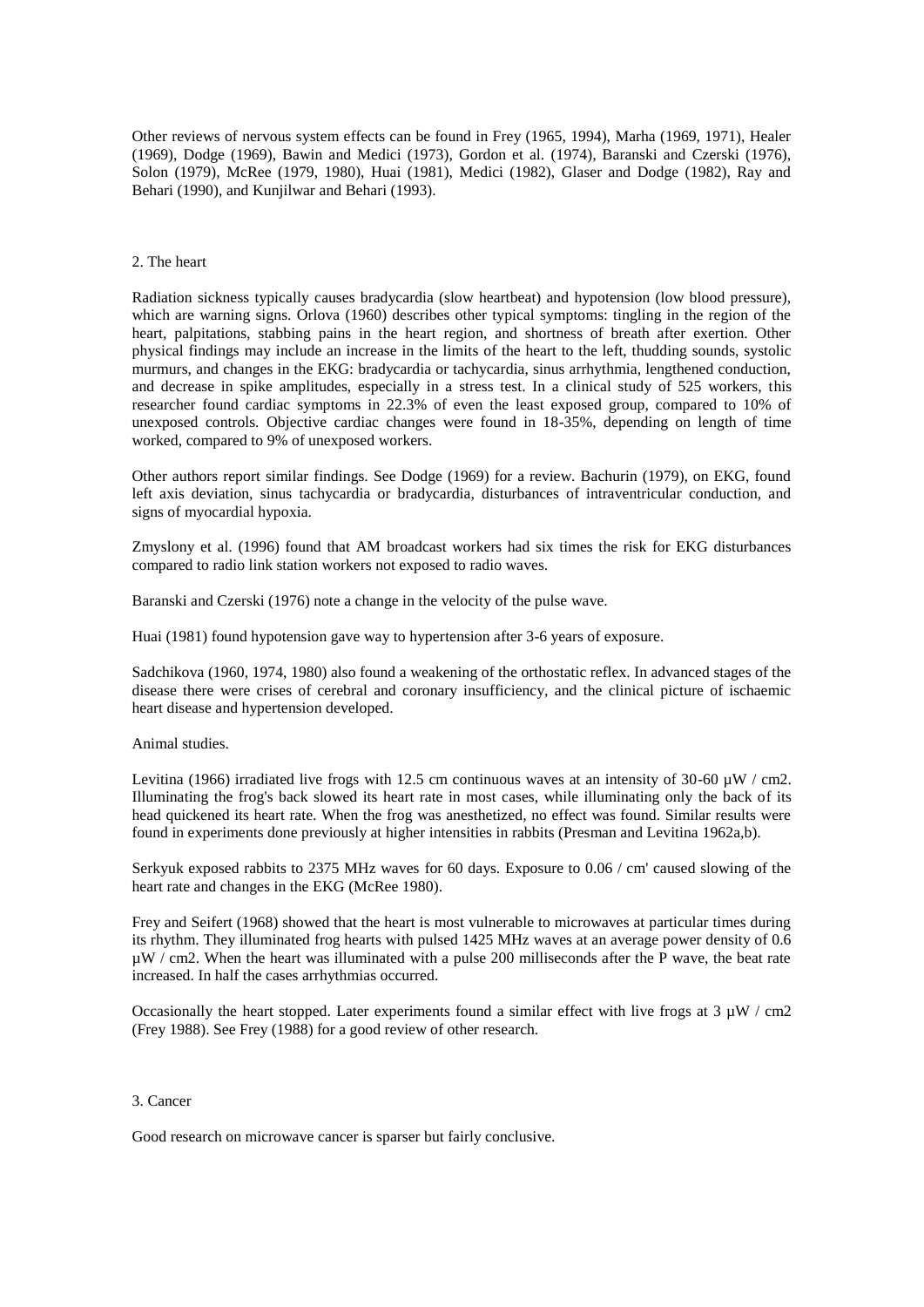Guy and Kung exposed 200 rats to pulsed 2450 MHz waves at 480 uW / cm2 for 23 hours a day. They developed two and a half times as many cancers over their lifetime under normal life conditions as 200 unexposed controls (discussed in Frey 1994 and Szmigielski 1989a,b).

Balcer-Kubiczek (1994) proved microwaves are carcinogenic by using the C3H / 1OT1 / 2 mouse embryo cell line. This cell line is frequently used in cancer research to identify chemical carcinogens. 2450 MHz pulsed waves were used. When irradiation was followed by treatment with a known tumor promoter, TPA, it caused cancers in a dose-response relation-ship, similar to that seen with ionizing radiation. TPA by itself did not cause any tumors. This author concludes that "2.45 GHz microwaves seem to act as an initiator or carcinogen, rather than as a promoter of malignant transformation" (p. 150). 0.1 W / kg was effective.

Several epidemiological surveys have been combined with field measurements of radiation levels. In Honolulu, which has the highest radiation levels of any U.S. urban area (Microwave News, Jan./Feb. 1985), the State Health Department compared the cancer incidence of nine census tracts that include broad-cast towers with that of two demographically similar tracts that do not. The U.S. Environmental Protection Agency measured radiofrequency intensities, which were below 100  $\mu$ W / cm2 almost everywhere in the exposed tracts. Cancer, and especially leukemia, was significantly more common in the tracts with towers (Goldsmith 1995, 1996, Marino 1988).

Hocking and Gordon (1995) report on a similar study in Sydney, Australia. They compared cancer incidence and mortality from 1972-1990 in six northern Sydney municipalities, three of which immediately surround transmitters for 4 TV stations and an FM radio station, and three of which are more distant. Exposed children had double the rate of leukemia compared to children in the unexposed communities. Radio wave intensity was 0.2-8.0  $\mu$ W / cm2 near the towers, and 0.02  $\mu$ W / cm2 in the distant communities.

Dr. William Morton of the University of Oregon's Health Sciences Center in Portland has found similar trends in his study of cancer and broadcast radiation in Portland, where levels in excess of 100  $\mu$ W / cm2 occur in some public areas and in private homes (Marino 1988, Microwave News, Nov./Dec. 1995).

Szmigielski (1996) did a controlled retrospective study of cancer incidence in all Polish military career personnel from 1971 to 1985. This included on average 128,000 persons per year. Personnel exposed to microwaves (generally less than 200 .µW / cm2) had more than double the cancer rate of every-body else. Leukemia was more than eight times as common.

For reviews of other research, see Frey (1994), Szmigielski (1988, 1989a,b), Savitz (1987), and Goldsmith (1995, 1996).

# 4. Reproduction

Even extremely low levels of microwaves can cause miscarriage, altered sex ratios, birth defects, and other effects on reproduction.

Ouellet-Hellstrom and Stewart (1993) did a case-control study of over 6600 pregnancies among female members of the American Physical Therapy Association. Those who administered microwave diathermy in the six months prior to or during their pregnancy had more than three times as many early miscarriages as unexposed therapists. The risk increased with increasing numbers of exposures.

Huai (1979) found abnormal menstruation three times as often in microwave-exposed workers as in unexposed workers.

The ongoing study in Latvia has found up to 25% fewer boys in certain school grades in the area that has been exposed to the radar since 1971 (Kolodynski and Kolodynska 1996).

Navakatikian and Tomashevskaya (1994) found a decrease in testosterone in rats exposed to pulsed or continuous 2450 MHz waves at an intensity of 100  $\mu$ W / cm2. They review a study by Mikolaichyk which found changes in FSH and LH in the hypothalamus of rats from a single exposure to 10  $\mu$ W / cm2.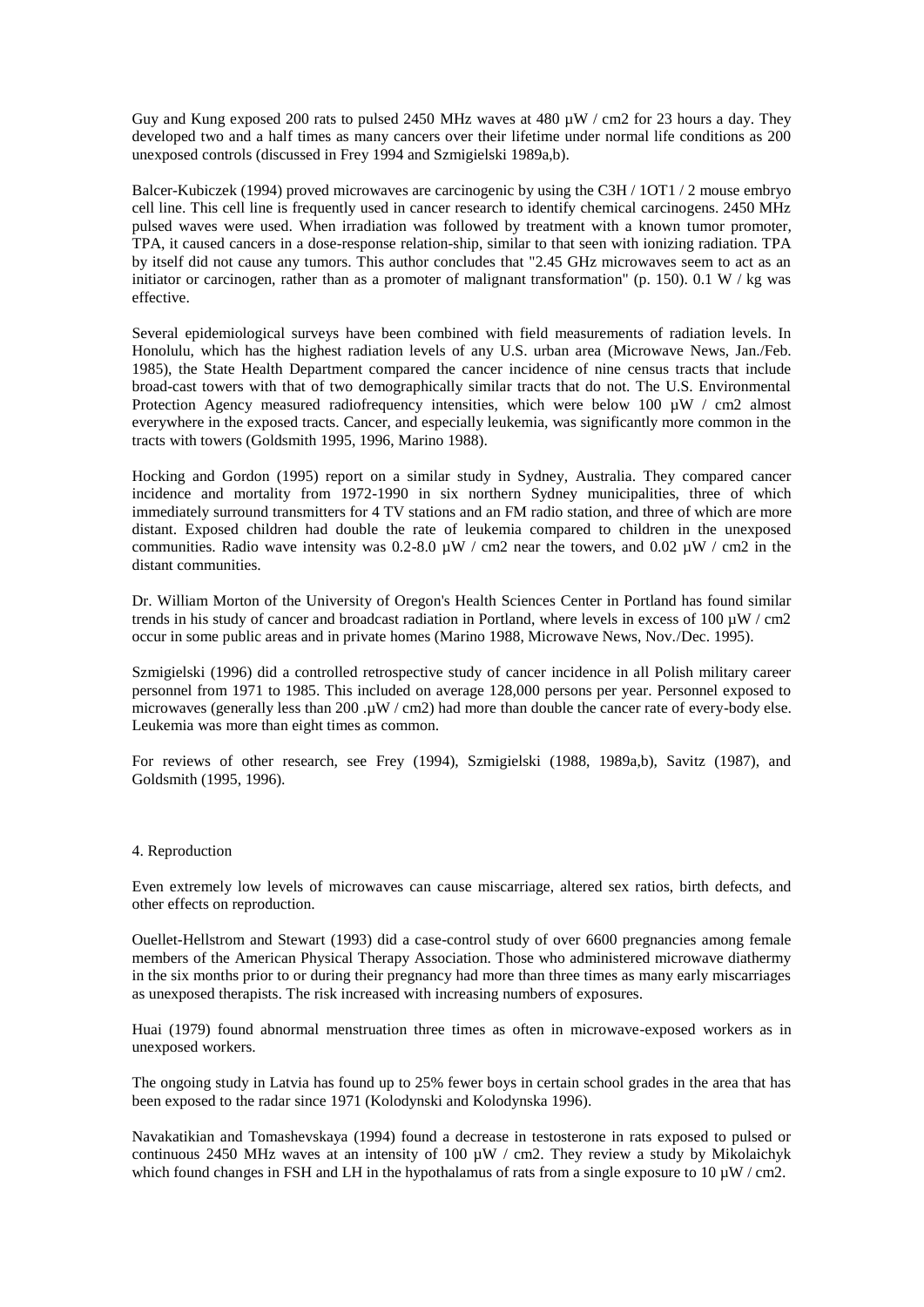Krueger and Giarola (1975) exposed laying hens to 260 MHz waves for 16 weeks at an intensity of 5-125  $\mu$ W / cm2. Egg production was 20% less, a greater percentage of females were hatched, and egg shell quality deteriorated.

Bigu Del Blanco et al. (1973) found a 14% increase in egg production by hens exposed to continuous 7 GHz waves at  $1-400 \mu W$  / cm2. The mortality rate of the irradiated chickens also doubled.

Kondra et al. (1970) found that 6 GHz continuous waves stimulated ovulation in hens at an intensity of 0.02 pW / cm2 (0.00000002  $\mu$ W / cm2 !). Hens that were so treated from birth showed significantly higher egg production during their egg-laying life, and significantly lower egg weight than the untreated birds. This experiment was designed to simulate the exposure at ground level to the Canadian population from a typical microwave relay tower. It was conducted in Manitoba in the late 1960s. Most places on earth have higher ambient microwave levels than that now.

A later experiment by the same authors (Kondra et al. 1972) did not appear to confirm these findings, but an examination of the data reveals that the chicks in the second experiment were kept in the light 24 hours a day for the first three weeks of their lives, and that continuous lighting stimulated ovulation to approximately the same extent as the very low levels of micro-waves.

These experiments are food for thought for anyone who wonders why twentieth century human females are ovulating at ever earlier ages.

Tofani et al. (1986) exposed pregnant rats to 27.12 MHz continuous waves at an intensity of 100  $\mu$ W / cm2. Half of the pregnancies miscarried before the twentieth day of gestation, compared to only a 6% miscarriage rate in unexposed controls. 38% of the viable fetuses had incomplete skull formation, compared to less than 6% of the controls. There was also a change in the sex ratio, with more males born to rats that had been irradiated from the time of conception.

Il'chevich and Gorodetskaya report that  $10 \mu W$  / cm2 decreased litter size in mice and increased the number of stillborns (McRee 1980).

Gordon (1974) reviews other similar research in the former Soviet Union.

### 5. Genetic Disease

Garaj-Vrhovac et al. (1987) found chromosome breaks, fragments and deletions in up to 13% of cultured lymphocytes of 50 workers operating microwave equipment. Unexposed workers did not have these types of lesions. These researchers write that microwave radiation is "a known mutagenic agent . . . Its damaging effects on the living organism are well known" (Garaj-Vrhovac et al. 1991).

At Skrunda, Balode et al. (1996) have found chromosome damage in cows grazing in the radiation zone. Micronuclei were counted in the red blood cells. Six times as many micro-nuclei were found compared to nearby cows unexposed to the radar.

Ockerman has found chromosome damage in 16 electrically sensitive people in a study not yet published (Kauppi 1996).

Goldsmith (1995) reports that significant chromosomal abnormalities were found in the blood of half the U.S. Embassy workers in Moscow in 1966. The irradiation of the embassy caused concern at official levels, and the health of these workers was monitored as part of a classified study called Project Pandora. The chromosomal and other findings, including evidence of increased rates of cancer, have since been declassified under the Freedom of Information Act.

Manikowska-Czerska, Czerski and Leach, at the U.S. Public Health Service in Rockville, Maryland, irradiated mice for 30 minutes a day for 2 weeks at an intensity of about 250  $\mu$ W / cm2 at various frequencies (Lerner 1984, reporting on a meeting of the Bioelectromagnetics Society). Chromosomal defects were induced in 7.2% of the sperm precursor cells, compared with .05-.07% in unexposed mice.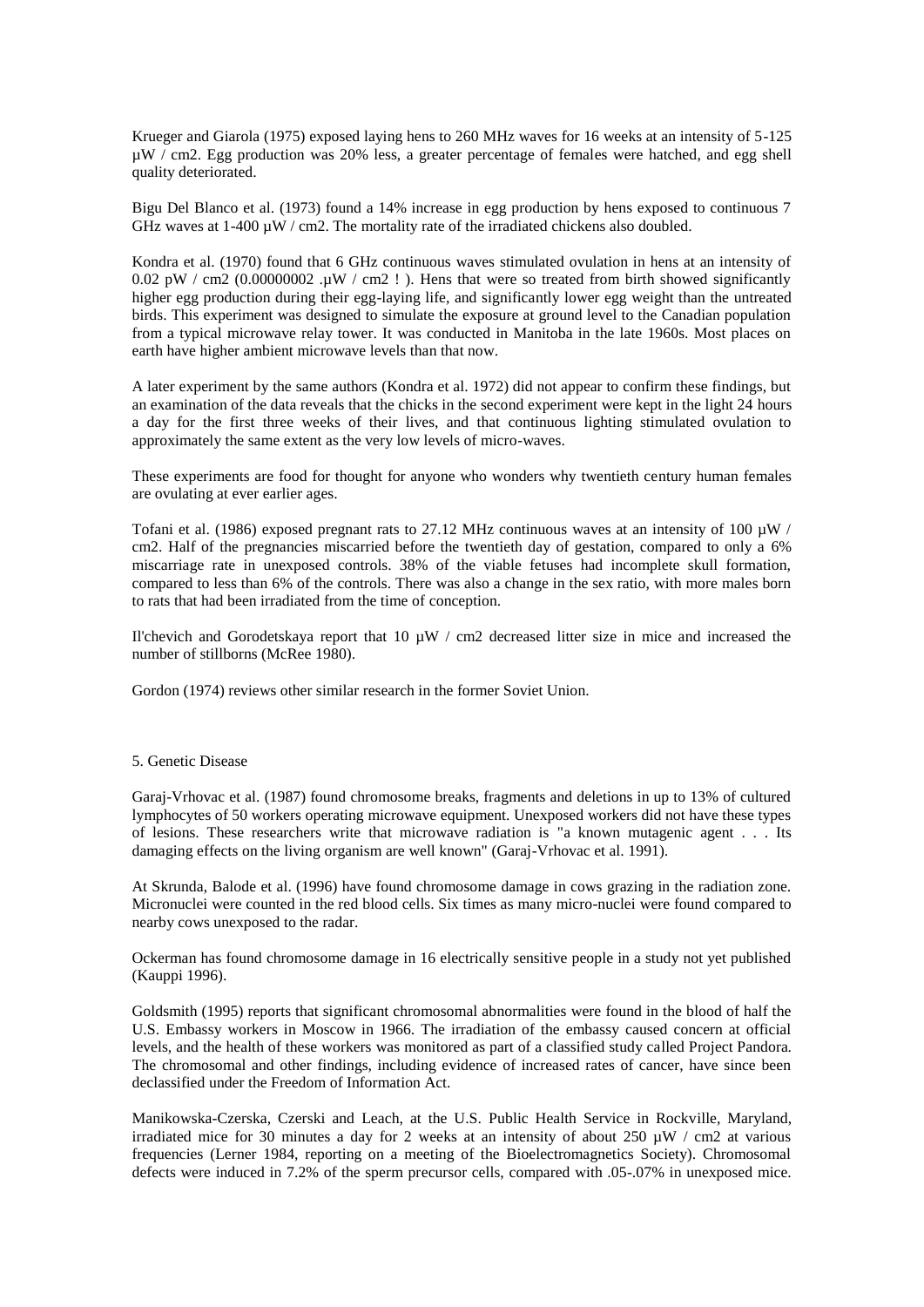This is not a dose-response phenomenon. Chromosomal damage occurred at the same rate, or even less often, at much higher intensities. Mays Swicord, at the same meeting, presented evidence that DNA could absorb 400 times as much energy from microwaves as water due to molecular resonance (see Sagripanti and Swicord 1986).

Kapustin et al. found chromosome damage in the bone marrow of rats exposed to 12-cm waves at an intensity of 50 µW / cm2 for 7 hours a day for 10 days (McRee 1980).

Belyaev et al. (1992) found that 41 and 51 GHz waves at an intensity of  $1 \mu W$  / cm2 suppressed repair of X-ray damaged chromosomes in E. Coli. One 5-minute exposure to the microwaves prevented repair for the hour and a half of the incubation experiment. At 0.1  $\mu$ W / cm2 the effect was less pronounced.

Lai and Singh (1995) found chromosome breaks in rat brain cells at higher intensities than I am reporting on elsewhere (1-2 mW / cm2), but these experiments are significant in finding chromosome breaks immediately upon exposure. Sarkar (1994) also found significant chromosome damage in the testes and brain of mice at these intensities.

Akoyov (1980) reported that the dose necessary to damage chromosomes was significantly smaller in live animals than in cell cultures.

A review of earlier research can be found in Heller (1969).

# 6. Effects on growth and aging

Numerous researchers have found adverse effects of various frequencies of microwaves on animal growth. Giarola et al. (1971, 1973) found  $14-500 \mu W$  / cm' depressed the growth of chickens and baby rats. Gabovich et al. (1979) obtained a similar result with young rats at 100 µW / cm2, as did Ray and Behari (1991) at 600 µW / cm2. Gabovich (1979) reported reduced weight increase in pregnant rats at 100  $\mu$ W / cm2. Bigu Del Blanco et al. doubled the mortality of chickens at less than 400  $\mu$ W / cm2. And Garaj-Vrhovac et al. (1991) found only 60% of the normal number of Chinese hamster cells after exposing the culture to 500  $\mu$ W / cm2 for 60 minutes.

The evidence on plants is startling:

Trees growing in pine forests exposed to the Skrunda radar have had decreased thickness of growth rings beginning after 1970, which coincided with the start of operation of the radar. Nearby unexposed trees have not been similarly affected (Balodis et al. 1996).

Study of pine needles and cones at Skrunda has revealed accelerated resin production and premature aging of pine trees in the exposed area, even where the intensity is only 24 pW / cm2 (0.000024  $\mu$ W / cm2), as compared with trees in nearby unexposed areas. Also, the germination of low expo-sure seeds is enhanced, while the germination of higher exposure seeds is severely impaired. The authors have noted a similarity to the effects of ultraviolet radiation (Selga and Selga 1996).

Duckweed plants grown near the Skrunda radar have a shorter life span and impaired reproduction compared to plants grown distant from the radar. Morphological and developmental abnormalities are also found in the exposed plants (Magone 1996).

Marha (1969) writes, "It is known from reports in the literature that the velocity of cell division with Vicius fabus [a bean] is accelerated at field intensities of 10-4 V/ m at frequencies of approximately 30 MHz and the velocity decreases at values above 0.1 V / m" (p. 189). 10-4 V /m corresponds to a power density of 0.0026 pW / cm2 (0.0000000026  $\mu$ W / cm2). This is less than what we receive on earth from satellites. These experimental results, and those from Skrunda, and those of Kondra with chickens, above, prove that satellite signals are biologically active.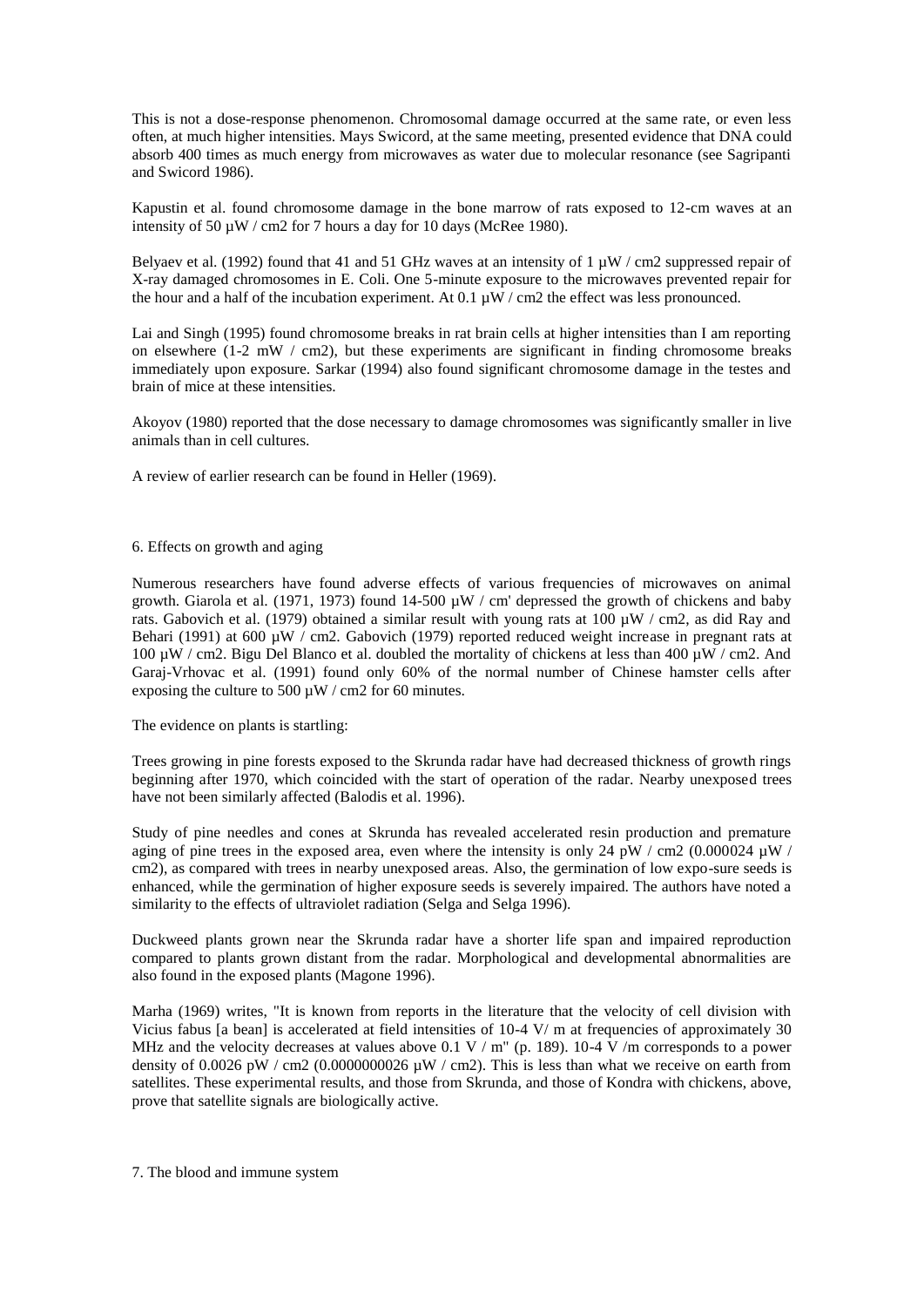Blood cells.

The immune response is often biphasic: stimulated at low intensities and inhibited at higher intensities.

Chiang et al. (1989) in their epidemiological study found that white blood cell phagocytosis was stimulated by chronic exposure to the lowest intensities of radio waves and inhibited, sometimes severely, by higher intensities. The subjects were students in kindergarten, secondary school, and college who were exposed to radio transmitters or radar installations at school. Exposure levels ranged from 0-4  $\mu$ W / cm2 to 120 µW / cm2.

Goldoni (1990) examined air traffic controllers at a two year interval and found, in almost all cases, a significant decrease in white blood cells and platelets during their two years on the job. White blood cell count was below normal after two years in 36% of the workers. Red blood cell counts were lower on average than the control group and sometimes sub-normal.

Huai (1981) also found an average decrease in white cells and platelets among microwave workers.

Sadchikova (1974) found changes in the same directions in 1180 workers.

Near the Skrunda radar, the 230 people examined had significant increases in their white cell counts and alterations in differential counts. Children were most affected. The irradiated Moscow embassy workers had an increased hematocrit, a strikingly higher white cell count and other changes that progressed during the time of their exposure (Goldsmith 1995).

Zalyubovskaya and Kiselev observed 72 microwave-exposed engineers and technicians over a period of 3 years. Their exposure level occasionally reached 1000 µW / cm2.

During the 3 years, red blood cells and hemoglobin content of the blood declined, reticulocytes and platelets were reduced, white blood cells dropped to 30% below the control group, and lymphocytes increased 25%. The number of bacteria in the mouth was considerably higher and the bactericidal activity of the skin was less. These and other changes in immune function were then confirmed by experiments on mice. The animals were exposed to comparable intensities as the workers for 15 minutes a day for 20 days. The mice also developed 1/3 to 1/2 fewer antibodies in the blood, had lower resistance to infection, and a decrease in the size of their thymus, spleen, and lymph nodes.

Zalyubovskaya and Kiselev also noted an 18% decrease in the osmotic resistance of red blood cells and a 26% decrease in their acid resistance, in the exposed workers. This brittleness of red blood cells upon exposure to electromagnetic fields has been noted by others (Dodge 1969, Sadchikova 1974) and recently confirmed by Ockerman (Södergren 1996, Kauppi 1996).

Lysina wrote that basophilic granularity of erythrocytes should be taken as an early sign of microwave effect on the human organism (Dodge 1969, p. 145).

Bachurin (1979) found that chronic exposure to 20-60  $\mu$ W / cm2 increased the frequency of influenza, tonsillitis and other illnesses among workers.

See Drogichina (1960), Sokolov and Arievich (1960), and Dodge (1969) for a review of other clinical studies showing similar changes in the blood elements.

Shandala et al. (1979) found that 2375 MHz at 500  $\mu$ W / cm2 caused a sudden significant impairment of immune function in rabbits. Animals exposed for 7 hours a day for 3 months did not recover normal immune function for 6 months afterwards. At 10 and 50  $\mu$ W / cm2 immunity was stimulated.

These results were further refined by a 30-day experiment with guinea pigs at 1, 5, 10, and 50  $\mu$ W / cm2 (Shandala and Vinogradov 1978). All these intensities increased complement in the blood and stimulated phagocytosis by neutrophils, but 1  $\mu$ W/cm2 had the biggest effect, and 50  $\mu$ W / cm2 the smallest effect. Two months later the animals that had been exposed to 10 and 50 µW / cm2 had an impaired response to hypoxia, and to injection of foreign protein.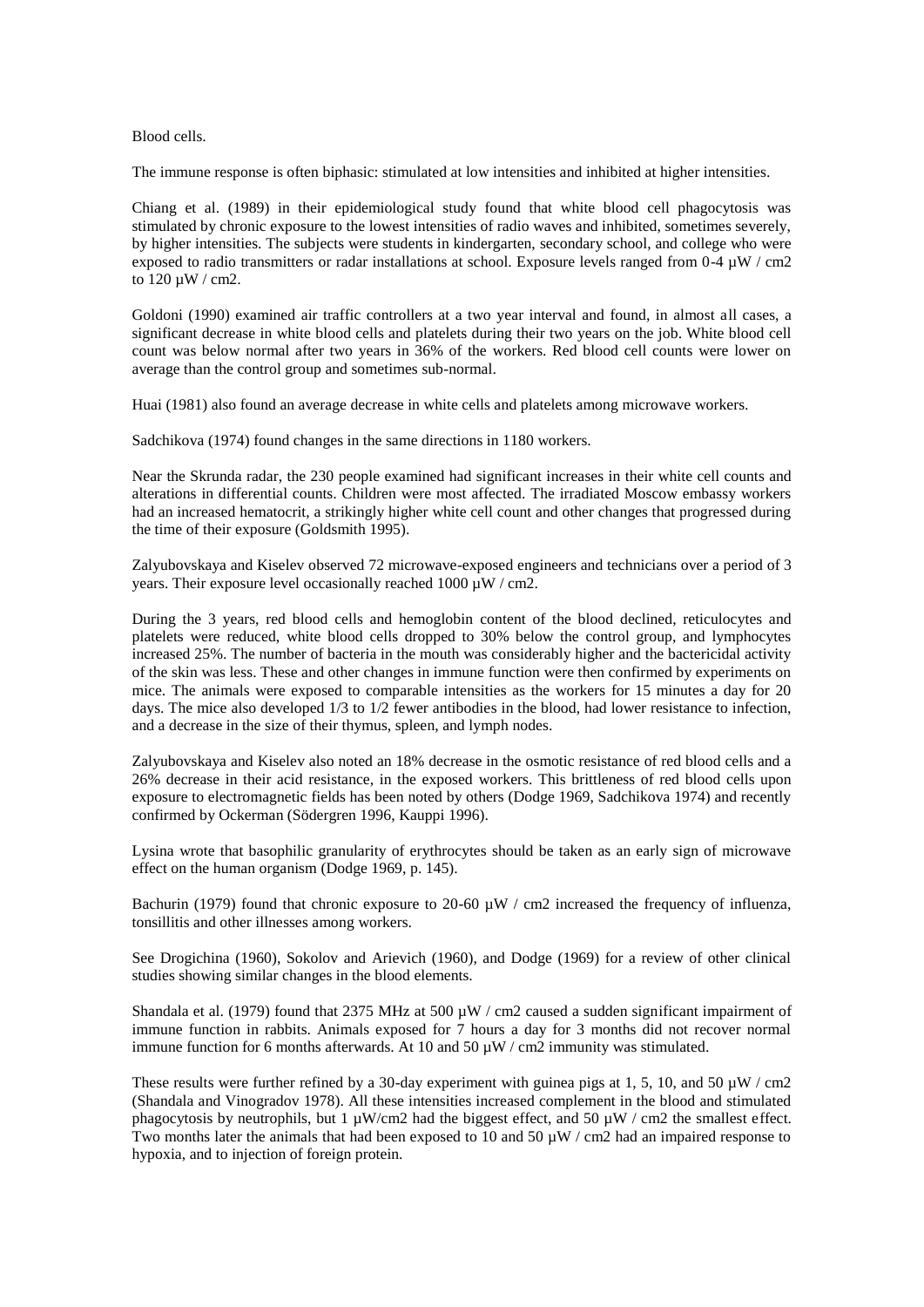These researchers also established that at 50  $\mu$ W/ cm2 the radiation promotes autoimmunity by altering the antigenic structure of tissue and serum proteins. This was confirmed by Gabovich et al. (1979).

Other similar work has been done by Shutenko et al. (1981), Veyret et al. (1991), Ray and Behari (1990), Shandala and Vinogradov (1983), Chou and Guy (Lerner 1984, p. 64), and Marino (1988). Dumanskij and Shandala (1974) noted effects even at 0.06  $\mu$ W / cm2. Elekes et al. (1994) found an increase in antibody-producing cells in the spleen of mice at 30  $\mu$ W / cm2 and noted the relevance of their study to mobile communications.

# Blood sugar.

Out of 27 exposed workers, 7 had flat blood sugar curves, 7 were prediabetic, and 4 had sugar in their urine (Bartonicek et al., summarized in Dodge 1969). Gel'fon and Sadchikova (1960), Sadchikova (1974), and Sikorski and Bielski (1996) report similar findings. Klimkova-Deutschova (1974) found a slight increase in the fasting blood sugar in 74% of workers.

These reports are consistent with animal experiments showing disturbed carbohydrate metabolism. Dumanskij and Shandala (1974), at  $0.06-10$  uW / cm2, found decreased mitochondrial activity of cytochrome oxidase, decreased glycogen in the liver, and accumulation of lactic acid. This pattern has been confirmed by later experiments (Dumanskiy 1976, 1978, 1982a,b) and by other researchers (Gabovich et al. 1979, Belokrinitskiy 1982, 1983, Shutenko et al. 1981, Dodge 1969).

Navakatikian and Tomashevskaya (1994), at 100  $\mu$ W / cm2, report decreased serum insulin in rats.

# Cholesterol and triglycerides.

Microwaves caused an elevation in blood cholesterol in 40.9% of exposed workers vs. 9.5% of controls, in agreement with reports by other researchers.

Beta-lipoproteins were also elevated. (Klimkova-Deutschova 1974).

Sadchikova et al. (1980) found elevated triglycerides in 63.6% of exposed workers and elevated betalipoproteins in 50.2%. A direct relationship was found between hyperbetalipoproteinemia and retinal angiopathy. Higher cholesterol and phospholipids were also found in the exposed workers compared to the controls.

# Serum proteins.

Changes in serum proteins have been noted by many in clinical studies. It is found that microwaves cause an increase in total blood proteins and a decrease in the albumin-globulin ratio. See Pazderova et al. (1974), Sadchikova (1974), Klimkova-Deutschova (1974), Dodge (1969), Gel'fon and Sadchikova (1960). Drogichina (1960) writes that these are signs of the early influence of microwaves, before clinical signs of disease are evident.

# Other biochemistry.

Gabovich's rats (1979) had elevated ascorbic acid in their urine and adrenals.

Dumanskiy and Tomashevskaya's rats (1982a,b) had elevated blood serum urea and residual nitrogen from exposure to 8 mm or 3 cm waves at 60  $\mu$ W / cm2. This reflected disturbed protein metabolism. Gabovich's findings of high ascorbic acid in the adrenals was also confirmed.

# 8. Cataracts

In the early 1970s the U.S. Army undertook an ophthalmological study of employees at Fort Monmouth, New Jersey, a facility where electronic communication, detection, and guidance equipment are tested, developed and used. Workers exposed to microwaves had substantially more lens opacities than the controls (Frey 1985).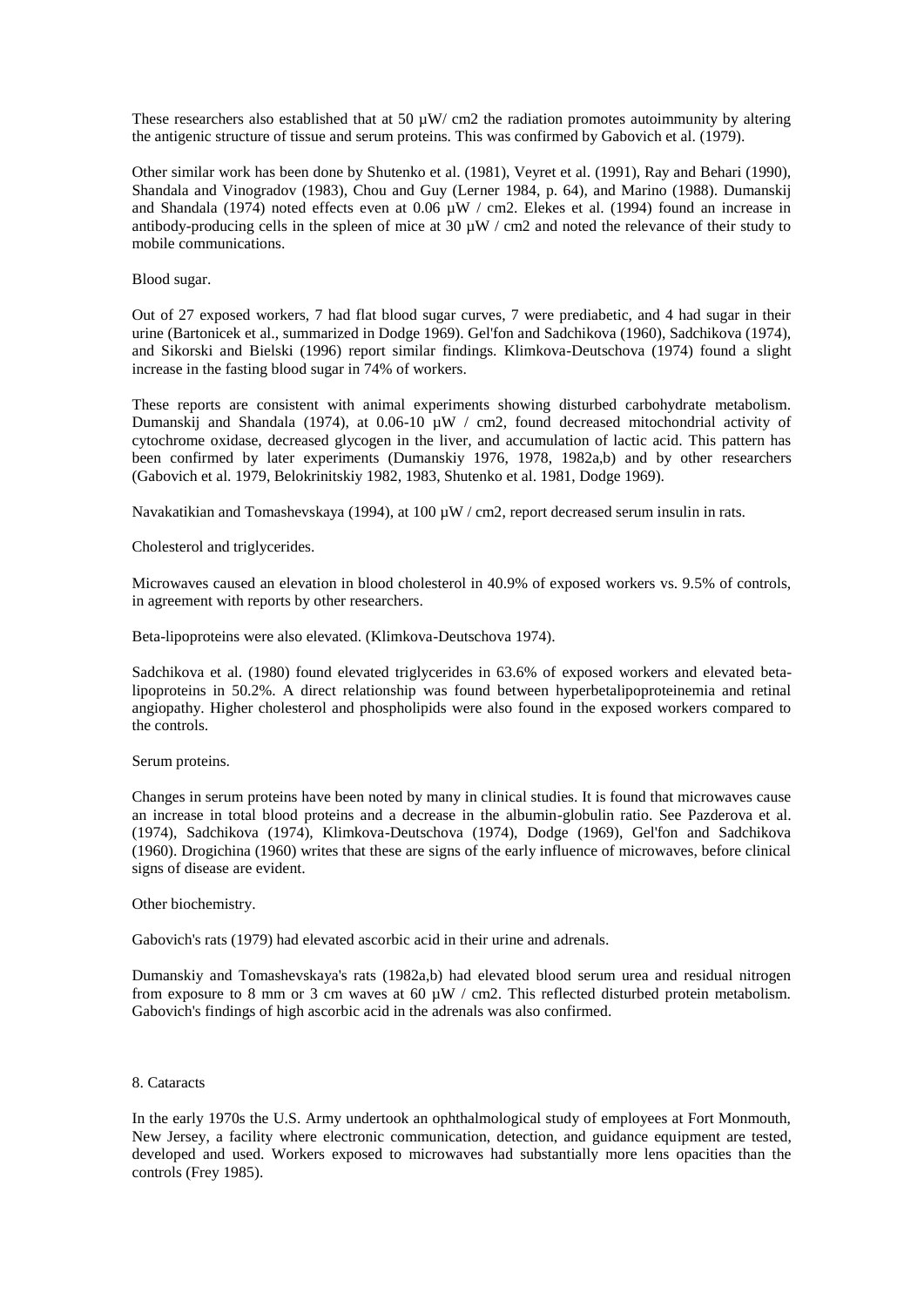Huai (1979) found more lens vacuoles in irradiated workers than in controls. The tendency was evident even in those exposed to less than 200  $\mu$ W / cm2, and became statistically significant at higher intensifies. A few cases of cataracts were found in the microwave workers.

Bachurin (1979) noted a greater incidence of points of turbidity of the lens, narrowing of the arteries, spasm of vessels, and beginning sclerosis and angiopathy of the retina. These were young men working in TV and radio installations and other facilities where microwave intensities fluctuated between 20 and 60  $\mu$ W / cm2, only occasionally reaching 100  $\mu$ W / cm2.

Sadchikova (1974) and Sadchikova et al. (1980) noted angiopathy or sclerosis of retinal blood vessels in workers exposed to several hundred  $\mu$ W / cm2 in radar production shops.

Drogichina (1960), 20 years previously, had noted both angiopathy of the retina and opacifications of the lens in microwave workers.

In 1969 Zaret studied 736 radar workers and 559 controls, and found significantly more lens opacities in the radar workers. Belova's study of 370 microwave workers, Majewska's study of 200 microwave workers, and Janiszewski and Szymanczyk's study at the Institute of Aviation Medicine in Warsaw all yielded similar results. Zydecki found an increased frequency of lens opacities in 3000 microwave workers who were never exposed to thermal intensities and concluded that microwaves prematurely age the lens. Baranski and Czerski, reviewing this study (1974), stress that "the statistical treatment of data is extremely careful and does not leave room for doubts" (p. 167).

#### 9. Internal organs

The thyroid gland is one of the most sensitive indicators of microwave influence. Animal experiments show increased activity and/ or enlargement of the thyroid at 153  $\mu$ W / cm2 (Demokidova 1973), at 100  $\mu$ W / cm2 (Gabovich et al. 1979, Navakatikian and Tomashevskaya 1994), and at 1  $\mu$ W / cm2 (Dumanskiy and Shandala 1974). Several clinical studies confirm this (Drogichina 1960, Sadchikova 1960, Smirnova and Sadchikova 1960, Baranski 1976). Smirnova states that physiological and even pathological changes in the activity of the thyroid can be detected long before any clinical manifestations of microwave injury. In this study 35 out of 50 persons working with microwave equipment showed abnormal thyroid activity. Drogichina reports increased thyroid activity in almost all microwave workers examined.

The adrenals are also extremely sensitive to radiation. In animals irradiated for from 2 months up to 2 years, the adrenals are generally enlarged, have an altered ascorbic acid content, increase the secretion of adrenaline and glucocorticoids, and decrease the secretion of testosterone: Chou and Guy at 500  $\mu$ W / cm2 (Lerner 1984), Navakatikian and Tomashevskaya (1994) at 100 µW / cm2, Gabovich et al. (1979) at 100  $\mu$ W / cm2, Dumanskiy et al. (1982) at 25  $\mu$ W / cm2, Shutenko et al. (1981) at 10  $\mu$ W/cm2, Dumanskij and Shandala (1974) at 0.06 µW / cm2. With a shorter exposure, Giarola et al. (1971) found a decrease in the mass of the adrenals in chickens at 14-24 µW / cm2. In clinical studies, Sadchikova (1974) noted altered excretion of epinephrine and norepinephrine; Kolesnik et al. noted a decreased blood 17-CHS response to ACTH injection in all 35 workers tested (Baranski and Czerski 1976); Hasik, and also Presman, noted increased activity of the adrenal cortex (Dodge 1969).

Ray and Behari (1990) found a significant decrease in the weight of the spleen, kidney, brain and ovary, and an increase in testicular weight in young rats exposed to 7.5 GHz, 600  $\mu$ W /cm2, 3 hours a day for 60 days.

Dumanskij and Shandala (1974) found increased RNA and DNA in the liver and spleen, and structural changes in the liver, spleen, testes, and brain of white rats and rabbits exposed to 3 cm and 12 cm waves at  $0.06$  to  $101\mu$ W / cm<sup>2</sup> for 8 to 12 hours a day for 180 days.

Giarola et al. (1971, 1973) report an enlarged spleen and thymus in baby rats exposed for 35-53 days to 880 MHz, 14 µW / cm2.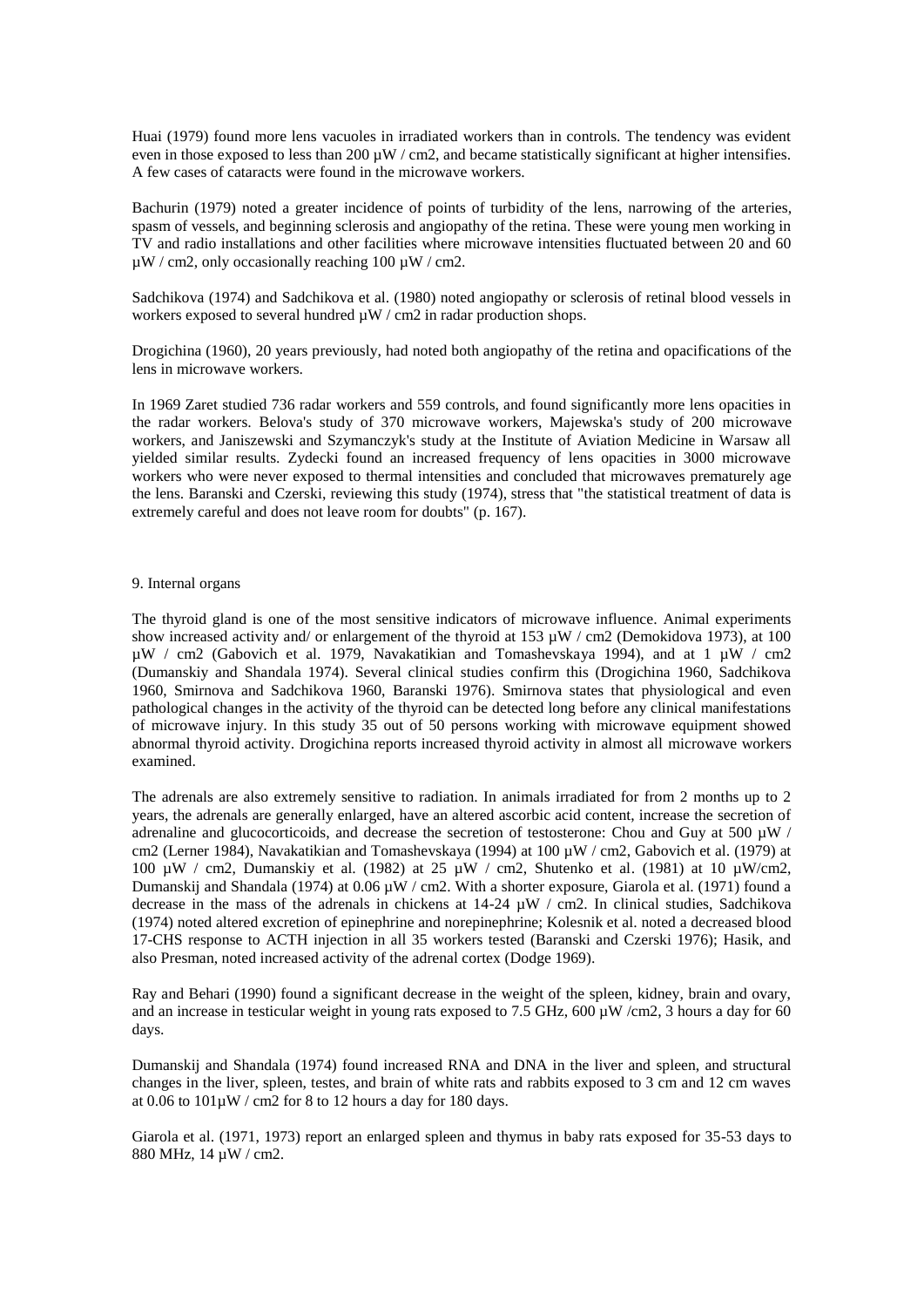Erin' (1979) reports a 23-83% increase in oxygen tension in renal tissues of adult white rats exposed to 2375 MHz, 50  $\mu$ W / cm2 for 1-10 days.

Belokrinitskiy (1982) observed changes in the biochemistry and ultrastructure of liver, heart, kidney and brain tissue in rats exposed to 12.6 cm waves at intensifies of 5  $\mu$ W / cm2 and higher for up to 2 months.

50 W / cm2 for 7 hours a day for 10 days caused urine output to fall 15%, and 500 µW / cm2 once for 7 hours had a larger effect (Belokrinitskiy and Grin' 1983). Elevation of urine pH, protein in the urine, and changes in electrolyte excretion persisted up to 25 days after exposure. Examination of kidney tissue revealed vasodilation, endothelial breakdown, perivascular and pericellular infiltrations, hemorrhage, swelling, partial de-epithelialization along the nephron, and other changes. Histochemical analysis showed decreased cellular glycogen, changes in RNA and DNA concentration, and the appearance of neutral fat droplets. Some of these changes were irreversible, even two months after one 7-hour exposure.

In large clinical studies, Orlova (1960) noted decreased appetite, indigestion, epigastric pain, and enlargement of the liver in irradiated workers, while Gel'fon and Sadchikova (1960) also noted liver enlargement and tenderness in certain patients, with a decreased antitoxic function of the liver in a few. Trinos (1982) noted decreased appetite and indigestion, as well as chronic gastritis, cholecystitis, and decreased gastric acidity, especially in workers exposed to microwaves for more than ten years. Bachurin (1979) also noted chronic gastritis and cholecystitis in workers occupationally exposed to 20-100  $\mu$ W / cm2.

#### 10. Lungs

Shortness of breath has already been mentioned as part of radiation sickness and is probably cardiac related. The ongoing study in Skrunda has also revealed a decreased pulmonary function in exposed children (Levitt 1995). And an experiment with rats (Gabovich et al. 1979) revealed 7.7% decreased oxygen consumption during a 10-week exposure to 2375 MHz at 100  $\mu$ W / cm2. See the discussion of hypoxia, below, under "Mechanisms".

# 11. Bone marrow

Kapustin et al. found chromosome damage in the bone marrow of albino rats at 50 .uW / cm2, as was discussed previously. The damage was higher 2 weeks after irradiation than immediately (McRee 1980).

Sadchikova (1974) found signs of stimulated erythropoiesis in the bone marrow of young men occupationally exposed to microwaves. So did Sevast'yanova and Vilenskaya in animal experiments with millimeter waves, which penetrate less than 1 mm into the body and do not reach the bone marrow (Akoyev 1980).

12. Hair and nails Radiation sickness also causes hair loss and brittle finger-nails (Dodge 1969, Inglis 1970, Huai 1979).

13. Synergistic effects Low intensity microwave radiation increases the effects of morphine (Frey 1994).

It modifies the effects of librium (Frey 1994).

It increases the effects of Haldol (Frey 1994).

It counteracts the effects of amphetamine (Frey 1994).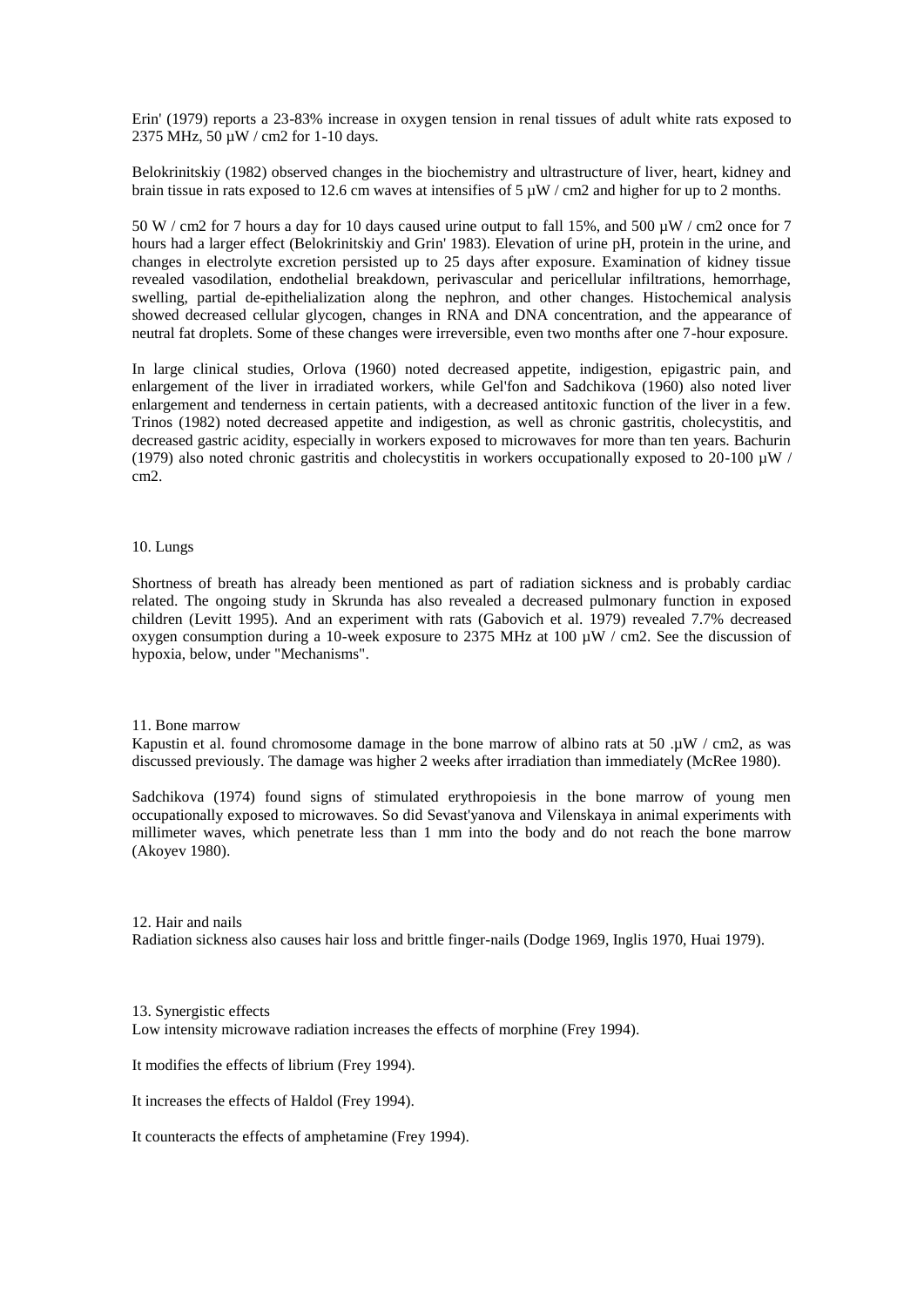It increases the toxicity of formaldehyde and carbon monoxide. Formaldehyde and carbon monoxide increase the sensitivity of the body to microwaves (Shandala and Vinogradov 1978).

It increases the toxicity of Cardiazole (Baranski and Czerski 1976, pp. 163-4).

High temperatures or hypoxia increase sensitivity to microwaves (Baranski and Czerski 1976, p. 75).

# 14. Microwave hearing, and other sensing

"The perceptibility of radiofrequency fields is the most thoroughly established datum in the behavioral literature on such radiations" (Justeson 1979, pp. 1061-2). Pulsed micro-waves can be heard by most individuals as buzzes, hisses, chirps, pops, or clicks, provided the pulses have sufficient peak energy. The average power density need be only 2 or 3  $\mu$ W / cm2. Peak power goes totally unregulated by industry or government, and even the voluntary standard "is well above the threshold for auditory effect" (IEEE 1991, pp. 33-34). Since virtually all cellular broadcasts are soon to be digital and pulsed, we may expect this sort of chronic nuisance to become much more widespread. Auditory sensitivity to microwaves varies enormously; already there have been reports of suicides by extremely sensitive individuals. This author is among those who hear electromagnetic radiation at present ambient levels.

The presently accepted explanation for this phenomenon is that pulsed radiation creates thermoacoustic pressure waves in your brain. These pressure waves reach your inner ear where the vibrations are heard like any other sound. Thus the assumption that microwaves will not harm you if they aren't strong enough to cook you has taken a strange twist. But more on that later.

For extensive reading about the microwave hearing phenomenon, see Frey (1963, 1969, 1971, 1973, 1988), Olsen (1980), Olsen and Hammer (1980), Justeson (1979), Wieske (1963), and the book by Lin (1978).

Frey and co-workers also demonstrated that animals will avoid pulsed microwaves when they are able to do so. In one experiment rats spent only 30% of their time in the illuminated half of their box and 70% of their time in the shielded half. The frequency was 1.2 GHz, average power 200 µW / cm' and peak power 2.1 mW / cm2 (Frey and Feld 1975, Frey, Feld and Frey 1975). Frey also demonstrated avoidance of microwaves by cats (Frey 1969, Frey and Feld 1975).

At relatively high intensities at 10 and 16 GHz, Tanner et al. (1966, 1967, 1970) found that chickens, pigeons, and seagulls showed great distress and collapsed within a few seconds. Intrigued by the fact that birds reacted this way when irradiated from above and not from below, and by the fact that defeathered hens showed no such distress, these authors postulated that feathers serve as dielectric aerials in the micro-wave region. They subsequently designed experiments which proved that bird feathers indeed make fine receiving aerials for 10 GHz waves (Bigu Del Blanco et al. 1973). Their work has serious implications, because virtually all radars, television and radio antennas, and wireless communication transmitters are aimed above the horizon where the birds fly. The microwave density increases with height, and must cause enormous suffering. There have been many anecdotal reports of birds leaving the area after a cellular tower goes into operation (Hawk 1996).

Finally, in a study of anteaters, Kholodov reports that they lost their ability to "inform" other anteaters about a food source during microwave irradiation, and furthermore that they oriented their snouts along a particular axis during the irradiation. Power levels were not stated (Inglis 1970).

# 15. Electrical sensitivity (ES)

Electrical sensitivity is a new name for radiation sickness, so-called because many sufferers become aware that electromagnetic fields make them ill and they experience symptoms immediately upon exposure. For many, including this author, it is like developing a new sense. Sensitivity may develop to any type of radiation including that from power lines, microwaves, X-rays, and radioactivity. Modem society may become intolerable and even ordinary sunlight may cause illness. The degree and range of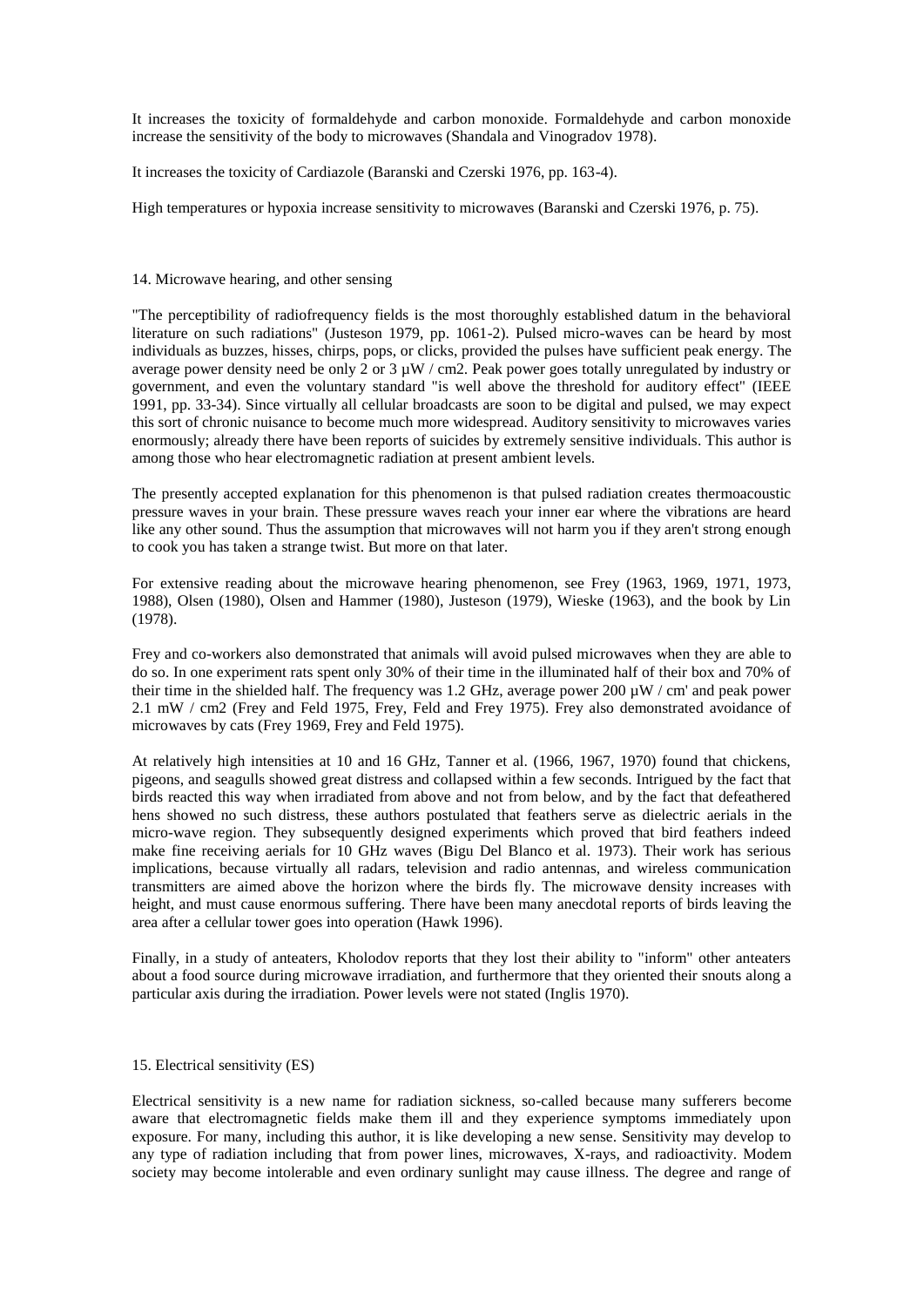sensitization depend on both the source of the injury and the susceptibility of the individual. Baranski and Czerski (1976) write, "In certain instances syndromes of neurological disturbances (without organic

lesions) and signs of neurosis, accompanied by a poorly expressed bioelectric function of the brain, are found in microwave workers following long periods of exposure. These patients may be incapacitated for further work and even normal everyday life" (p. 164).

In a controlled double blind clinical study, Rea et al. (1991) proved that electrically sensitive patients could perceive low level radiation. These researchers used 0.1 Hz to 5 MHz magnetic fields with a field strength of 70-2900 nT.

Ockerman compared 16 electrically sensitive patients with 10 healthy volunteers, and demonstrated clear differences in the red and white blood cells and urine, as well as chromosome damage, in the electrically injured group (Kauppi 1996, Södergren 1996).

Johansson and Liu (1984) found specific changes in the skin of electrically sensitive patients: remarkably high numbers of somatostatin immunoreactive dendritic cells and histamine positive mast cells.

Huai (1981) writes that "those syndromes are not easy to recover" (p. 636).

It has been estimated from limited survey data that 2% of the population is susceptible to becoming electrically sensitive (Firstenberg 1996). This estimate comes partly from medical statistics on porphyria, which is prevalent in the electrically injured (see below). In agreement with this figure, Sadchikova (1960) reported that 11 of 525 people, or about 2%, had to cease working under conditions of microwave influence.

A higher estimate of 15% comes from a survey of 731 employees at 5 Swedish workplaces (Knave 1992). The source of radiation here is video display terminals. The 15% figure also receives support from earlier research. Sadchikova (1960) reported that radiation sickness had arisen after 3 years of work in 15% of employees, and in later work (1974) the same author writes that its frequency "did not exceed 15%." Klimkova-Deutschova (1974) found synchronized activity on the EEG in 14.3% of workers at a radio transmitting station.

It may be supposed from the above data that 15% of people exposed to microwave radiation develop overt symptoms, and that in 2% the changes become irreversible.

In controlled clinical experiments, Leitgeb (1994) found 2.3% of a random population in Graz, Austria were hypersensitive to electric currents, and Szuba and Szmigielski (1994) found 2 out of 71 healthy volunteers were hypersensitive to power line radiation, as evidenced by a marked delay in auditory and visual reaction time. Hanson (1995) found electromagnetic hypersensitivity in 12 of 519 dental patients, again a 2.3% rate. In 1981 Cabanes and Gary found 3 of 75 healthy male volunteers were able to perceive extremely low exposures to power line radiation (reviewed by Szuba and Szmigielski).

There are animal models for ES. Salford et al. (1993), testing for carcinogenicity of microwaves in rats (915 MHz, specific absorption rate of .0077-1.67 W / kg), noted that "for some modulation frequencies the average tumor size in the exposed animals largely exceeds the average size in the controls ... This might indicate that in the few animals that, for some reason, are sensitive to the exposure, tumour growth is stimulated strongly" (p. 317).

Frey (1988) found that living in an electromagnetic field increased emotionality in test animals, and that "some animals were particularly sensitive to exposure to such fields" (p. 802). He also found, in other experiments, the responses to radiofrequency radiation were bimodally distributed, again calling "attention to the importance of individual differences in sensitivities when low-intensity radiofrequency radiation is used" (p. 804).

Animal sensitization has also been demonstrated. Shandala et al. (1979), in a chronic exposure experiment on rats and rabbits (2375 MHz, 10, 50 and 500 .µW / cm2), found a substantially lower threshold of skin sensitivity to electrical stimulation and a decrease in the "electronic irradiation threshold."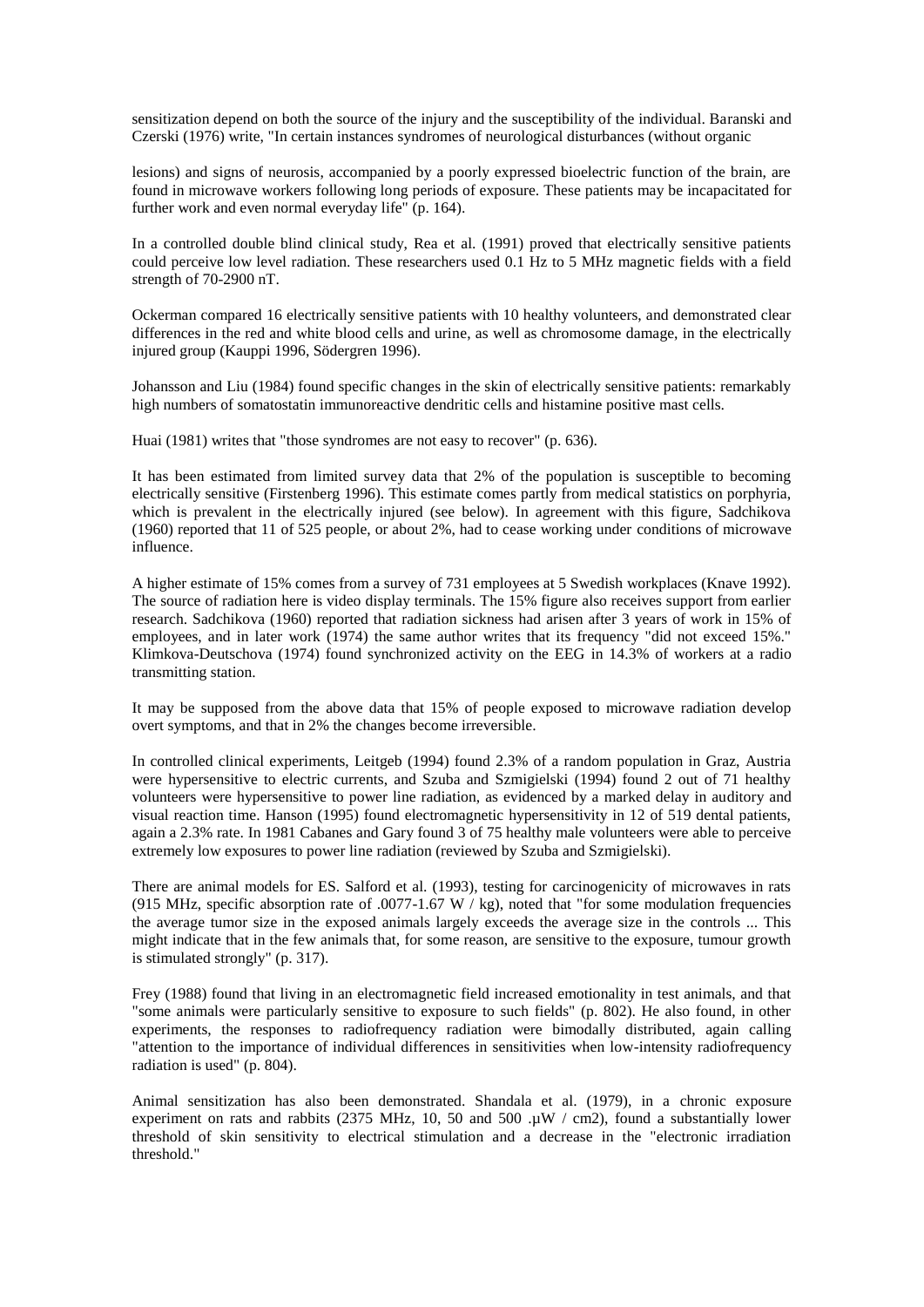16. Diagnosing ES: a guide for doctors

The clinical studies reviewed in this booklet report the following early signs of radiation injury:

- (1) change in olfactory sensitivity, which (if low) a single dose of caffeine may restore to normal
- (2) increased thyroid activity and / or enlargement of the thyroid gland
- (3) elevated serum protein and globulin, and lowered albumin / globulin ratio
- (4) elevated histamine in the blood
- (5) a weakened cutaneous vascular reaction to histamine
- (6) basophilic granularity of erythrocytes
- (7) decreased osmotic and acid resistance of erythrocytes
- (8) mild leukopenia and thrombocytopenia
- (9) immunoglobulins at the lower limit of normal
- (10) bradycardia and/or hypotension

(11) lengthening of the intraauricular and intraventricular conduction of the heart on EKG, also a decrease in the amplitude of the R and T teeth, which may show up only upon physical stress

(12) subclinical activity on the EEG; the appearance of pointed synchronized waves of high amplitude and increase in slow (delta and theta) waves. These changes may appear only after activation by hyperventilation.

(13) on neurological exam: tremors of the eyelids and hands, increased tendon reflexes, decreased abdominal reflexes

(14) abnormalities in the blood sugar curve, and slight increase in the fasting blood sugar

- (15) increase in cholesterol and beta-lipoprotein
- (16) increased or decreased serum lactic acid
- (17) acrocyanosis

Södergren (1996) in his forthcoming study is expected to report on specific changes in the urine, as well as in the red and white blood cells.

In view of the expected metabolic hypoxia (see below), changes in the blood oxygen content and pH might also be sought.

Low values for red blood cell copper have also been seen in electrically sensitive patients, in accord with the expected redistribution of metals in the body (see below).

Kowalski and Indulski (1990) discuss psychological tests which detect early disorders of the central and peripheral nervous systems from exposure to electromagnetic radiation.

The full set of clinical signs and symptoms is listed in the section on radiation sickness, above.

We now have in addition the reported experiences of large numbers of people who live near recentlyerected digital cellular and PCS antennas. I have prepared the following list of signs and symptoms to aid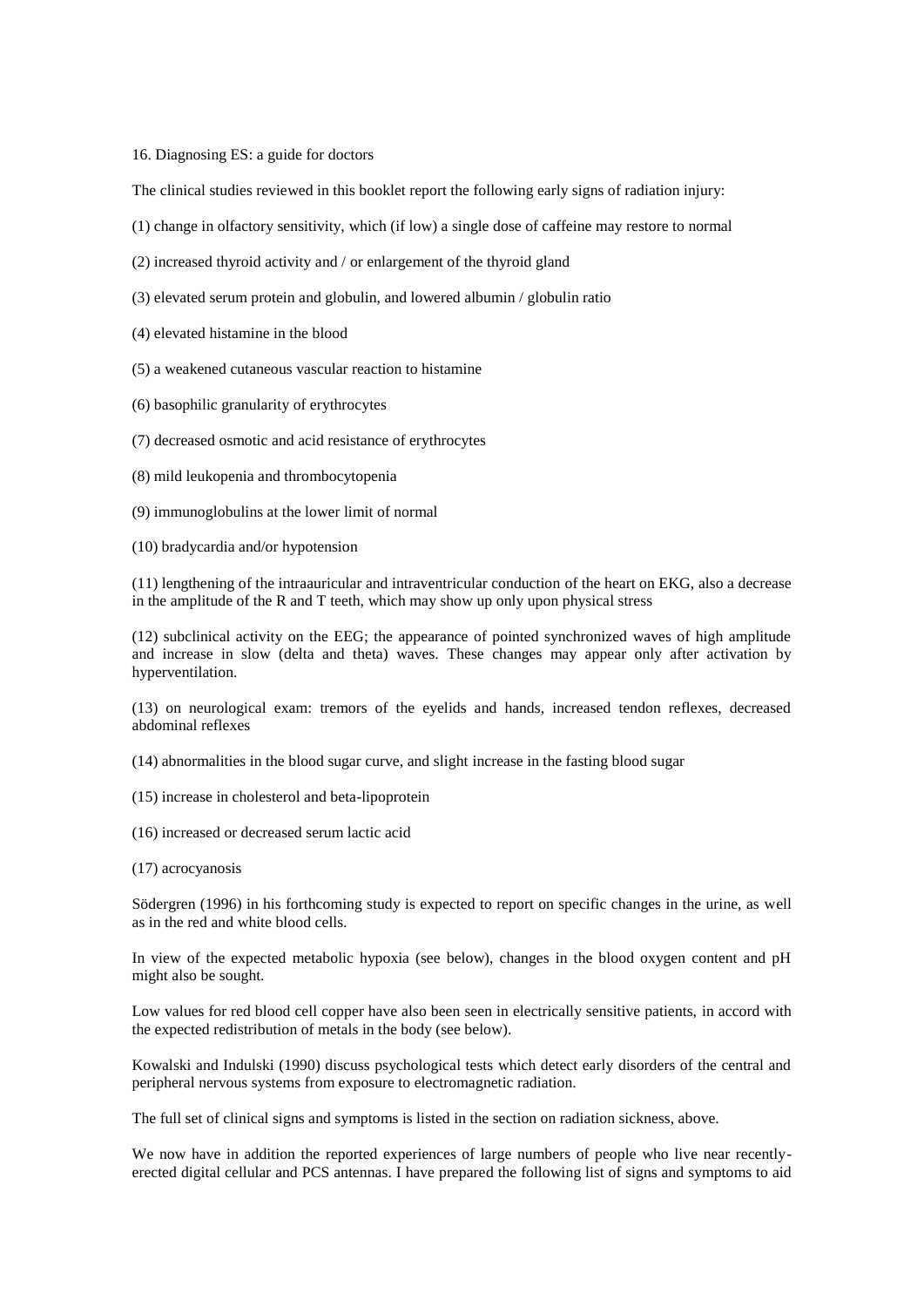physicians in diagnosing micro-wave radiation sickness among the general population. Some patients may have a great many of these findings; some only a few.

Physical exam

Look for:

skin rash enlargement or tenderness of the thyroid heart rate higher than usual blood pressure higher than usual shortness of breath (may "look like" an anxiety attack) wheezing lungs not clear increase in the limits of the heart liver tenderness abdominal tenderness general hypersensitivity of the skin any elevation of body temperature sinus pain /drainage deterioration of the teeth / pain in teeth with metallic fillings acrocyanosis

### Neurological:

tremors, especially of eyelids and hands change in visual acuity decreased sensitivity to odors decreased sensitivity to pinprick in the hands or feet increased sensitivity to vibration increased tendon reflexes of the upper or lower extremities decreased abdominal reflexes general muscle weakness anisocoria

Mental:

agitation fatigue impaired short or long term memory paranoia (in advanced illness)

Patient history

Recent eye problems, especially pressure behind the eyes, but also floaters, difficulty focusing, deteriorating vision, eyeaches, etc. Sudden dental problems, especially broken fillings Dryness of the lips, mouth, skin, or eyes Puffy lips Swollen or sore throat Sinusitis Bronchitis Headaches Earaches "Burning" in any part of the body: chest, eyes, ears, testicles, etc. Pressure or pain in the chest Insomnia Dizziness Nausea Loss of appetite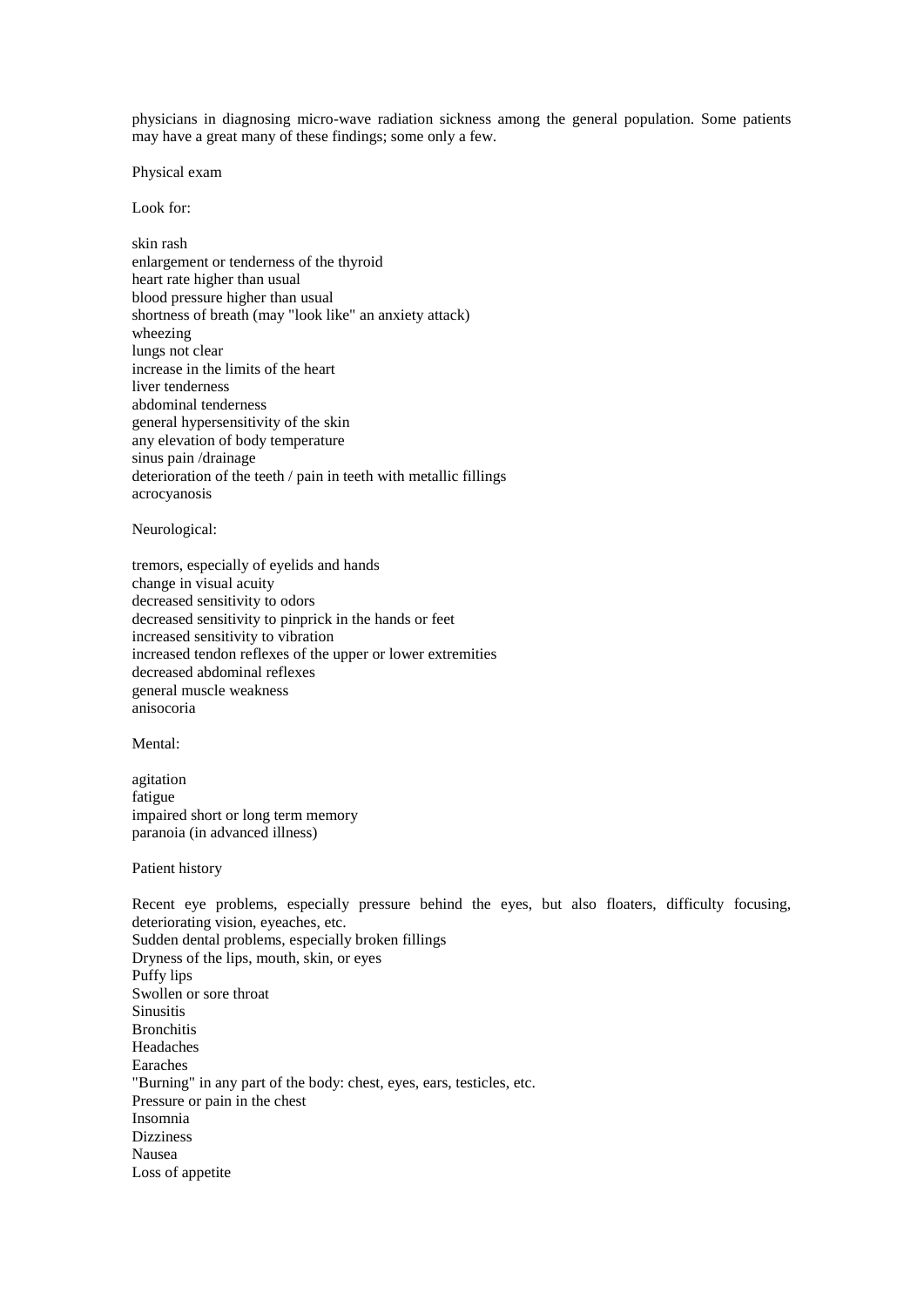Pelvic discomfort/pain in the testicles or ovaries Paresthesias Muscle spasms Pain in the soles of the feet Pain in the legs Muscular, joint, or abdominal pain, especially pains that move around the body "Electrical currents" in any part of the body Sweating Itchy systemic rash Spontaneous nosebleeds Frequent urination Craving for carbohydrates

# Laboratory tests

Abnormal blood sugar curve Elevated blood histamine Elevated serum protein and globulin Lowered albumin/ globulin ratio Increase in cholesterol and beta-lipoprotein Mild leukopenia or thrombocytopenia. Or any change in leucocytes (increase or decrease) or immunoglobulins, or IGG subclasses abnormal Signs of autoimmunity Altered serum lactic acid Altered oxygen content or pH of the blood Increased copper or zinc in the urine Decreased red blood cell copper Change in appearance of red blood cells (rouleaux formation, etc.) Increased thyroid activity Increased adrenal activity

EKG

Lengthening of the intraauricular and intraventricular conduction. Decrease in amplitude of the R and T teeth. Any arrhythmias.

### EEG

Seizure activity. Abnormal excitation.

#### 17. Mechanisms of injury

Shear-strain/closed head injury.

Finally the issue of "thermal" vs. "non-thermal" effects must now be addressed, however reluctantly. The argument has been made by industry representatives that all health effects from microwaves are only due to the excessive heating of the body. These are the same scientists who never do any experiments at low levels of power because they don't expect to find any effects, and they are the same scientists who dismiss all the effects they do find at high levels of power as being due to heating. Since funding for research is largely controlled by these same scientists (see especially Frey 1982 for an excellent account of the situation), they are running a good scam. As can be seen from the review of studies in this report, however, there is nevertheless plenty of good, consistent evidence from more objective researchers that exposes once and for all the fiction these scientists are still trying to maintain.

Even if their conclusions were true, however, their reasoning escapes me. Does a health hazard cease to exist simply because it is labeled "thermal"? "Don't worry," they seem to be trying to tell us, "these microwaves are only cooking you after all!"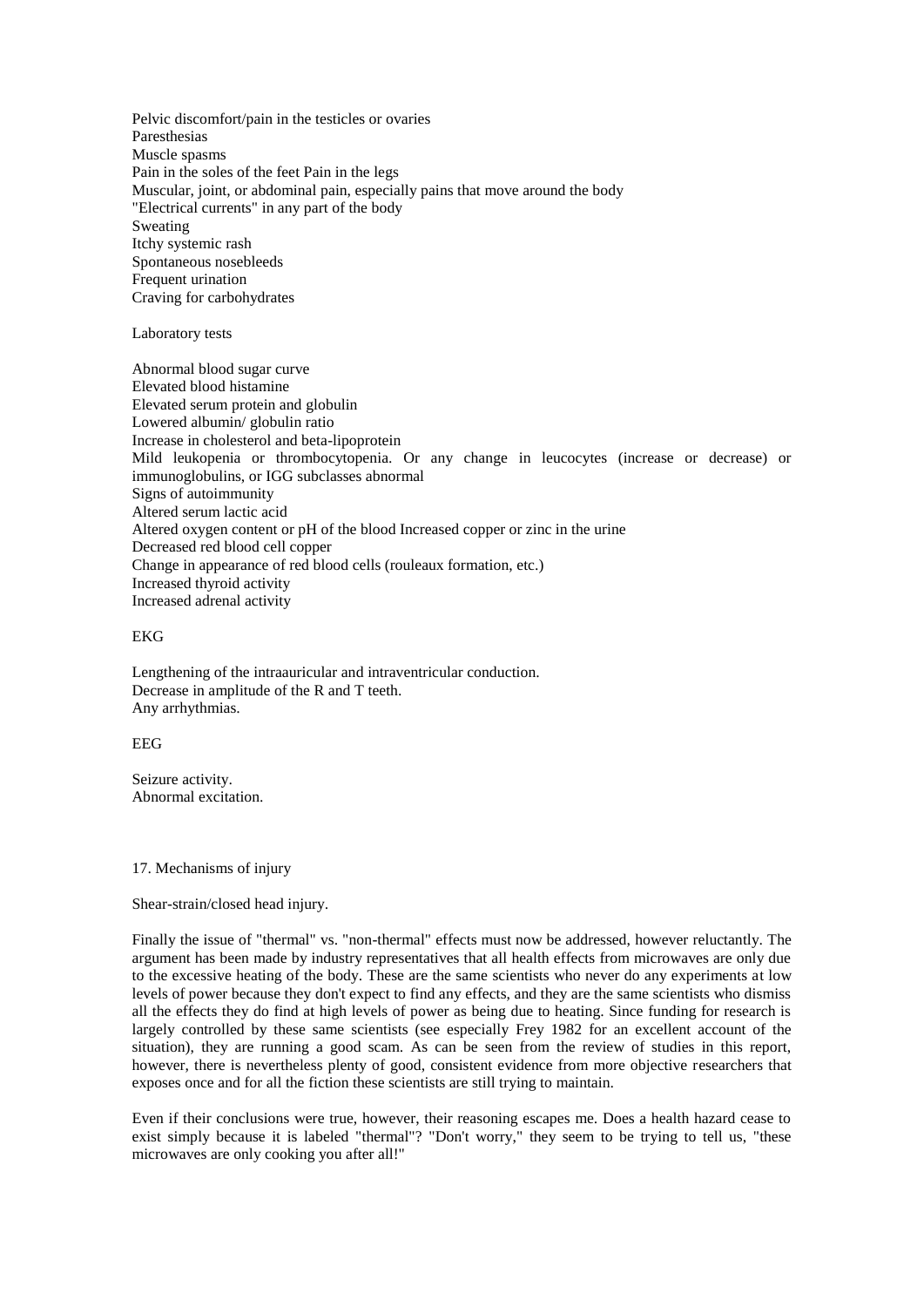But let us look at the physics of the situation. Microwaves produce heat in food and in living organisms by vibrating ions and polar molecules such as water hundreds of millions of times per second. The molecules align themselves with the rapidly alternating electromagnetic field, and the friction from the vibrations produces heat. So that in actual fact microwaves have primarily a direct electromagnetic interaction with our molecules. Heating is only a side effect.

However it is an important side effect, far more important than those scientists have admitted. Microwaves of extremely low intensity are known to cause thermoacoustic pressure waves in the head, including the brain, causing the phenomenon of microwave hearing (see above). This may cause a shearstrain injury in the brain, resulting in axonal tearing and neural degeneration, similar to what occurs in concussion from traumatic injury. Frey (1988) remarks on the similarity between the symptoms of radiation sickness / electrical sensitivity, and the symptoms of closed head injury or post-concussive syndrome: reduced attention span, impaired complex information processing, memory disturbance, increased emotional lability, irritability, anxiety, and depression. Reference to medical text-books reveals other similarities, including headache, dizziness, photophobia, respiratory distress, bradycardia, change in blood pressure, cardiac arrhythmias, pupil asymmetry, altered glucose metabolism, and increased caloric demand, all of which have been noted in radiation sickness/electrical sensitivity. Frey comments, "It is ironic that it is such a shear-strain effect in the brain that the engineers concerned with hazards were implicitly assuming when they were trying to explain away the radiofrequency hearing effect as not being an indication of hazard. They never realized that shear-strain due to thermoacoustic expansion in brain tissue would itself damage the brain" (p. 800).

Similar damage, by the same mechanism, might also be responsible for effects on other organs. I am thinking particularly of the testes, which because of their location and size absorb much more microwave radiation than other organs (Copson 1962). Dr. John Holt, for example, speculates on the connection between electromagnetic radiation and the world-wide decline in human sperm count, as well as the recent global decline and extinction of so many species of amphibians (personal communication).

Blood-brain and other barriers.

In this regard concussions have been studied experimentally in animals by the creation of pressure pulses induced by the introduction of a small volume of fluid outside the brain membranes through a hole in the skull. These low magnitude pressure waves were found to increase the permeability of the blood-brain barrier (Rinder and Olsson, described in Oscar and Hawkins 1977).

That microwaves at low power also alter the blood-brain barrier has been confirmed. Frey's rats that had avoided expo-sure to microwaves were also found to have increased permeability of foreign substances into their brain. This occurred after irradiation by both pulsed waves, at 200  $\mu$ W / cm', and continuous waves, at 2.4 .µW / cm2.

Oscar and Hawkins (1977) verified Frey's work and took it farther, demonstrating increased uptake of even very large molecules like dextran, and observing the effect down to 30  $\mu$ W / cm2 for pulsed waves and 300  $\mu$ W / cm2 for continuous waves. Indeed a biphasic response was observed: uptake of mannitol into the brain increased up to a power level of 1 mW / cm2 and then decreased at higher intensities. A similar biphasic pattern has been seen by Bawin and Adey for calcium efflux from the brain, and by Balcer-Kubiczek (1994) for cancer from ionizing radiation. It is just such a biphasic pattern that has caused experiments at so-called "thermal" levels of expo-sure to be erroneously interpreted as contradicting the results of experiments done at "non-thermal" power levels.

Often erroneous interpretation results from simply failing to analyze the data. Thus Merritt et al. reported on their study purporting to show no alteration of barrier permeability from microwaves. "But a statistical analysis of the data presented in their paper by several scientists showed that, in fact, their data supported the opposite conclusion and provided a confirmation of the findings of Frey et al." (Frey 1988, p. 808).

The integrity of other barriers is also compromised by microwaves. In a blood-vitreous barrier experiment (Frey 1988) it was demonstrated that a 25-minute exposure to power densities of 75  $\mu$ W / cm2 increased the uptake of sodium fluorescein dye into the vitreous humor of the eye. In this connection the work of Neelakantaswamy and Ramakrishnan indicates that radiofrequency radiation can induce bending moments and stresses in the eye tissue that may provide an explanation for cataract formation. This is the same mechanism that may cause shear-strain injury in the brain (see above).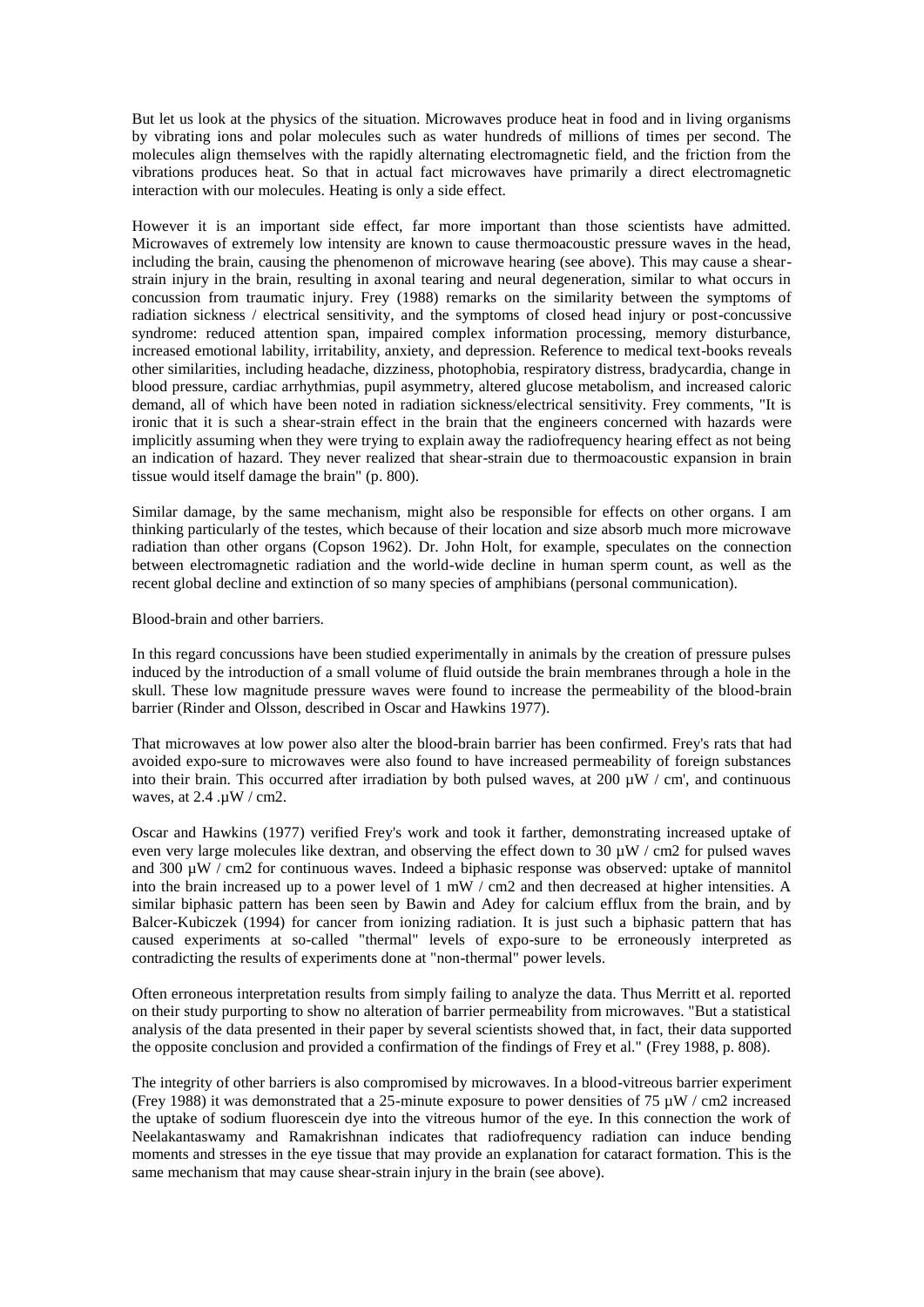Similar compromise of the placental barrier may be expected (Frey 1988) but experiments have not yet been done in this area at low power densities.

Calcium efflux.

As another way of measuring neurological response, it has been found that calcium ion efflux from brain tissue is exquisitely sensitive to irradiation with radiofrequency waves. This work has been done by Bawin et al. (1970), Blackman et al. (1980, 1986), Dutta et al. (1986) and Kunjilwar and Behari (1993), among others. See Frey (1988) for a review. In the most sensitive study to date, Dutta et al., at the Howard University Cancer Research Center, observed peaks in calcium efflux from human neuroblastoma cells at a specific absorption rate (SAR) of 1 and 2 mW / g, and also at .05, .0028, .001, .0007, and .0005 mW / g, with some effect all the way down to .0001 mW / g. The frequency was 915 MHz. This was obviously a resonance phenomenon that did not depend linearly on the dose. Peaks in calcium efflux and influx were observed at very specific combinations of modulation frequency, depth of modulation, power density, and exposure time. For example a 30 minute exposure at 80% depth amplitude modulation of 16Hz caused an efflux that did not return to normal levels for at least 20 minutes after the exposure ended. The effect at 0.0007 mW / g SAR was quadruple the effect at 2.0 mW / g, in other words 3000 times the intensity had 4 times less of an effect under these particular conditions.

Blackman (1986) also observed that varying the direction or the intensity of the local geomagnetic field changed the results completely. Therefore, "(1) a complete description of electromagnetic exposure conditions should include measures of frequency and intensity of electromagnetic field and direction and intensity of the local geomagnetic field; and (2) the complex interplay between frequency, intensity, and local geomagnetic field indicates that the underlying mechanism is not thermally based" (p. 44). In other words, (1) the functioning of a living organism is guided by the state of its environment; (2) perception of its environment is electromagnetic in nature; and (3) both perception and functioning are easily altered by external electromagnetic signals which, as we have seen, are some one billion times as powerful as what naturally exists.

# Hypoxia.

A common theme throughout the animal studies on microwave influence is a serious disturbance in carbohydrate metabolism. In particular, microwaves inhibit cytochrome oxidase activity in the mitochondria of the brain and the liver. The result is a breakdown in oxidative phosphorylation, compensatory intensification of glycolysis, and a buildup of lactic acid in the tissues. The liver becomes depleted of glycogen, the blood sugar curve is affected, and the fasting blood glucose is raised. The patient craves carbohydrates, and the cells become oxygen starved.

It may be noted that hypoxia is also a common side effect of closed head injury, and that the primary cardiac response to hypoxia is a reflex bradycardia. Hypoxia also causes demyelination in the nervous system. Oxygen deprivation may well account for many of the symptoms of radiation sickness, including fatigue, weakness, headache, inability to think, acrocyanosis, muscular pain, and, of course, shortness of breath.

Possibly additional insight into electrical injury might be had from studying the mitochondrial myopathies.

# Heavy metals.

It is known that chronic irradiation by microwaves causes a substantial redistribution of metals in the body and a consequent alteration in the activity of metalloproteins and metalloenzymes. For example, an increase in the activity of cerulloplasmin (a copper-containing globulin) and a decrease in the iron content of transferrin in the blood serum have been observed (Dumanskiy et al. 1982a,b). The lowered activity of cytochrome oxidase, a copper-containing hemoprotein, noted above, may also be relevant.

Shutenko et al. (1981) did a detailed study of the effect of radio waves on metals in the body, using 90 young and mature white rats and a generator of 2375 MHz (12.6 cm) waves. Intensities of 100  $\mu$ W / cm2 and 10  $\mu$ W / cm2 were both effective in redistributing metals. The animals were exposed for 2 hours a day over a period of 10 weeks. There was an increase in copper content of the lungs, brain, myocardium,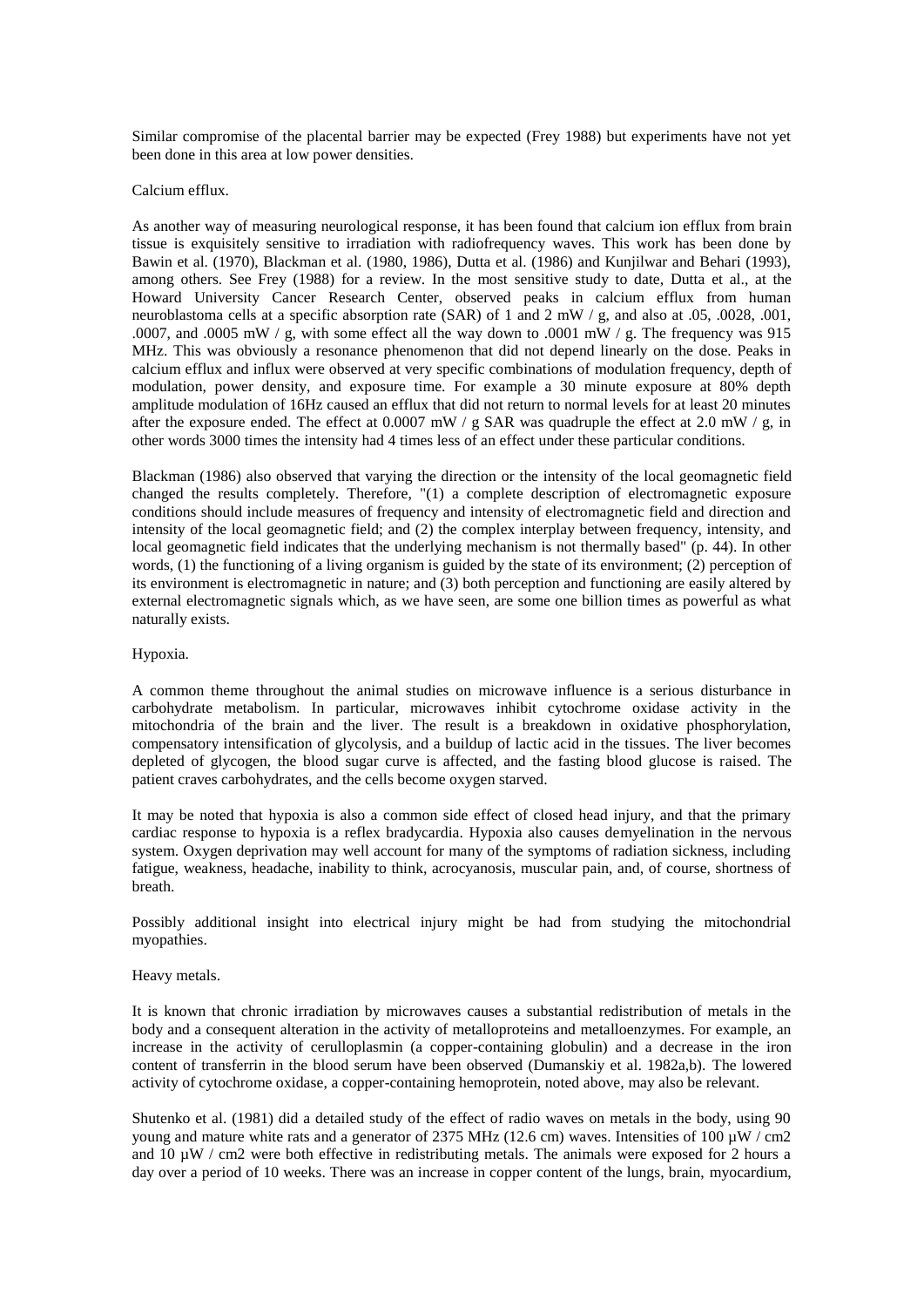and skeletal muscles, and a decrease in the liver and kidneys. There was an increase in iron content of the kidneys, lungs, myocardium, and liver, and a decrease in the spleen, brain, skeletal muscles, bones, skin and blood. Manganese content was elevated in the liver, spleen, skin, and kidneys, diminished in the myocardium, bones, and blood of young animals, and elevated in the blood of mature ones. Molybdenum content was lowered in the liver, brain, and myocardium, and raised in the blood of young animals. Most of these changes were substantial, for example copper more than doubled in the brain and decreased by more than half in the liver at 100  $\mu$ W / cm2; iron content doubled in the myocardium of young animals at 10 µW / cm2.

# Porphyria.

In this context porphyria should be mentioned, because it is a disease in which metals are not handled normally by the body, and it is evidently present in many cases of electrical sensitivity (Crumpler 1996, Firstenberg 1996, Hanson 1996, Kauppi 1996).

Porphyria manifests with a wide variety of neurological signs and symptoms reminiscent of those described for electrical sensitivity/radiation sickness. It is caused by a de-crease in the activity of one or more enzymes involved in the synthesis of heme from porphyrins, and may be associated with a deficiency of heme in the affected tissues. This is consistent with the decreased activity of cytochrome oxidase, a copper-containing hemoprotein, observed in microwave expo-sure as noted previously.

It is possible that the 2% of the population who carry the genetic trait for certain types of porphyria are predisposed to becoming electrically sensitive if they are injured by electromagnetic radiation. Research badly needs to be done in this area.

# Molecular interactions.

As noted above, heating by micro-waves is only a secondary effect of the vibration of molecules and ions by the alternating electromagnetic field. The primary influence of the waves is on the mobility of ions and the movement, orientation, polarization and configuration of large molecules (Gabovich et al. 1979).

Muth in 1927 was the first to observe the formation of chains of emulsified fat particles in 20 kHz to 2 MHz electromagnetic fields. This is now a well-known phenomenon and is called the pearl chain effect. It occurs at all microwave frequencies and was captured on film by Liebesny and Pace in 1937, using milk, blood and yeast suspensions (Krasny-Ergen 1940, Liebesny 1938). Herrick, at the Mayo Clinic, observed it in lymph (1958). Teixeira-Pinto et al. demonstrated chain formation in iron filings, starch particles, colloidal carbon particles, homogenized milk, oil suspensions in water, and colloidal polystyrene spheres, and they even constrained unicellular organisms to line up in a pulsed field of approximately  $25 \text{ mW}$  / cm2. Each type of particle, they found, has particular frequencies where the effect occurs at minimum voltage (Teixeira-Pinto 1960).

I have seen numerous assertions in the recent literature to the effect that the pearl chain effect cannot occur at non-thermal intensities, but as far as I can tell these assertions are not based on any actual experiments, and fly in the face of the fact that thermal agitation will break up the pearl chains (Herrick 1958, Copson 1962). Back in the 1930s Krasny-Ergen demonstrated that the minimum field strength for pearl chain formation in the case of red blood cells is of the order of magnitude of 0.1 V / cm (Krasny-Ergen 1940, p. 364). This is equivalent to a power density of only about 26  $\mu$ W / cm2, eminently "nonthermal" and considerably below current safety guide-lines. And lest anyone consider this not a hazard, consider what it must do to the viscosity of the blood and the functioning of red and white blood cells to force them to all line up in chains.

In 1938 Liebesny wrote, "Although I will not assert on the strength of the above mentioned investigations that the nonthermic effects of the ultrashort wave field are fully explained, I venture to express the hope that those authors who are now of opinion that high frequency currents in general and short waves in particular can be biologically effective only by means of their heat effects, will modify their conclusion" (Liebesny 1938, p. 738). I trust that six more decades of research, as reviewed here, will at last put that absurd and meaningless argument to its final rest.

The pearl chain effect does have a definite power threshold. Other direct effects of electromagnetic energy do not, or the threshold is enormously lower if there is one. Direct effects on calcium, potassium,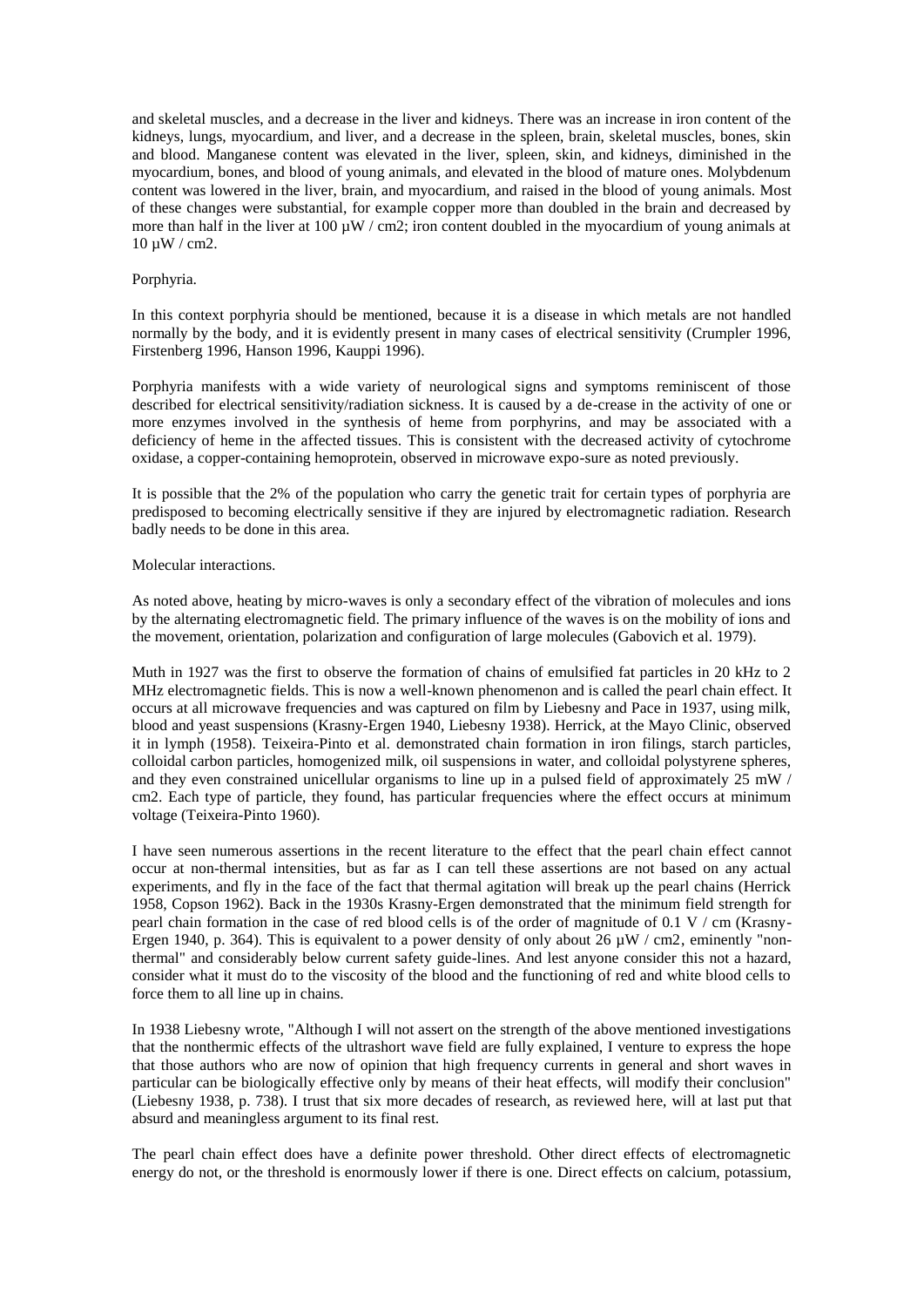sodium, and chloride ions, and on protein and lipid molecules alter the permeability of cell membranes and the functioning of enzymes. Frey (1992) provides an excellent review of both theoretical and experimental results in this area, as does French (1996). Gordon et al. (1974) mentions molecular resonance absorption, as do Gabovich et al. (1979) and Inglis (1970). Tofani et al. (1986) notes that a biological system can store energy from electric vibrations and that therefore the effects are cumulative.

Arber (1986) reports a change in potassium conductance and water permeability across muscle cell membranes when exposed to 500  $\mu$ W / cm2, 2.88 GHz, and reviews similar work by other researchers. Mickey (1963) states that proteins can change their conformation and even be denatured under the influence of non-thermal intensities of pulsed radiation, provided the peak power is high and the average power low.

Akoyev (1980) provides a good review of molecular and ionic phenomena and also mentions the alteration of bound water. The importance of water as a mediator of microwave

influence may be widely underestimated, as shown by a pair of experiments done recently (Geletyuk et al. 1995 and Fesenko et al. 1995). These researchers found that potassium channel conductance in the membranes of cultured kidney cells was altered by exposure to  $42.25$  GHz waves at 100 1 1. W / 2 for 20 minutes. They then repeated the experiment, but instead of irradiating the cells, they irradiated the buffer solution only, then put the cells in afterwards and got the same results. They found that the solution retained the memory of the irradiation for at least 10 to 20 minutes.

Thomas et al. have taken this one step further and shown that a chemical signal (TPA) can be transmitted by electromagnetic radiation alone to human neutrophils to alter oxygen metabolism. "This provides evidence that molecular signals are electromagnetic in nature, and are capable of being transmitted by purely physical means" (French 1996, p. 8).

Indeed Fraser and Frey (1968) have demonstrated that living neurons themselves emit radiation of micron wave-length when stimulated. In their experiment the unmyelinated walking leg sensory nerve of the blue crab emitted 3 x 10-8 W from a 0.5 mm2 nerve surface (for a power density of 6  $\mu$ W/cm2).

The capacity of electromagnetic waves to carry meaningful signals (such as telephone conversations) depends on a property we have not discussed until now: unlike ionizing radiation, nonionizing radiation has the property of coherence. Prof. Charles Susskind testified before Congress that it is this property which is likely to be responsible for many of its effects (Susskind 1968). This is understandable, because lasers, which are coherent, are much more hazardous than ordinary light, which is not. And it is also understandable if we think of disrupting the coherent signals which may be used for cell-tocell communication by living organisms themselves.

# Solid state physics.

Which brings us back to something Allan Frey said in 1971: "One problem is the assumption that we have a good understanding of nervous system function. This assumption is wrong" (Frey 1971, p. 159). As he, and Becker (1985), and Szent-Gyorgyi (1969), and Wei (1966), and Cope, and Batteau, and Augenstein all have pointed out, an accurate understanding of how the nervous system functions will have to come from the application of the principles of solid state physics and not just solution chemistry. And after that door is opened must come the realization that biological systems are at least as exquisitely tuned and sensitive to the electromagnetic world around us as any manufactured device.

For a complete review of this subject, see Frey (1971, 1988).

# 18. Conclusion.

The effects reviewed in this literature survey apply to all frequencies of radio waves and microwaves, but:

Centimeter waves are the most lethal to test animals (Inglis 1970)

Peak internal heating of the human head occurs at 915 MHz (Johnson and Guy 1972)

Maximum induced transmembrane potentials occur in the UHF band (Frey 1988)

Symptoms are reported most often from exposure in the centimeter wave band, and in pulsed fields (Klimkova-Deutschova 1974)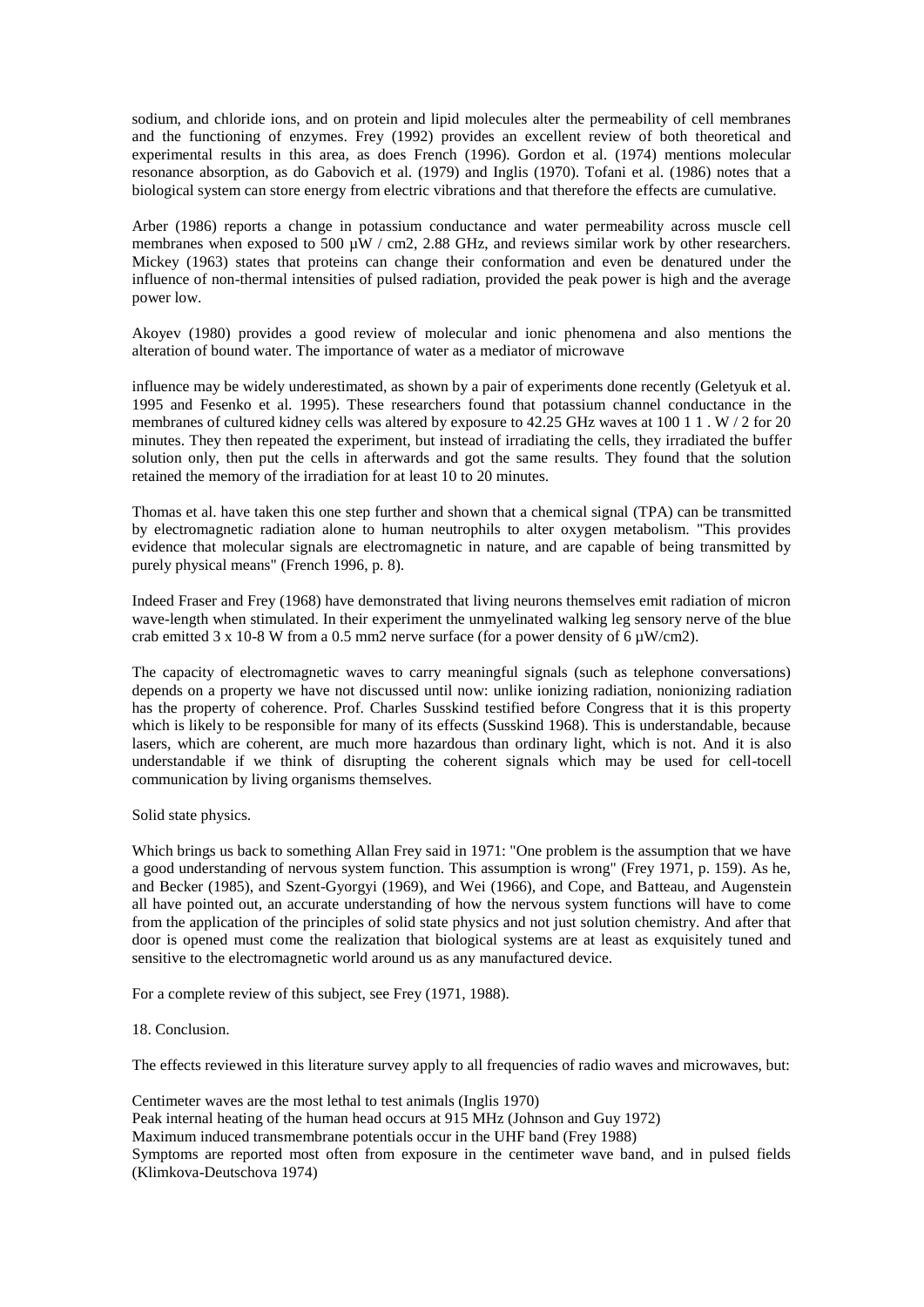Microwave workers have a greater incidence of cardiac symptoms than radiofrequency workers (Huai 1979)

Young animals are more sensitive to microwaves than mature animals (Shutenko et al. 1981)

Children may be expected to absorb more microwave energy than adults (Baranski 1976)

In summary, the currently proliferating cellular phone (806-947 MHz), data transmission (about 900 MHz) and PCS (1.8-2.0 GHz) pulsed wave systems, according to the best evidence, are broadcasting in precisely the range of frequencies guaranteed to harm us the most, and they will have the heaviest impact on our children. Animals, wild and domesticated, will not be exempt. Flying animals, and swimming animals as we will see, will suffer the worst.

More than one scientist has noticed that the effects of microwaves are "qualitatively similar to those of ionizing radiation" (Goldsmith 1995, p. 47). Indeed, Dr. Charles Susskind of the University of California, Berkeley, in testimony before the Senate Commerce Committee in 1968, predicted, "Although ionizing radiation seems to loom larger as a hazard, it would not surprise me in the least if nonionizing radiation were ultimately to prove a bigger and more vexing problem" (Susskind 1968, p. 720).

Letavet and Gordon said in 1960, "The harmful action of UHF on the human organism, if the intensity of the emission exceeds definite levels, has been indisputably demonstrated" (p. iv). Bigu Del Blanco said it again in 1973: "The interaction of RF radiation with biological systems has been extensively studied and established beyond doubt (especially in the micro-wave region)" (p. 54). Lerner said it again in 1984: "A growing mass of evidence has virtually ended that debate. Few now question that some such weak-field effects exist" (p. 57). Marino said it again in 1988: "It is clear to all reasonable investigators that EMFs can affect physiology" (p. 993). In the late 1990s it is past time to agree that the jury is in fact in, that it has been in for some time, and that the present proliferation of wireless technology must be stopped before it does us all irreparable harm.

Let us now look briefly at some of the other impacts that the wireless revolution is having on our atmosphere, our climate, and our biosphere as a whole.

# ENDANGERED SPECIES

The evidence from Skrunda proves that microwaves considerably less powerful than those from the average cellular tower do damage not just to human beings, but to plant and animal life as well. At Skrunda we have seen effects on trees that are similar to recent symptoms of dieback in forests all over the world, and we must conclude that acid rain may not be the main culprit. We have also seen proof of chromosomal damage in cows, which verifies considerable anecdotal evidence of large numbers of tumors and birth deformities in farm animals (and people) near cellular towers (Hawk 1996). Hawk also mentions the disappearance of honeybees in the vicinity of these towers, so it becomes relevant to speculate on the sudden nationwide disappearance of bees within the last year, simultaneous to the massive expansion of the cellular industry. It may not just be a case of parasites. And we have already discussed the expected impact on birds.

We have also speculated on the worldwide decline and extinction of amphibians, but this year there is a new phenomenon, and it complements the reports from farmers of farm animals born with webbed necks and legs on backwards after cellular towers go up (Hawk 1996). It seems that frogs throughout Minnesota, Wisconsin, South Dakota, Vermont, and southern Quebec are turning up with deformed legs, extra legs, missing legs, missing eyes, misplaced eyes, and other terrible deformities (Souder 1996, Hallowell 1996). The phenomenon may turn out to be much more widespread. Significantly, the species with the highest rates of deformities are those that spend the most time in the water. For example, in a seemingly pristine lake in Crow Wing County, Minnesota's most popular lake vacation district, 50% of all mink frogs were deformed this year, while American toads and wood frogs, which spend the least time in the water, had deformity rates under 5%. The connection to microwaves is speculative, but it is highly educated speculation, considering that popular vacation districts are sure to have had cellular towers erected within the last year, and considering the role water is known to play in mediating the effects of microwaves (see the discussion about mechanisms, above). Many people who suffer from electrical sensitivity also report that their illness is worse on rainy or foggy days (Hawk 1996, and personal communications).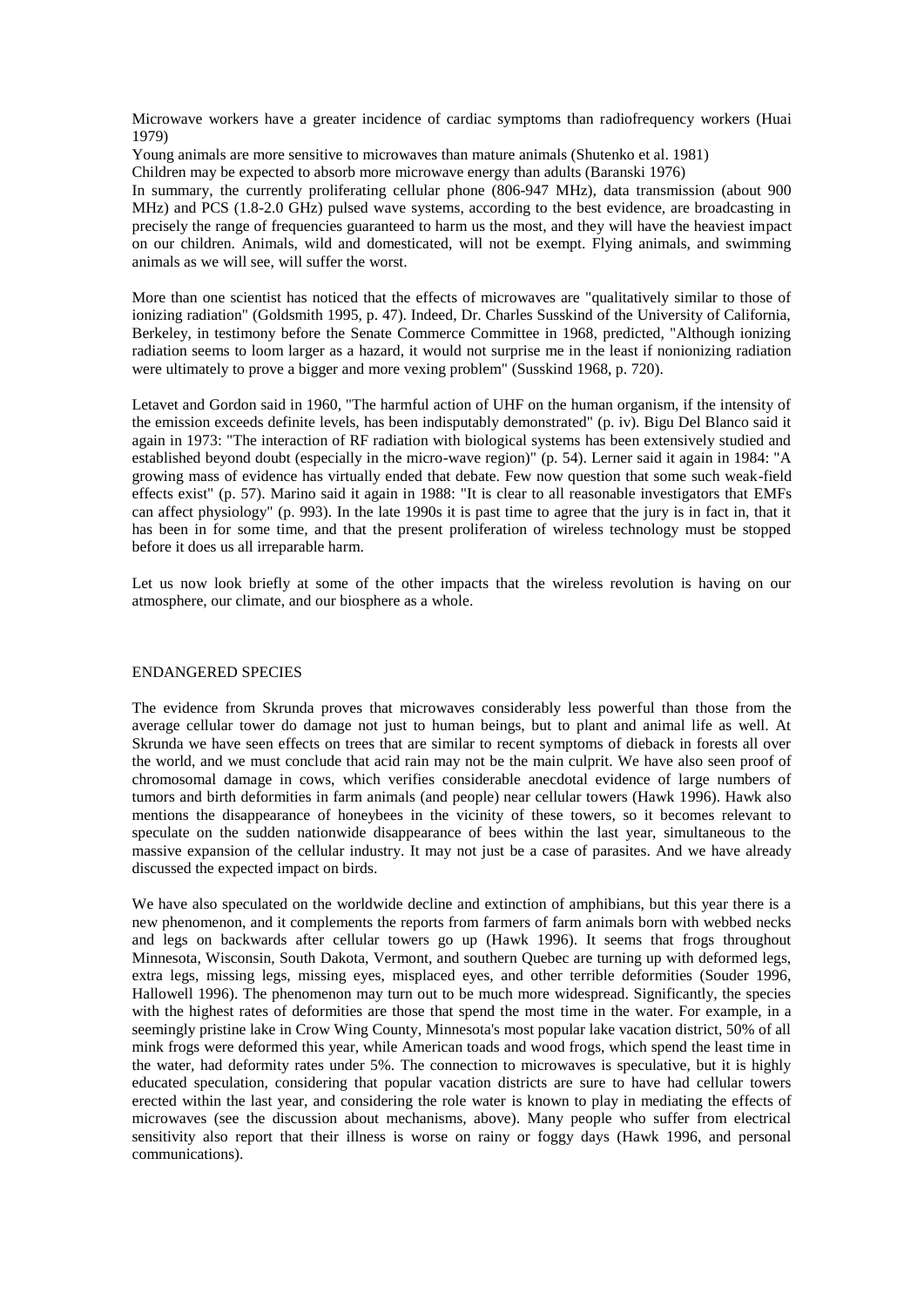The disappearance of fish from so many pristine mountain lakes also comes to mind. Acid rain may not be the only, or in many cases the true culprit. The electrification of the world must be seriously considered, especially as the disappearance of fish has occurred at high elevations, and the dieback of forests has been observed on ridgetops, where microwave relay towers usually go.

# THE DANGER FROM SATELLITES

The proliferation of satellites we are about to witness unless this world wakes up soon is mind boggling, and no-body seems to have considered that popping thousands of them up there like so much confetti might have consequences for our atmosphere and our climate.

And there will be thousands. Orbcomm plans a fleet of 28, of which several are already in orbit. Motorola plans one fleet of 72 called Iridium, at an altitude of 485 miles, of which the first 5 were launched on May 5, 1997; another fleet of 72 called M-Star which will fly 350 miles higher; and a third fleet of 70 satellites that will fly 65 miles higher still. Odyssey's fleet of 12, Ellipso's 17, Globalstar's 56, and SkyBridge's 64 are not far behind. Neither is Teledesic, the brainchild of Bill Gates and Craig McCaw. Billed as "a kind of sky-based, wireless multi-media Internet" (USA Today, Sept. 26, 1996), this fleet of over 300 satellites is being built by the Boeing Company and already has Federal Communications Commission approval. It will orbit 435 miles above us. There are also dozens, perhaps hundreds of small companies founded by small private entrepreneurs who are already sending up fleets of smaller, cheaper satellites that we never hear about. NASA facilities in California and Florida have been converted into private space-ports. Launch facilities are being built in Alaska, New Mexico, and Virginia by companies hoping "to provide space data showing where the potholes are and whether buses are on schedule, to build systems that find hikers lost in the wilderness and oil tankers on the high seas" (Millar 1996). All of this hardware is considered disposable and will need replacements every five years, so there will be a steady stream of hundreds if not thousands of satellite launchings every year for the fore-seeable future, starting now.

The hazards are real and many.

Microwaves on the order of 10-7  $\mu$ W / cm2 in power will be raining down on top of us from each one of these things, and we have already seen that this is enough to be biologically active. One of the reasons for the low orbits is to place the satellites closer to the earth so the signal is stronger and the receiving antenna doesn't have to be so big, but this makes them relatively more dangerous.

Rocket exhaust destroys ozone. It has been calculated that 9 Space Shuttles and 6 Titan IV launches per year would only put enough chlorine into the stratosphere to destroy 0.1% of its ozone (Prather et al. 1990). But few people seem to be considering what hundreds or thousands of launchings will do and are doing. Aleksandr Dunayev of the Russian space agency was quoted in 1989 as saying, "About 300 launches of the shuttle each year would be a catastrophe and the ozone would be completely destroyed" (Broad 1991). He seems to have been correct, because the calculations of Prather et al. are probably an order of magnitude too low. They themselves noted that they did not take into consideration the reactions occurring on stratospheric clouds that cause the ozone holes over the poles. And they failed to consider that the use of chlorine-containing solid rocket boosters is increasing and not decreasing throughout the world. And that other components of rocket exhaust also pose a significant threat to ozone, including water vapor and particles of aluminum oxide that seed the stratospheric clouds. Rockets and space debris burning up on re-entry also contribute such particles (Discover 1990).

We are also destroying the Van Allen belts, with consequences that are not entirely clear. For one thing, power lines and radio towers already broadcast enough energy into space to interact with the Van Allen radiation belts and cause an increase in the fallout of charged particles over the earth. This is probably enhancing cloud formation and increasing thunderstorm activity (Park and Helliwell 1978). The orbiting of huge fleets of mobile radio transmitters directly in the Van Allen belts is sure to enhance this effect. Additionally, there is already so much material orbiting the earth that the high energy particles in the radiation belts are being seriously depleted by collisions with space junk (Konradi 1988).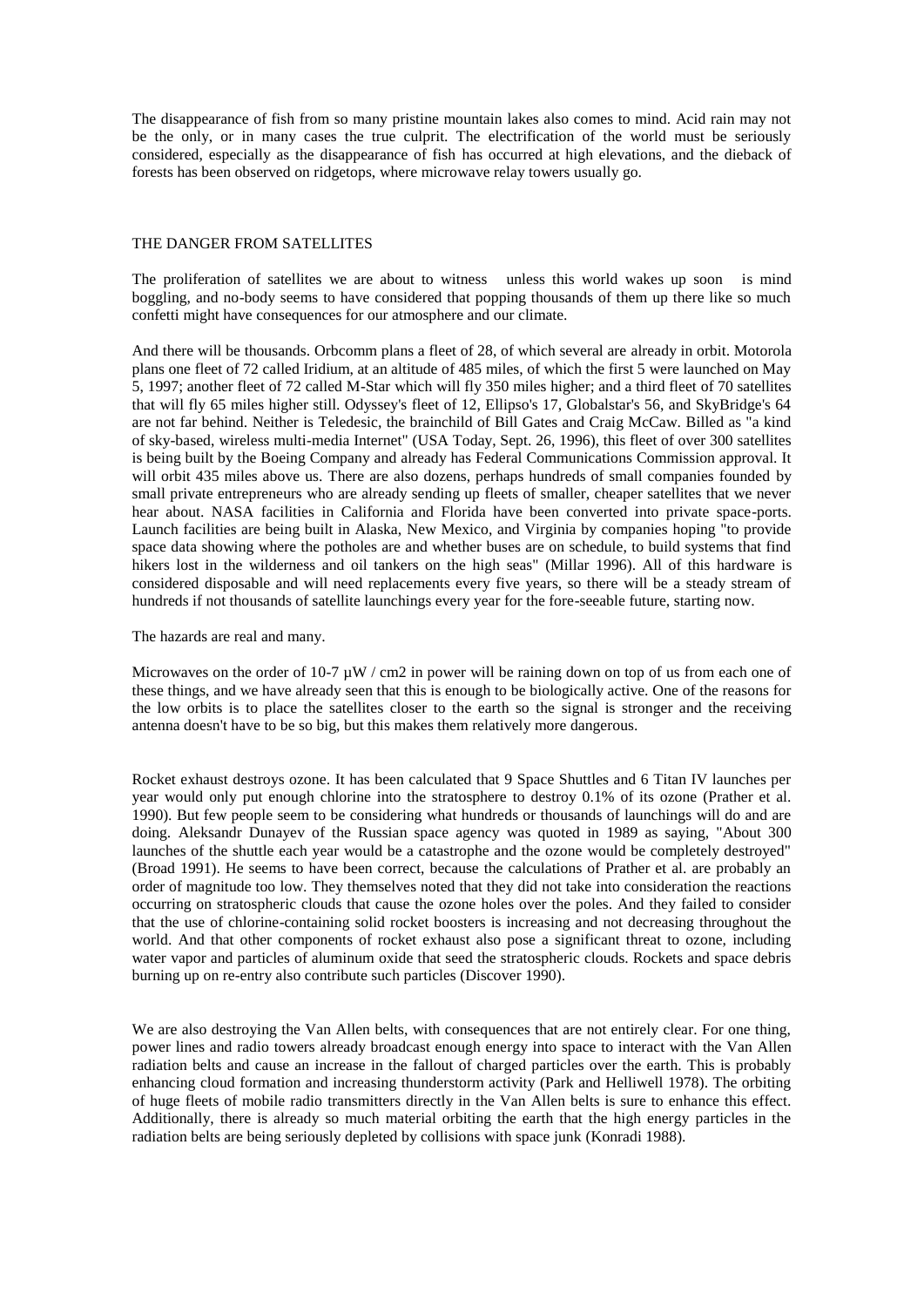Rocket exhaust also produces acid rain and massive water pollution near launch sites, and contributes further to global warming by adding water vapor to the stratosphere. These effects have been judged minor, but at the planned rate of space traffic they will not remain so.

The manufacture of satellites, and also hundreds of millions of cellular phones, faxes and computers will make an already polluting industry much worse. 186 different toxic chemicals are used in the manufacture of semiconductors, for example, including acids, solvents, poisonous gases and heavy metals (NIOSH 1985). The electronics industry has become one of the largest producers of hazardous wastes and is a major polluter of groundwater all over the world.

The night sky will never be the same. **BIBLIOGRAPHY** 

Abelin, T. et al. Study on Health Effects of the Shortwave Transmitter Station of Schwarzenburg, Bern, Switzerland, Study No. 55, Aug. 1995. Swiss Federal Office of Energy. Report in Microwave News, Jan./Feb. 1996, p. 12 and Sept./Oct. 1996, p. 15.

Adey, W.R. Effects of electromagnetic radiation on the nervous system. Annals of the New York Academy of Sciences 247:15-20, 1975.

Akoyev, I.G. Current problems of radiobiology of electromagnetic radiation of radio-frequency range. Radiobiologiya 20(1):3-8, 1980. JPRS 79780, pp. 37-43.

Albert, E.N. Current status of microwave effects on the blood-brain barrier. Journal of Microwave Power 14(3): 281-5, 1979.

Arber, S.L. Cellular and molecular effects and mechanisms of action of microwave electromagnetic fields on biological systems. Elektronnaya Obrabotka Materialov 3:59-65, 1978. JPRS 75515, pp. 15-21.

Arber, S.L. Microwave enhancement of membrane conductance. Biological Effects of Electropollution, S. Dutta and R. Millis, eds., Information Ventures, Phila., 1986, pp. 107-116.

Arieff, A.I., ed. Hypoxia, Metabolic Acidosis, and the Circulation. Oxford University Press, New York, 1992.

Bachurin, I. V. Influence of small doses of electromagnetic waves on some human organs and systems. Vrachebnoye Delo 7:95-97, 1979. JPRS 75515, pp. 36-39.

Balceri-Kubiczek, E.K. Experimental studies of electromagnetic field-induced carcinogenesis in cultured mammalian cells. In On the Nature of Electromagnetic Field Interactions with Biological Systems, A. H. Frey, ed., 1994, pp. 143-155.

Balode, Z. Assessment of radio-frequency electromagnetic radiation by the micronucleus test in Bovine peripheral erythrocytes. The Science of the Total Environment 180: 81-85, 1996.

Balodis, V., Brumelis, G., Kalviskis, K., Nikodemus, 0., Tjarve, D., and Znotina, Vija. Does the Skrunda Radio Location Station diminish the radial growth of pine trees? The Science of the Total Environment 180:57-64, 1996.

Baranski, S. and Edelwejn, Z. Experimental morphologic and EEG studies of microwave effects on the nervous system. Annals of the New York Academy of Sciences 247:109-116, 1975.

Baranski, S. and Czerski, P. Biological Effects of Microwaves. Dowden, Hutchinson & Ross, Stroudsburg, 1976.

Bawin, S.M., Kaczmarek, L.K. and Adey, W.R. Effects of modulated VHF fields on the central nervous system. Annals of the New York Academy of Sciences 247:74-80, 1970.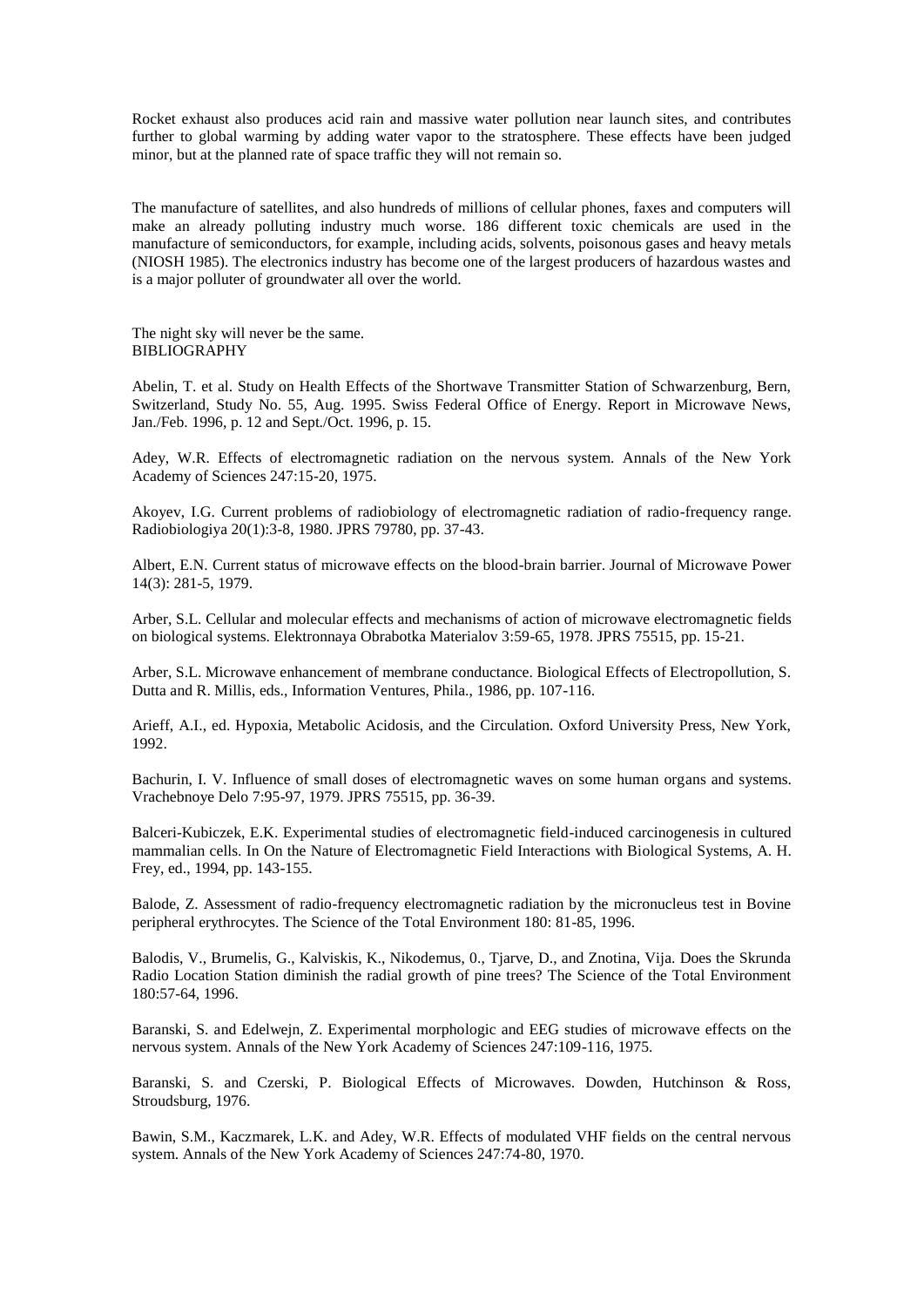Bawin, S.M., Gavalas-Medici, R.J., and Adey, W.R. Effects of modulated VHF fields on specific brain rhythms in cats. Brain Research 58:365, 1973.

Becker, R.O. and Selden, G. The Body Electric. Morrow, New York, 1985.

Belitskiy, B.M. and Knorre, K.G. Protection from radiation in work with UHF generators. In The Biological Action of Ultrahigh Frequencies, A. Letavet and Z. Gordon, eds., Academy of Medical Sciences, Moscow, 1960. JPRS 12471, pp. 110-122.

Belokrinitskiy, V.S. Destructive and reparative processes in hippocampus with long-term exposure to nonionizing microwave radiation. Bulletin of Experimental Biology and Medicine 93(3):89-92, 1982. JPRS 81865, pp. 15-20.

Belokrinitskiy, V.S. and Grin', A.N. Nature of morpho-functional renal changes in response to SHF fieldhypoxia combination. Vrachebnoye Delo 1:112-115, 1982. JPRS 84221, pp. 27-31.

Belova, S.F. Variation of the elastotonometric curve in rabbits under the influence of UHF. In The Biological Action of Ultrahigh Frequencies, A.A. Letavet and Z.V. Gordon, eds., Academy of Medical Sciences, Moscow, 1960. JPRS 12471, pp. 89-93.

Belyaev, I.Y., Alipov, Y.D., Shcheglov, V.S. and Lystsov, V.N. Resonance effect of microwaves on the genome conformational state of E. coli cells. Zeitschrift für Naturforschung, Section C, A Journal of Biosciences 47: 621-7, 1992.

Bigu Del Blanco, J., Romero-Sierra, C. and Tanner, J.A. Radiofrequency fields: a new biological factor. 1973 IEEE International Electromagnetic Compatibility Symposium Record, New York, June 20-22, 1973, pp. 54-59.

Blackman, C.F., Benane, S.G., Elder, J.A. House, D.E., Lampe, J.A. and Faulk, J.M. Induction of calcium-ion efflux from brain tissue by radiofrequency radiation. Bioelectromagnetics 1:35-43, 1980.

Blackman, C. Radiobiological approaches to electropollution. In Biological Effects of Electropollution, S. Dutta and R. Millis, eds., Information Ventures, Phila., 1986, pp. 39-46.

Bourgeois, A.E. The effect of microwave exposure upon the auditory threshold of humans. Baylor Univ. 1967 Ph.D. Dissertation, Order No. 67-2927.

Bridges, J.E. and Brueschke, E.E. Hazardous electromagnetic interaction with medical electronics. 1970 IEEE International Symposium on Electromagnetic Compatibility, July 14-16, 1970, pp. 173-180.

Broad, J.E. Some say the rockets' red glare is eating away at the ozone layer. The New York Times, May 14, 1991, p. C4.

Browne, M.W. Radio astronomers see mobile phone threat. The New York Times, July 18, 1995.

Brumelis, G. Preface, Effects of RF electromagnetic radiation on organisms: a collection of papers presented at the International Conference on the Effect of Radio Frequency Electromagnetic Radiation on Organisms, Skrunda, Latvia, June 17-21, 1994. The Science of the Total Environment 180, 1996.

Brumelis, G., Balodis, V. and Balode, Z. Radiofrequency electromagnetic fields. The Skrunda Radio Location Case. The Science of the Total Environment 180:49-50, 1996.

Bryan, T.E. and Gildersleeve, R.P. Effects of nonionizing radiation on birds. Comp. Biochem. Physiol. 89A(4): 511-530, 1988.

Cherry, N. Potential Adverse Health Effects of Cell Sites. Climate Research Unit, Lincoln University, New Zealand, 1996.

Chiang, H., Yao, G.D., Fang, Q.S., Wang, K.Q., Lu, D.Z. and Zhou, Y.K. Health effects of environmental electromagnetic fields. Journal of Bioelectricity 8.(1):127-131, 1989.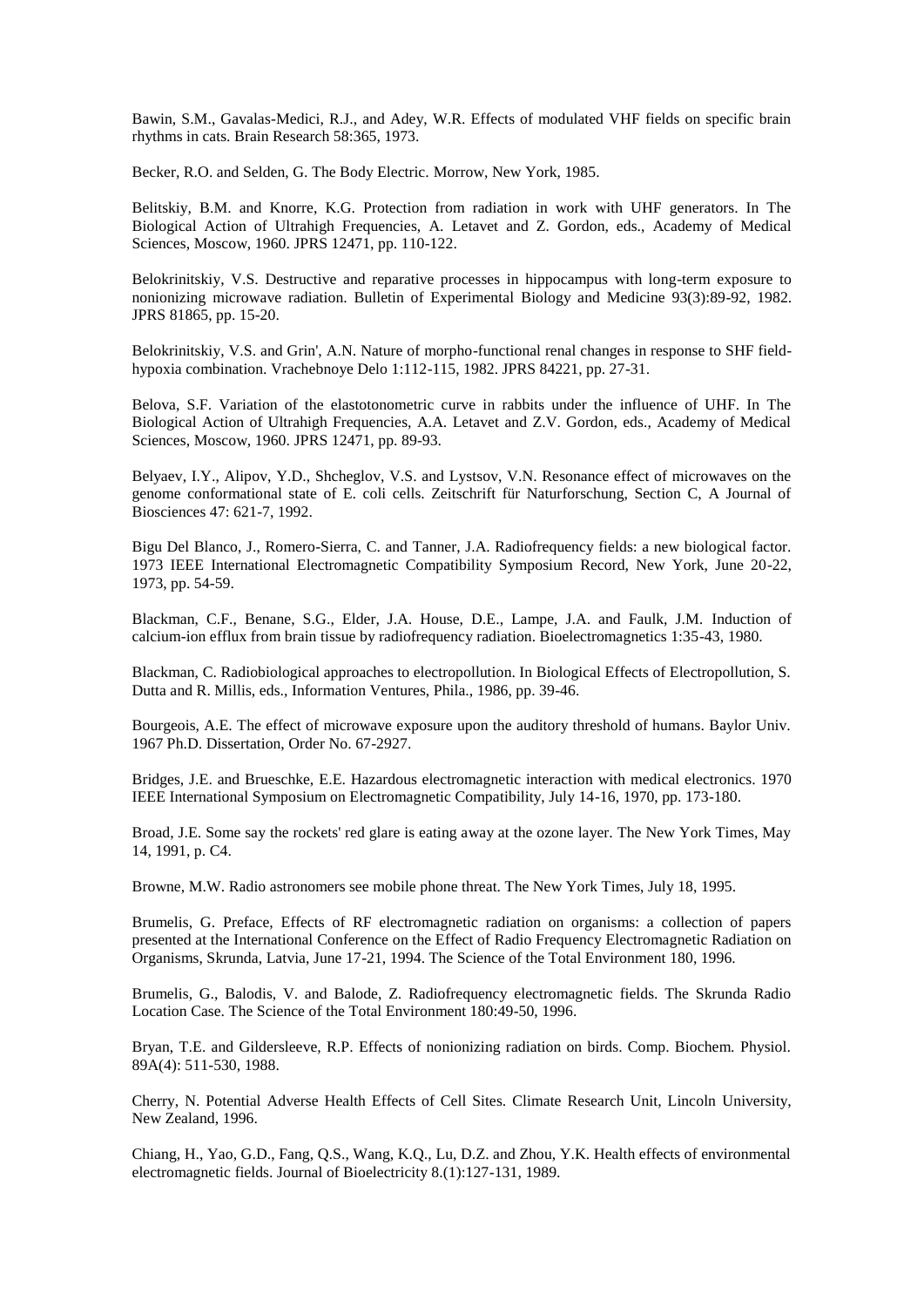Chizhenkova, R.A. and Safroshkina, A.A. Effect of low-intensity microwaves on the behavior of cortical neurons. Bioelectrochemistry and Bioenergetics 30:287-291, 1993.

Chou, C.K., Bassen, H., Osepchuk, J., Balzano, Q., Petersen, R., Meltz, M., Cleveland, R., Lin, J.C. and Heynick, L. Radio frequency electromagnetic exposure: tutorial review on experimental dosimetry. Bioelectromagnetics 17:195-208, 1996.

Chudnovskiy, V.S., Orlova, T.N. and Chudnovskaya, I.V. Psychoses in radiowave disease. Sovetskaya Meditsina 8:111-115, 1979. JPRS 77393, pp. 21-26.

Cleary, S., ed. Symposium on the Biological Effects and Health Implications of Microwave Radiation, Richmond, 1969. U.S. Dept. of HEW, Rockville, Md., 1970.

Cleveland, R.F. Radiofrequency radiation in the environment. In Biological Effects of Electric and Magnetic Fields, D.O. Carpenter and S. Ayrapetyan, eds., Academic Press, New York, 1994.

Copson, D.A. Microwave Heating. Avi, Westport, 1962.

Crumpler, D. Living with multiple chemical sensitivity. Heavy Metal Bulletin 3(2):20-23, 1996.

Danilov, R.K. Ultrastructure of skeletal muscular tissue of chick embryos exposed to microwave damage. Arkhiv

Anatomii Gistologii I Embriologii 78(l):83-88, 1979. JPRS 76497.

Demokidova, N.K. On the biological effects of continuous and intermittent microwave radiation. JPRS 63321, 1973, p.113.

Detlays, I., Dombrovska, L., Turauska, A., Shkirmante, B., and Slutskii, L. Experimental study of the effects of radiofrequency electromagnetic fields on animals with soft tissue wounds. The Science of the Total Environment 180:35-42, 1980.

Discover, August 1990, p. 14. The Rockets' Red Glare.

Dodge, C.H. Clinical and hygienic aspects of exposure to electromagnetic fields. In Symposium Proceedings. Biological Effects and Health Implications of Microwave Radiation, S. Cleary, ed., Richmond, Va., Sept. 1969, pp. 140-149.

Dolto, L. and Schiff, H. The Ozone War. Doubleday, New York, 1978.

Drogichina, E.A. The clinic of chronic UHF influence on the human organism. In The Biological Action of Ultrahigh Frequencies, A.A. Letavet and Z.V. Gordon, eds., Academy of Medical Sciences, Moscow, 1960. JPRS 12471, pp. 22-24.

Dumanskij, J.D. and Shandala, M.G. The biologic action and hygienic significance of electromagnetic fields of super-high and ultrahigh frequencies in densely populated areas. In Biologic Effects and Health Hazards of Microwave Radiation. Proceedings of an International Symposium, Warsaw, 15-18 Oct. 1973, P. Czerski et al., eds., pp. 289-293.

Dumanskiy, Y.D. and Rudichenko, V.F. Dependence of the functional activity of liver mitochondria on microwave radiation. Gigiyena i Sanitariya 4:16-19, 1976. JPRS 72606, pp. 27-32.Dumanskiy, Y.D. and Tomashevskaya, L.A. Investigation of the activity of some enzymatic systems in response to a super-high frequency electromagnetic field. Gigiyena i Sanitariya 8:23-27, 1978. JPRS 72606, pp. 1-7.

Dumanskiy, Y.D., Nikitina, N.G., Tomashevskaya, L.A., Kholyavko, F.R., Zhupakhin, K.S. and Yurmanov, V.A. Meteorological radar as source of SHF electromagnetic field energy and problems of environmental hygiene. Gigiyena i Sanitariya 2:7-11, 1982a. JPRS 84221, pp. 58-63.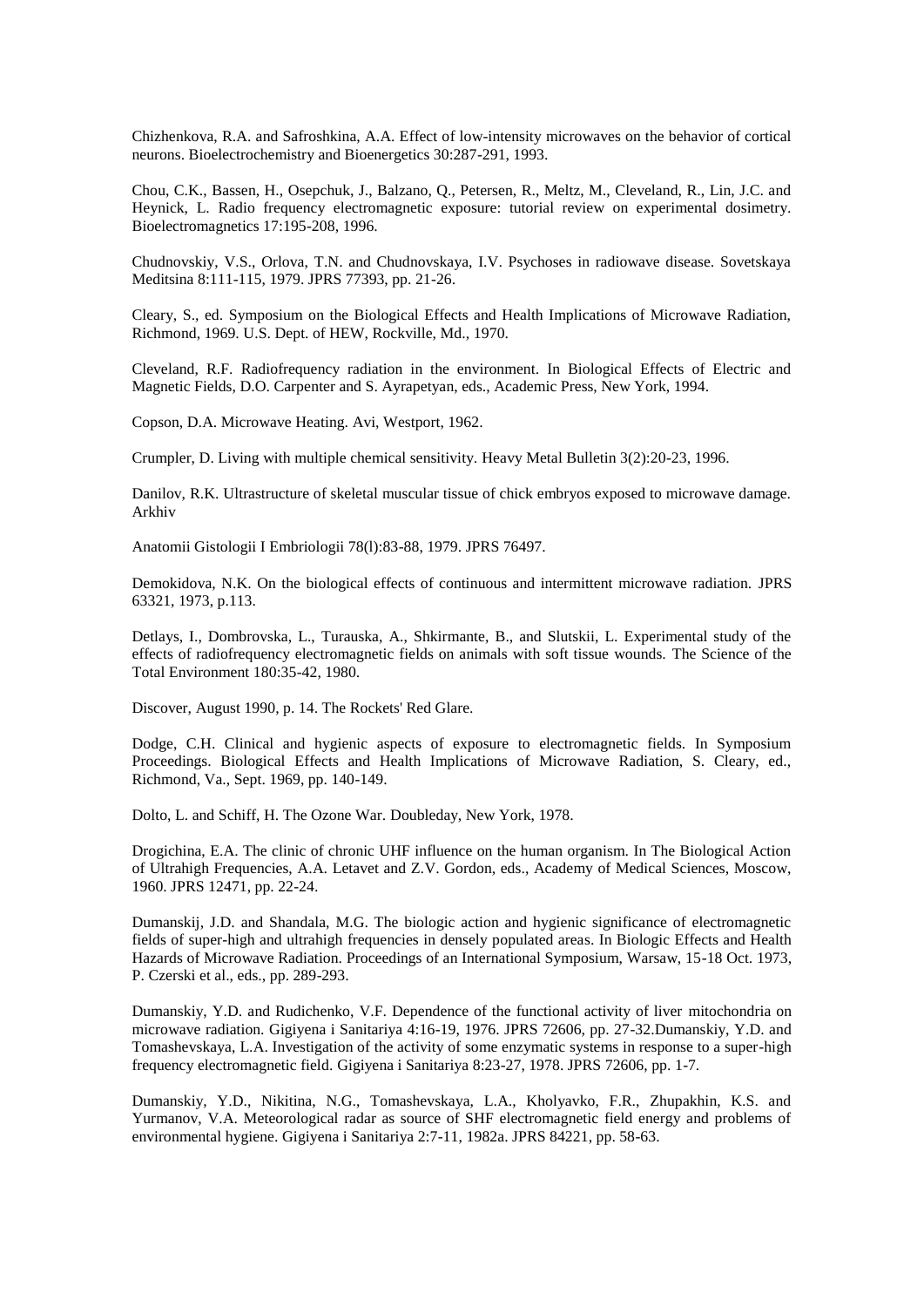Dumanskiy, Y.D. and Tomashevskaya, L.A. Hygienic evaluation of 8-mm wave electromagnetic fields. Gigiyena i Sanitariya 6:18-20, 1982b. JPRS 81865, pp. 6-9.

Dutta, S. et al. Microwave radiation-induced calcium ion flux from human neuroblastoma cells: dependence on depth of amplitude modulation and exposure time. In Biological Effects of Electropollution, S. Dutta and R. Millis, eds. Information Ventures, Phila., 1986, pp. 63-69.

Elekes, E., Thuroczy, G. and Szabo, L. Effect on the immune system of mice exposed chronically to 50 Hz amplitude-modulated 2.45 GHz microwaves. Bioelectromagnetics 17: 246-248, 1996.

Erin', A.N. Changes in oxygen tension, temperature and blood flow velocity in animal renal tissues during irradiation with low intensity electromagnetic waves in the ultrahigh frequency range. Vrachebnoye Delo 11:110-111, 1979. JPRS 75515.

Fesenko, E.E., Geletyuk, V.I., Kazachenko, V.N., and Chemeris, N.K. Preliminary microwave irradiation of water solutions changes their channel-modifying activity. FEBS Letters 366:49-52, 1995.

Firstenberg, A. What does electromagnetic sensitivity have to do with porphyria? A biological detective story. Electrical Sensitivity News 1(2):6-7, 1996.

Fraser, A. and Frey, A.H. Electromagnetic emission at micron wavelengths from active nerves. Biophysical Journal 8: 731-734, 1968.

French, P. The interaction of electromagnetic fields with biological systems a review. Presented at a conference, The Interaction of Electromagnetic Fields and Biological Systems A New Biological Paradigm? Sydney, Australia, June 28-29, 1996.

Frey, A.H. Some effects on human subjects of ultrahigh frequency radiation. The American Journal of Medical Electronics, Jan.-Mar. 1968, pp. 28-31.

Frey, A.H. Human response to very-low-frequency electromagnetic energy. Nap. Res. Rev. 1963, pp. 1-4.

Frey, A.H. Behavioral biophysics. Psychological Bulletin 63(5): 322-337, 1965.

Frey, A.H. Brain stem evoked responses associated with low-intensity pulsed UHF energy. Journal of Applied Physiology 23(6):984-988, 1967.

Frey, A.H. and Seifert, E. Pulse modulated UHF energy illumination of the heart associated with change in heart rate. Life Sciences 7 (Part II):505-512, 1968.

Frey, A.H. Effects of microwave and radio frequency energy on the central nervous system. In Symposium Proceedings. Biological Effects and Health Implications of Microwave Radiation. Richmond, Va., Sept. 1969, pp. 134-139.

Frey, A.H. Biological function as influenced by low power modulated RF energy. IEEE Transactions on Microwave Theory and Techniques, Vol. MTT-19, No. 2:153-164, 1971.

Frey, A.H. and Messenger, R. Human perception of illumination with pulsed ultrahigh-frequency electromagnetic energy. Science 181:356-358, 1973.

Frey, A.H. and Feld, S.R. Avoidance by rats of illumination with low power nonionizing electromagnetic energy. Journal of Comparative and Physiological Psychology, 89(2):183-188, 1975.

Frey, A.H., Feld, S. and Frey, B. Neural function and behavior: defining the relationship. Annals of the New York Academy of Sciences 247:433-439, 1975.

Frey, A.H. From the laboratory to the courtroom: science, scientists, and the regulatory process. Risk/Benefit Analysis: In The Microwave Case, N.H. Steneck, ed., San Francisco Press, 1982, pp. 197- 228.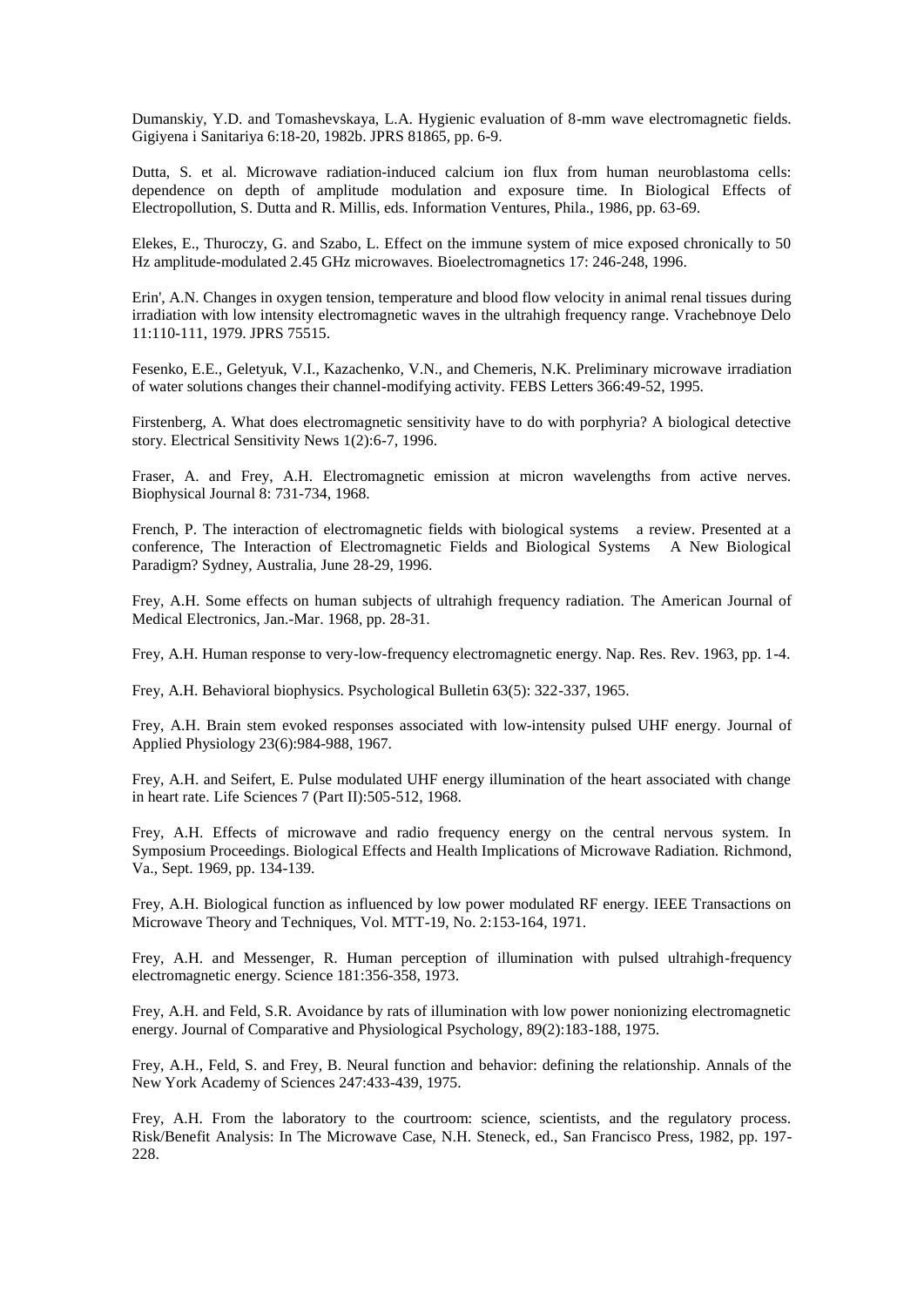Frey, A.H. Data analysis reveals significant microwave-induced eye damage in humans. Journal of Microwave Power 1985, pp. 53-55.

Frey, A.H. Evolution and results of biological research with low-intensity nonionizing radiation. In Modern Bioelectricity, A.A. Marino, ed., Dekker, N.Y., pp. 785-837.

Frey, A.H. An integration of the data on mechanisms with particular reference to cancer. In On the Nature of Electromagnetic Field Interactions with Biological Systems, A.H. Frey, ed., R.G. Landes Co., Austin, 1994, pp. 9-28.

Gabovich, P.D., Shutenko, O.I., Kozyarin, I.P. and Shvayko, I.I. Gigiyena i Sanitariya 10:12-14, 1979. JPRS 75515, pp. 30-35.

Garaj-Vrhovac, V. et al. Somatic mutations in persons occupationally exposed to microwave radiation. Mutation Research 181:321, 1987.

Garaj-Vrhovac, V., Horvat, D., and Koren, Z. The relationship between colony-forming ability, chromosome aberrations and incidence of micronuclei in V79 Chinese hamster cells exposed to microwave radiation. Mutation Research 263:143-149, 1991.

Geletyuk, V.I., Kazachenko, V.N., Chemeris, N.K. and Fesenko, E.E. Dual effects of microwaves on single Ca2+-activated K+ channels in cultured kidney cells Vero. FEBS Letters 359:85-88, 1995.

Gel'fon, I.A. and Sadchikova, M.N. Protein fractions and histamine of the blood under the influence of UHF and HF. In The Biological Action of Ultrahigh Frequencies, A.A. Letavet and Z.V. Gordon, eds., Academy of Medical Sciences, Moscow, 1960. JPRS 12471, pp. 42-46.

Giarola, A.J., Krueger, W.F. and Woodall, H.W. The effect of a continuous UHF signal on animal growth. 1971 IEEE Inter-national Electromagnetic Compatibility Symposium Record, Phila., July 13-15, 1971, pp. 150-153.

Giarola, A.J., Krueger, W.F., and Neff, R.D. The growth of animals under the influence of electric and magnetic fields. Health Physics in the Healing Arts, Seventh Midyear Topical Symposium, Health Physics Society, San Juan, P.R., Dec. 11-14, 1972, published March 1973, pp. 502-509.

Glaser, Z.R. and Dodge, C.H. Comments on occupational safety and health practices in the USSR and some East European countries: a possible dilemma in risk assessment of RF and microwave radiation bioeffects. In Risk/Benefit Analysis: the Microwave Case, N.H. Steneck, ed., San Francisco Press, 1982, pp. 53-67.

Goldoni, J. Hematological changes in peripheral blood of workers occupationally exposed to microwave radiation. Health Physics 58(2):205-207, 1990.

Goldsmith, J.R. Epidemiologic evidence of radiofrequency radiation (microwave) effects on health in military, broad-casting, and occupational studies. Int. J. Occup. Environ. Health 1:47-57, 1995.

Goldsmith, J.R. Epidemiological studies of radio-frequency radiation: current status and areas of concern. The Science of the Total Environment 180:3-8, 1996.

Gorbach, I.N. Changes in nervous system of individuals exposed to microradiowaves for long period of time. Zdravookhraneniye Belorussii 5:51-53, 1982. JPRS 81865, pp. 24-28.

Gordon, Z.V. The problem of the biological action of UHF. The Biological Action of Ultrahigh Frequencies, A.A. Letavet and Z.V. Gordon, eds., Academy of Medical Sciences, Moscow, 1960, pp. 14.

Gordon, Z.V. Hygienic evaluation of the working conditions of workers with UHF generators. Ibid., pp. 18-21.

Gordon, Z.V. and Lobanova, Y.A. Temperature reaction of animals under the influence of UHF. Ibid., pp. 57-59.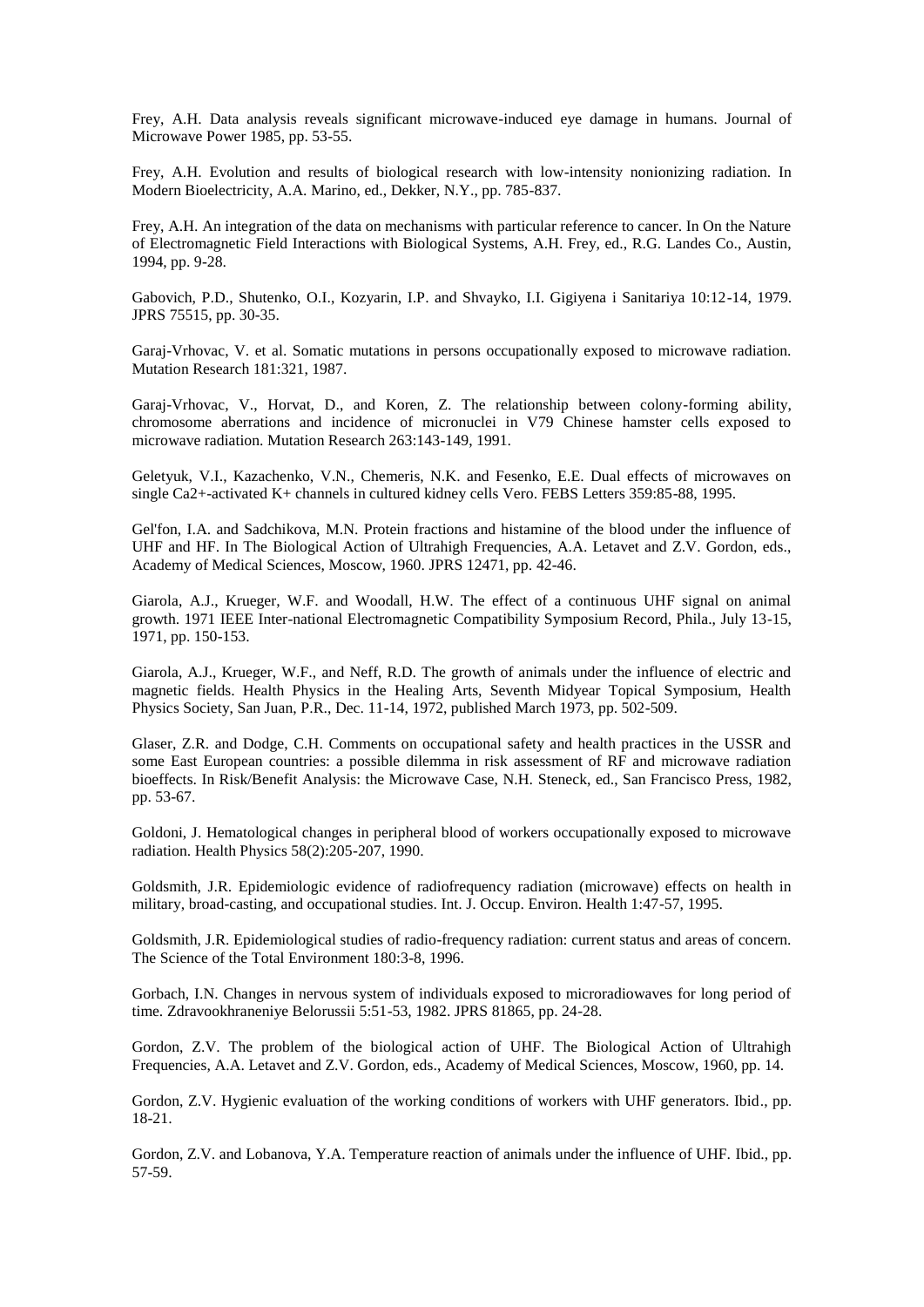Gordon, Z.V. Investigation of the blood pressure in rats (blood-less method) under the influence of UHF. Ibid., pp. 64-67.

Gordon, Z.V., Roscin, A.V. and Byckov, M.S. Main directions and results of research conducted in the USSR on the biologic effects of microwaves. Biologic Effects and Health Hazards of Microwave Radiation: Proceedings of an International Symposium, Warsaw, 15-18 Oct., 1973, P. Czerski et al., eds., pp. 22-35.

Gvozdikova, Z.M., Anan'ev, V.M., Zenina, I.N. and Zak, V.I. Sensitivity of the rabbit's central nervous system to a continuous superhigh-frequency electromagnetic field. Bulletin of Experimental Biology and Medicine 58(8):943-947.

Gribbin, J. What's Wrong with Our Weather? the climatic threat of the 21st century. Scribner, New York, 1979.

Grin', A.N. Effects of microwaves on catecholamine metabolism in the brain. Vrachebnoye Delo 10:129- 130, 1978. JPRS 72606, pp. 14-16.

Hallowell, C. Trouble in the lily pads. Time, Oct. 28, 1996, p. 87.

Hanson, M. What's the fuss about calcium? Interactions between calcium, free radicals and heavy metals and relevance to health. In Electromagnetic Hypersensitivity: Proceedings of the 2nd Copenhagen Conference, May 1995, J. Katajainen and B. Knave, eds., pp. 27-31.

Hanson, M. Do you feel rusty? Heavy Metal Bulletin 3(2):7-9+, 1996.

Hawk, K. Case Study in the Heartland. Butler, Pa., 1996.

Healer, J. Review of studies of people occupationally exposed to radiofrequency radiations. In Symposium Proceedings. Biological Effects and Health Implications of Microwave Radiation. Richmond, Va., S. Cleary, ed., Sept. 1969, pp. 90-97.

Herrick, J.F. Pearl-Chain Formation. Proceedings of the Second Tri-Service Conference on Biological Effects of Microwave Energy, July 1958, pp.88-96.

Hocking, B. and Gordon, I. Childhood leukemia risk increase associated with TV towers in North Sydney for exposures well below the present public safety standard. D.O.E. poster presentation, Palm Springs Workshop, 1995.

Huai, C. Assessment of health hazard and standard promulgation in China. Biological Effects and Dosimetry of Non-ionizing Radiation, NATO Conference, Erice, Italy, 1981, pp. 627-644.

IEEE Standard for Safety Levels with Respect to Human Exposure to Radio Frequency Electromagnetic Fields, 3 kHz to 300 GHz. IEEE C95.1-1991.

Infante-Rivard, C. Electromagnetic field exposure during pregnancy and childhood leukaemia. Lancet 346:177, 1995.

Inglis, L.P. Why the double standard? A critical review of

Russian work on the hazards of microwave radiation. 1970

IEEE International Symposium on Electromagnetic Compatibility, July 14-16, 1970, pp. 168-172.

Ismailov, E.S. Effects of microwaves on the nervous system.

All-Union Conference on Problems of Biophysical Neurodynamics and General Biophysics, 1969:27-29. JPRS 75515,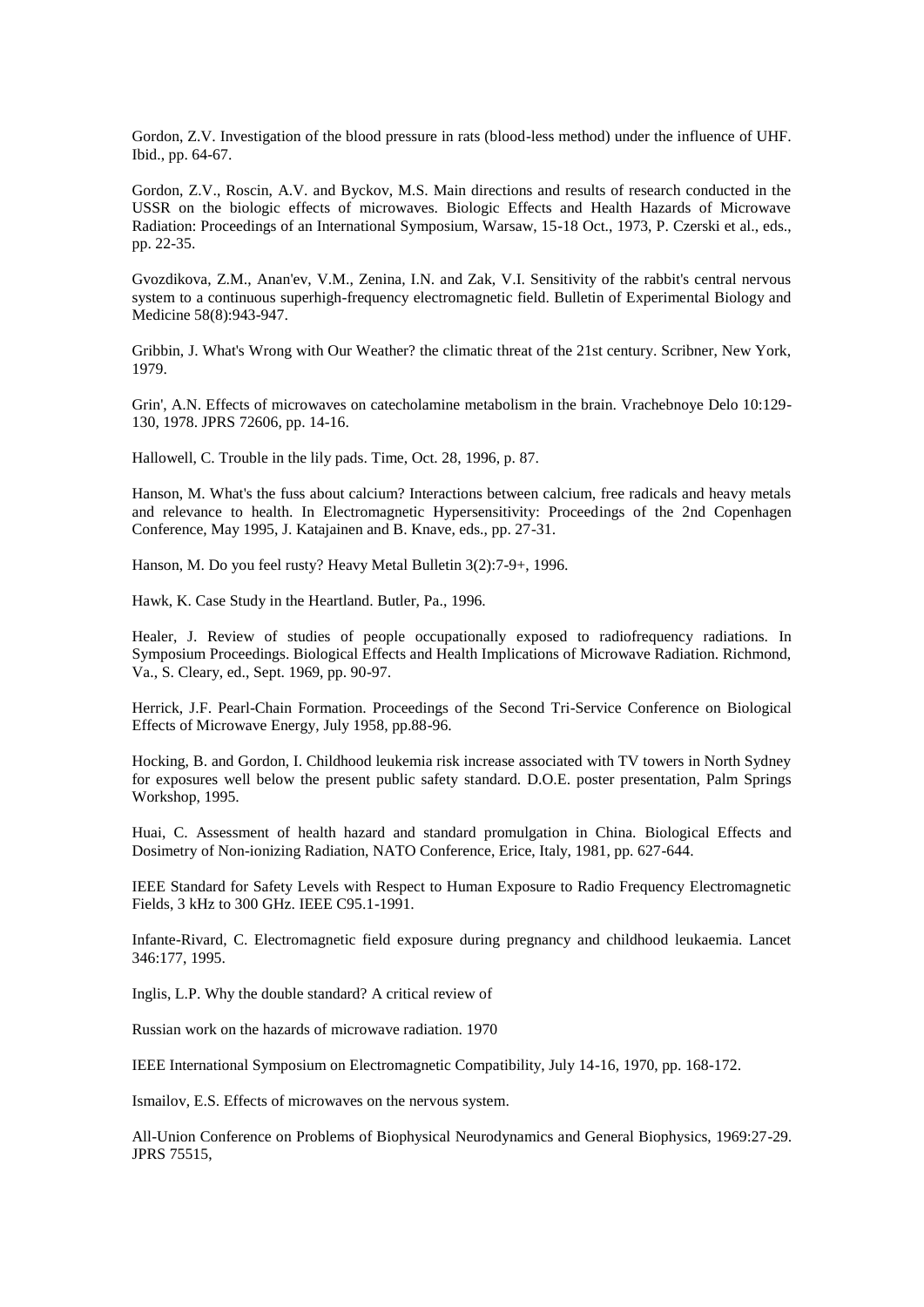pp. 34-35.

Johansson, O. and Liu, P.-Y. "Electrosensitivity", "Electrosupersensitivity" and "screen dermatitis": preliminary observations from on-going studies in the human skin. In Proceedings of the Cost 244 Workshop on Electromagnetic Hypersensitivity, N. Leitgeb, ed., Oct. 1994, pp. 52-57.

Johnson, C.C. and Guy, A.W. Nonionizing electromagnetic wave effects in biological materials and systems. Proceedings of the IEEE 60(6):692-718, 1972.

Justeson, D.R. Behavioral and psychological effects of micro-wave radiation. Bull. N.Y. Acad. Med. 55(11): 1058-1078, 1979.

Kalnins, T., Krizbergs, R. and Romancuks, A. Measurement of the intensity of electromagnetic radiation from the Skrunda

radio location station, Latvia. The Science of the Total Environ-ment 180:51-56, 1996.

Kauppi, M. DNA injuries in electrically sensitive and CFS patients. Heavy Metal Bulletin 3(2):14, 1996.

Kauppi, M. The porphyrin link. Heavy Metal Bulletin 3(2):23+, 1996.

Kitsovskaya, I.A. Investigation of the interrelationships between the basic neural processes in rats under the influence of UHF of various intensities. In The Biological Action of Ultrahigh Frequencies, A.A. Letavet and Z.V. Gordon, eds., Academy of Medical Sciences, Moscow, 1960. JPRS 12471, pp. 75-82.

Klimkova-Deutschova, E. Neurologic findings in persons exposed to microwaves. In Biologic Effects and Health Hazards of Microwave Radiation: Proceedings of an International Symposium, Warsaw, 15-18 Oct., 1973, P. Czerski et al., eds., pp. 268-272.

Knave, B. Research reported in Forskning & Praktik, Apr. 1992, reprinted in Electrical Sensitivity News 1(5):4-5, 1996.

Knoppe, K.G. Parameters of UHF fields determining the hygienic evaluation of working conditions and the problems of their measurement. In The Biological Action of Ultrahigh Frequencies, A.A. Letavet and Z.V. Gordon, eds., Academy of Medical Sciences, Moscow, 1960. JPRS 12471, pp. 5-17.

Ko, M., Sze, N. and Prather, M. Better protection of the ozone layer. Nature 367:505-508, 1994.

Kolodynski, A.A. and Kolodynska, V.V. Motor and psycho-logical functions of school children living in the area of the Skrunda Radio Location Station in Latvia. The Science of the Total Environment 180:87- 93, 1996.

Kolomytkin, 0., Yurinska, M., Zharikov, S., Kuznetsov, V. and Zharikova, A. Response of brain receptor systems to micro-wave energy exposure. In On the Nature of Electromagnetic Field Interactions with Biological Systems, A.H. Frey, ed., 1994, pp. 195-206.

Kondra, P.A., Smith, W.K., Hodgson, G.C., Bragg, D.B., Gavora, J., Hamid, M.A.K. and Boulanger, R.J. Growth and reproduction of chickens subjected to microwave radiation. Canadian Journal of Animal Science 50:639-644, 1970.

Kondra, RA., Hamid, M.A. and Hodgson, G.C. Effects of microwave radiation on growth and reproduction of the stocks of chickens. Canadian Journal of Animal Science 52:317-320, 1972.

Konradi, A. Effect of the orbital debris environment on the high-energy Van Allen proton belt. Science 242: 1283-1286, 1988.

Korbel Eakin, S. and Thompson, W.D. Behavioral effects of stimulation by UHF radio fields. Psychological Reports 17: 595-602, 1965.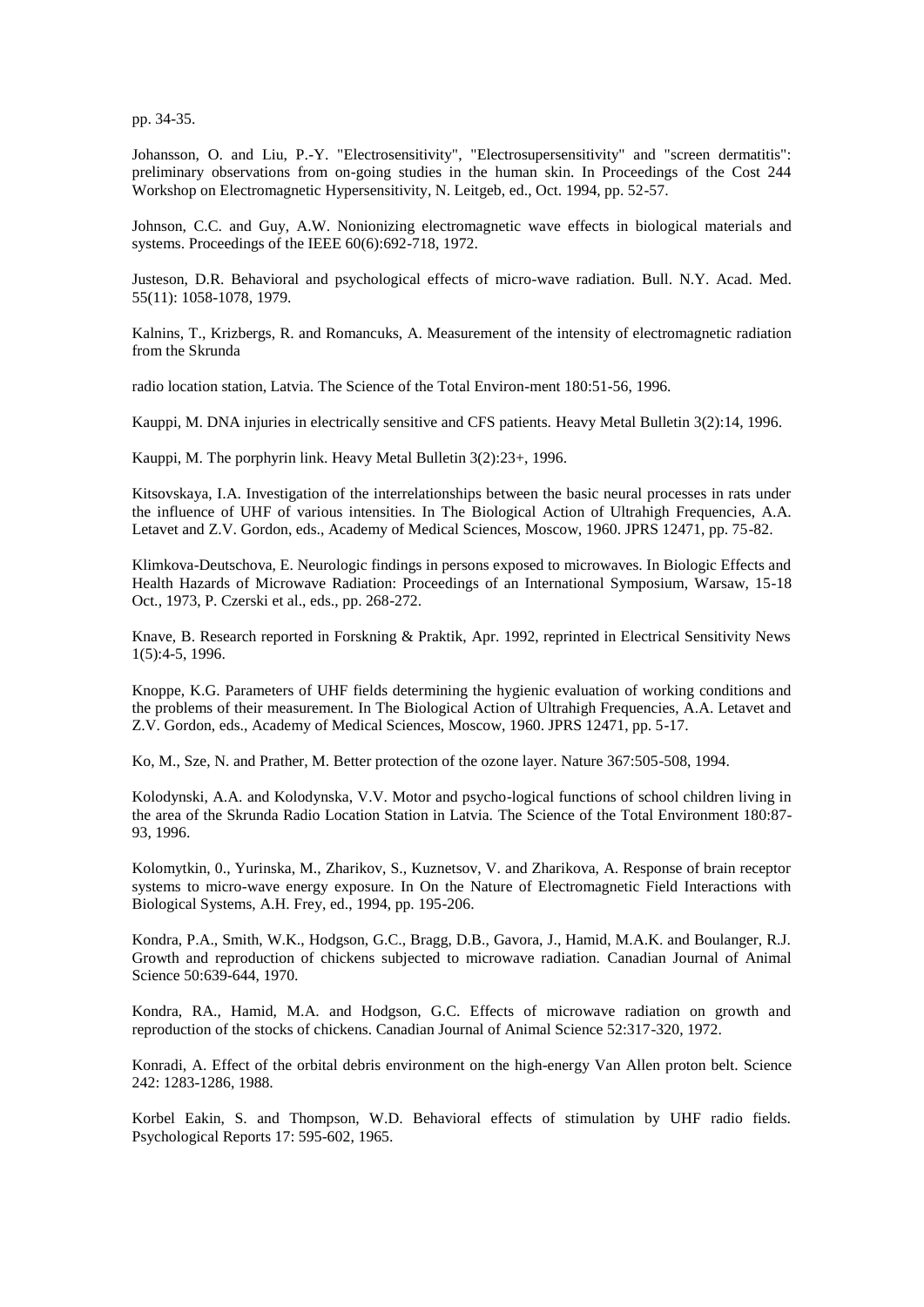Korbel, S.F. and Fine, H.L. Effects of low intensity UHF radio fields as a function of frequency. Psychon. Sci. 9(9):527-528, 1967.

Kowalski, Z. and Indulski, J.A. The strategy of targetted health surveillance. II. Genetically determined susceptibility to chemical substances and other issues related to health surveillance. Polish Journal of Occupational Medicine 3(4):357-374, 1990.

Krasny-Ergen, W. Point heating and mechanical effects of short waves. Archives of Physical Therapy 21:362-366, 1940.

Krueger, W.F., Giarola, A.J., Bradley, J.W. and Shrekenhamer, A. Effects of electromagnetic fields on fecundity in the chicken. Ann. N.Y. Acad. Sci. 247:391-400, 1975.

Kunjilwar, K.K. and Behari, J. Effect of amplitude-modulated RF radiation on cholinergic system of developing rats. Brain Research 601:321-324, 1993.

Kupfer, A. The trouble with cellular. Fortune, Nov 13, 1995, pp. 179-188.

Lai, H. and Singh, N.P. Acute low-intensity microwave expo-sure increases DNA single-strand breaks in rat brain cells. Bioelectromagnetics 16:207-210, 1995.

Leitgeb, N. Electromagnetic hypersensitivity. Quantitative assessment of an ill-defined problem. In Proceedings of the Cost 244 Workshop on Electromagnetic Hypersensitivity, N. Leitgeb, ed., Oct. 1994, pp. 68-74.

Lerner, E.J. Biological effects of electromagnetic fields. IEEE Spectrum, May 1984, pp. 57-69.

Letavet, A.A. and Gordon, Z.V. The Biological Action of Ultrahigh Frequencies. Academy of Medical Sciences, Moscow, 1960. JPRS 12471.

Letavet, A.A. and Gordon, Z.V. Recommendations for con-ducting preliminary and periodic medical examinations of workers with UHF sources. Ibid., pp. 123-125.

Letavet, A.A. and Gordon, Z.V. Temporary sanitary regulations in work with generators of centimeter waves. Ibid., pp. 126-130.

Letavet, AA. and Gordon, Z.V. Temporary instructions on the method of measuring the power flux density of UHF energy at the working positions. Ibid., pp. 131-133.

Levitt, B.B. Electromagnetic Fields: A Consumer's Guide to the Issues and How to Protect Ourselves. Harcourt, Brace, N.Y., 1995.

Liebesny, P. Athermic short wave therapy. Archives of Physical Therapy, Dec. 1938, pp. 736-740.

Lin, J.C. Microwave Auditory Effects and Applications. Charles C. Thomas, Springfield, 1978.

Lobanova, Y.A. and Gordon, Z.V. Investigation of the olfactory sensitivity in persons subjected to the influence of UHF. In The Biological Action of Ultrahigh Frequencies, A.A. Letavet and Z.V. Gordon, eds., Academy of Medical Sciences, Moscow, 1960. JPRS 12471, pp. 50-56.

Lobanova, Y.A. Survival and development of animals with various intensities and durations of the influence of UHF. Ibid., pp. 60-63.

Lobanova, Y.A. and Tolgskaya, M.S. Change in the higher nervous activity and interneuron connections in the cerebral cortex of animals under the influence of UHF. Ibid., pp. 68-74.

MacCracken, M.C., Budyko, M.I., Hecht, A.D. and Izrael, Y.A. Prospects for Future Climate: A Special US/USSR Report on Climate and Climate Change. 1990.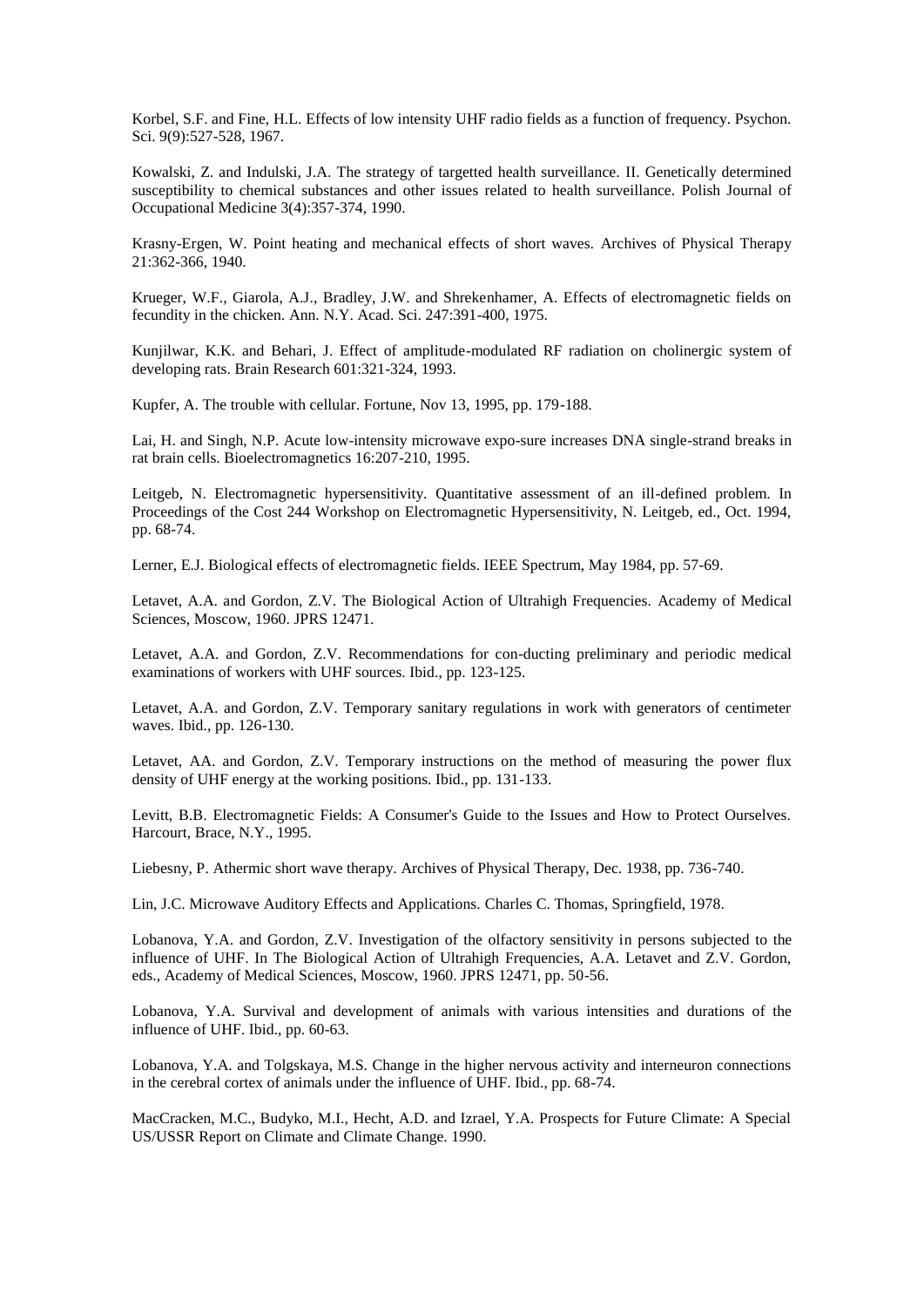Magone, I. The effect of electromagnetic radiation from the Skrunda Radio Location Station on Spirodela polyrhiza (L.) Schleiden cultures. The Science of the Total Environment 180: 75-80, 1996.

Maietta, V. Iridium project beams into Tempe. Business Journal, July 26, 1996, pp. 1+

Maitland, G. and Thomas, J.R. Behavioral effects of daily and weekly 1 mW / cm2 electromagnetic radiation (EMR) in rats. Bioelectromagnetics 1:203, 1980.

Makhijani, A. and Gurney, K. Mending The Ozone Hole. Institute for Energy and Environmental Research, 1992.

Mann, K. and Roschke, J. Effects of pulsed high-frequency electromagnetic fields on human sleep. Neuropsychobiology 33:41-47, 1996.

Marha, K. Maximum admissible values of HF and UHF electromagnetic radiation at work places in Czechoslovakia. In Symposium Proceedings. Biological Effects and Health Implications of Microwave Radiation, Richmond, Va., Sept. 1969, S. Cleary, ed., pp. 188-191.

Marha, K. Microwave radiation safety standards in Eastern Europe. IEEE Transactions on Microwave Theory and Techniques, Vol. MTT-19(2):165-168, 1971.

Marino, A.A. Environmental electromagnetic energy and public health. In Modern Bioelectricity, A.A. Marino, ed., Dekker, N.Y., 1988.

Markarov, G., Markarova, I., Zaslaysky, A. and Geles, U. Hypersensitivity to EMF, and the dependence of brain bioelectrical activity and general hemodynamics in cerebral asthenic (CA) patients, exposed to radioactive irradiation upon EMF 20-80 Hz effect. In Proceedings of the 2nd Copenhagen Conference on Electromagnetic Hypersensitivity, May 1995, J. Katajainen and B. Knave, eds., pp. 57-60.

McRee, D.I. Review of Soviet/Eastern European research on health aspects of microwave radiation. Bull. N.Y. Acad. Med. 55(11):1133-1151, 1979.

McRee, D.I. Soviet and Eastern European research on biological effects of microwave radiation. Proc. IEEE 68(1):84-91, 1980.

Medici, R.G. Considerations for science: where has all the science gone? In Risk/Benefit Analysis: The Microwave Case, N.H. Steneck, ed., S.F. Press, 1982, pp. 177-196.

Mickey, G.H. Electromagnetism and its effect on the organism. N.Y.S. Journal of Medicine, July 1, 1963, pp. 1935-1942.

Microwave News, Nov./Dec. 1995, pp. 1+, report on cancer studies.

Millar, H. Rockets for the rest of us. Wired, Sept. 1996, pp. 102-110.

Molina, M.J. and Rowland, F.S. Stratospheric sink for chlorofluoromethanes: chlorine atom-catalysed destruction of ozone. Nature 249:810-812, 1974.

Morgan-Hughes, J.A., Darveniza, P., Kahn, S.N., Landon, D.N., Sherratt, R.M., Land, J.M. and Clark, J.B. A mitochondrial myopathy characterized by a deficiency in reducible cytochrome b. Brain 100:617- 640, 1977.

Muth, E. Über die Erscheinung der Perlschnurkettenbildung von Emulsionspartickelchen unter Einwirkung eines Wechiselfeldes. Kolloid Ztschr. 41:97-102, 1927.

Navakatikian, M.A. and Tomashevskaya, L.A. Phasic behavioral and endocrine effects of microwaves of nonthermal intensity. In Biological Effects of Electric and Magnetic Fields,

D.O. Carpenter and S. Ayrapetyan, eds., Academic Press, N.Y. 1994, pp. 333-342.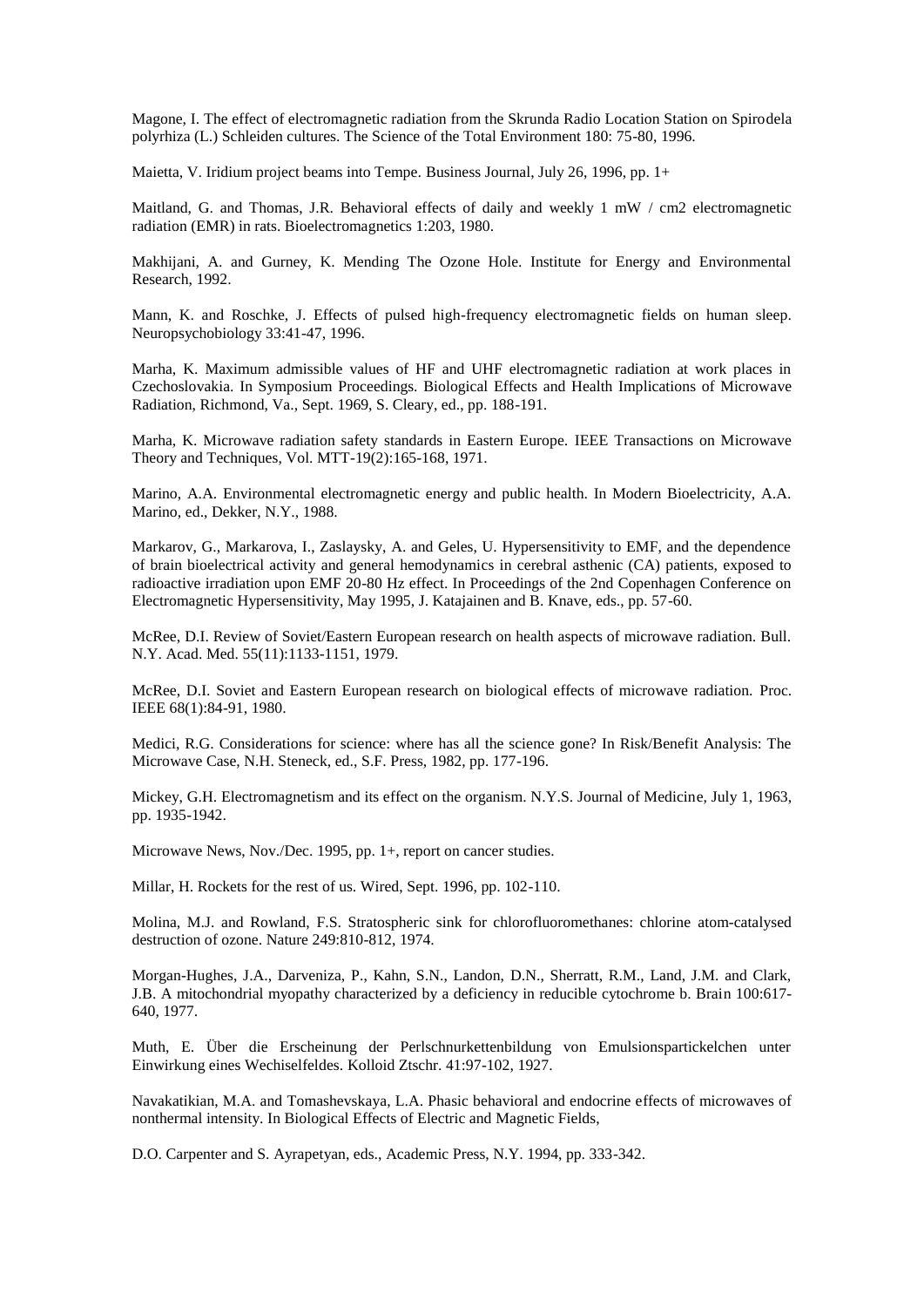National Council on Radiation Protection and Measurements. Biological Effects and Exposure Criteria for Radio-frequency Electromagnetic Fields. Report #86, Apr. 2, 1986.

Newell, R.E. Water vapour pollution in the stratosphere by the supersonic transporter? Nature 226:70-71, 1970.

New. Scientist, 24 Aug. 1996. Are We Killing Astronomy? pp. 28-31.

Nikogosyan, S.V. Influence of UHF on the cholinesterase activity in the blood serum and organs in animals. In The Biological Action of Ultrahigh Frequencies, A.A. Letavet and Z.V. Gordon, eds., Academy of Medical Sciences, Moscow, 1960. JPRS 12471, pp. 83-88.

National Institute for Occupational Safety and Health. Hazard Assessment of the Electronic Component Manufacturing Indus-try. DHHS Publication #85-100, Washington, Feb. 1985.

Nuessle, V.D. and Holcomb, R.W. Will the SST pollute the stratosphere? Science 168:1562, 1970.

Nutrition Reviews 46(4), 1988. Lactic acidosis and mitochondrial myopathy in a young woman, pp. 157- 163.

Ockerman, P. Study of electrosensitive persons reported in Göteborgs-Posten, June 7, 1996. Summarized in Heavy Metal Bulletin 3(2):14, and in L. Södergren, 1996 EMF Diary.

Olsen, R.G. and Hammer, W.C. Microwave-induced pressure waves in a model of muscle tissue. Bioelectromagnetics 1:45-54, 1980.

Olsen, R.G. Evidence for microwave-induced acoustic resonances in biological material. Bioelectromagnetics 1:219, 1980.

Orlova, A.A. The clinic of changes of the internal organs under the influence of UHF. In The Biological Action of Ultrahigh Frequencies, A.A. Letavet and Z.V. Gordon, eds., Academy of Medical Sciences, Moscow, 1960. JPRS 12471, pp. 30-35.

Oscar, K.J. and Hawkins, T.D. Microwave alteration of the blood-brain barrier system of rats. Brain Research 126: 281-293, 1977.

Ouellet-Hellstrom, R. and Stewart, W.F. Miscarriages among female physical therapists who report using radio- and microwave-frequency electromagnetic radiation. American Journal of Epidemiology 138:775- 786, 1993.

Park, C.G. and Helliwell, R.A. Magnetospheric effects of power line radiation. Science 200:727-730, 1978.

Parshad, R. et al. Differential sensitivity of cultured human cells of two-tissue origin to killing by lowlevel microwave radiation. In Biological Effects of Electropollution, S. Dutta and R. Millis, eds., Information Ventures, Phila., 1986, pp. 71-76.

Pazderova, J., Pickova, J. and Bryndova, V. Blood proteins in personnel of television and radio transmitting stations. In Biologic Effects and Health Hazards of Microwave Radiation: Proceedings of an International Symposium, Warsaw, 15-18 Oct., 1973, P. Czerski, ed., pp. 281-288.

Pervushin, V.Y. Changes occurring in the cardiac nervous apparatus due to the action of ultra-highfrequency field, Bull. Exper. Biol. Med. 43:734-740, 1957.

Prather, M.J., Garcia, M.M., Douglass, A.R., Jackman, C.H., Ko, N. and Sze, N.D. The Space Shuttle's impact on the stratosphere. Journal of Geophysical Research 95(D11): 18,583-18,590, 1990.

Presman, A.S. and Levitina, N.A. Nonthermal action of micro-waves on cardiac rhythm, I. Bull. Exper. Biol. Med. 53(1): 36-39, 1962.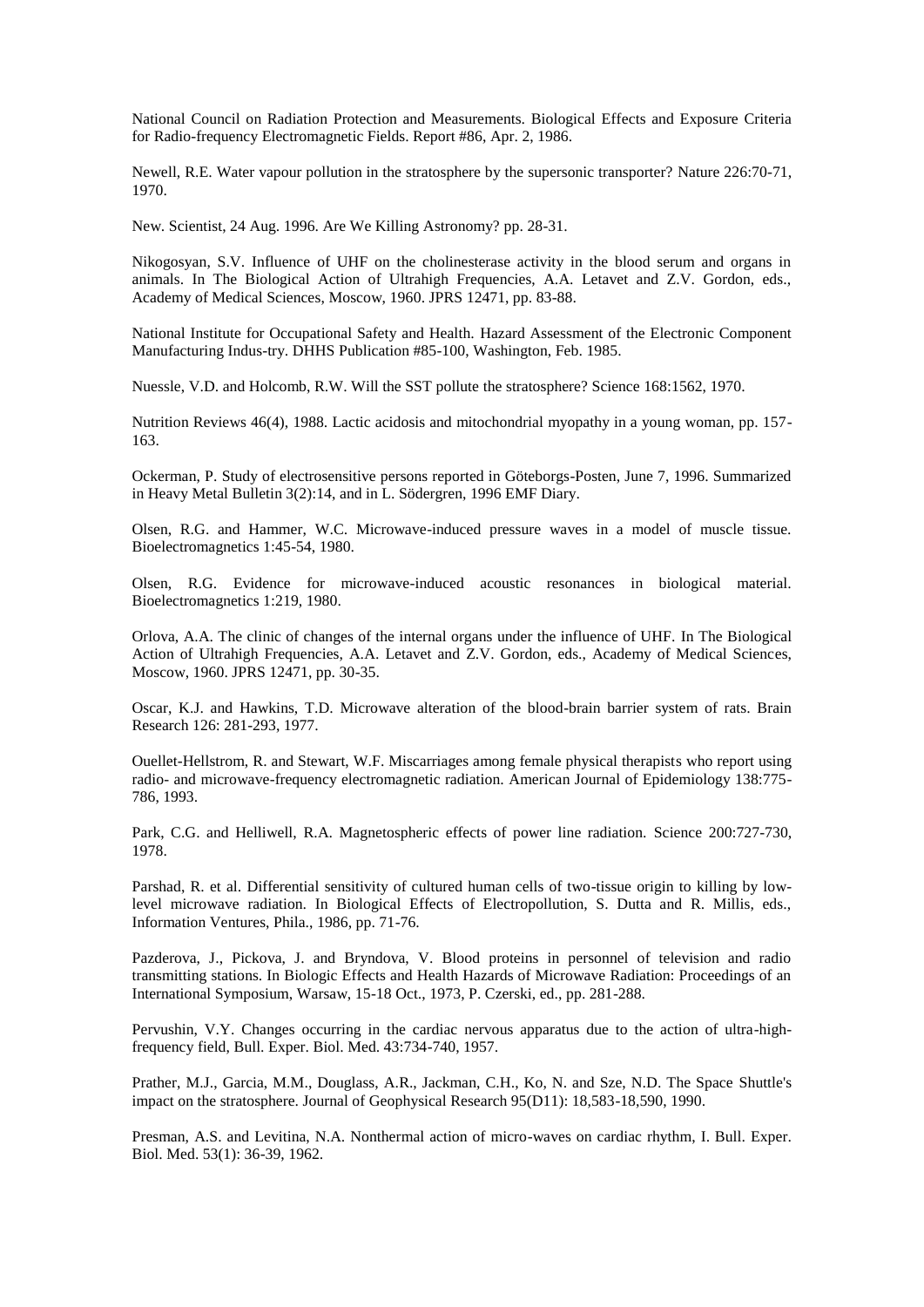Presman, A.S. and Levitina, N.A. Nonthermal action of micro-waves on the rhythm of cardiac contractions in animals, II. Bull. Exper. Biol. Med. 53(2):154-157.

Presman, A.S. Electromagnetic Fields and Life. Plenum Press, N.Y., 1970.

Ray, S. and Behari, J. Physiologic changes in rats after exposure to low levels of microwaves. Radiation Research 123:199-202, 1990.

Rea, W.J., Pan, Y., Fenyves, E.J., Sujisawa, I., Samadi, N. and Ross, G. Electromagnetic field sensitivity. Journal of Bioelectricity 10:241-256, 1991.

Roberti, B., Heebels, G.H., Hendricx, J.C., de Greef, A.H. and Wolthius, O.L. Preliminary investigations of the effects of low-level microwave radiation on spontaneous motor activity in rats. Ann. N.Y. Acad. Sci. 247:417-424, 1975.

Sadchikova, M.N. State of the nervous system under the influence of UHF. In The Biological Action of Ultrahigh Frequencies, A.A. Letavet and Z.V. Gordon, eds., Academy of Medical Sciences, Moscow, 1960, pp. 25-29.

Sadchikova, M.N. Clinical manifestations of reactions to microwave irradiation in various occupational groups. In Biologic Effects and Health Hazards of Microwave Radiation: Proceedings of an International Symposium, Warsaw, 15-18 Oct., 1973, P. Czerski et al., eds., pp. 261-267.

Sadchikova, M.N., Kharlamova, S.F., Shatskaya, N.N. and Kuznetsova, N.V. Significance of blood lipid and electrolyte disturbances in the development of some reactions to microwaves. Gigiyena Truda i Professional'nyye Zabolevaniya 2:38-39, 1980. JPRS 77393, pp. 37-39.

Sagripanti, J. and Swicord, M.L. DNA structural changes caused by microwave radiation. Int. J. of Rad. Biol. 50(1): 47-50, 1986.

Salford, L.G., Brun, A., Persson, B.R. and Eberhardt, J. Experimental studies of brain tumour development during exposure to continuous and pulsed 915 MHz radiofrequency radiation. Bioelectrochemistry and Bioenergetics 30: 313-318, 1993.

Sarkar, S., Ali, S., Behari, J. Effect of low power microwave on the mouse genome: a direct DNA analysis. Mutation Research 320:141-147, 1994.

Savitz, D.A. and Calle, E.E. Leukemia and occupational expo-sure to electromagnetic fields: review of epidemiologic surveys. Journal of Occupational Medicine 29(1): 47-51, 1987.

Schmitz, P., Siegenthaler, J., Stager, C., Tarjan, D. and Bucher, J.B. Long-term exposure of young spruce and beech trees to 2450-MHz microwave radiation. The Science of the Total Environment 180:43-48, 1996.

Selga, T. and Selga, M. Response of Pinus sylvestris L. needles to electromagnetic fields. Cytological and ultrastructural aspects. The Science of the Total Environment 180:65-73, 1996.

Servantie, B., Servantie, A.M., Etienne, J. Synchronization of cortical neurons by a pulsed microwave field as evidenced by spectral analysis of EEG from the white rat. Ann. N.Y. Acad. Sci. 247:82-86, 1975.

Shandala, M.G. and Vinogradov, G.1. Immunological effects of microwave action. Gigiyena i Sanitariya 10:34-38, 1978. JPRS 72956, pp. 16-21.

Shandala, M.G., Dumanskii, U.D., Rudnev, M.I., Ershova, L.K. and Los, I.P. Study of nonionizing microwave radiation effects upon the central nervous system and behavior reactions. Environmental Health Perspectives 30:115-121, 1979.

Shandala, M.G., Rudnev, M.I., Stoyan, Y.F. and Vinogradov, G.I. Main directions of Soviet research on biological effects of microwave radiation. Gigiyena i Sanitariya 10:4-7, 1981. JPRS 84221, pp. 75-80.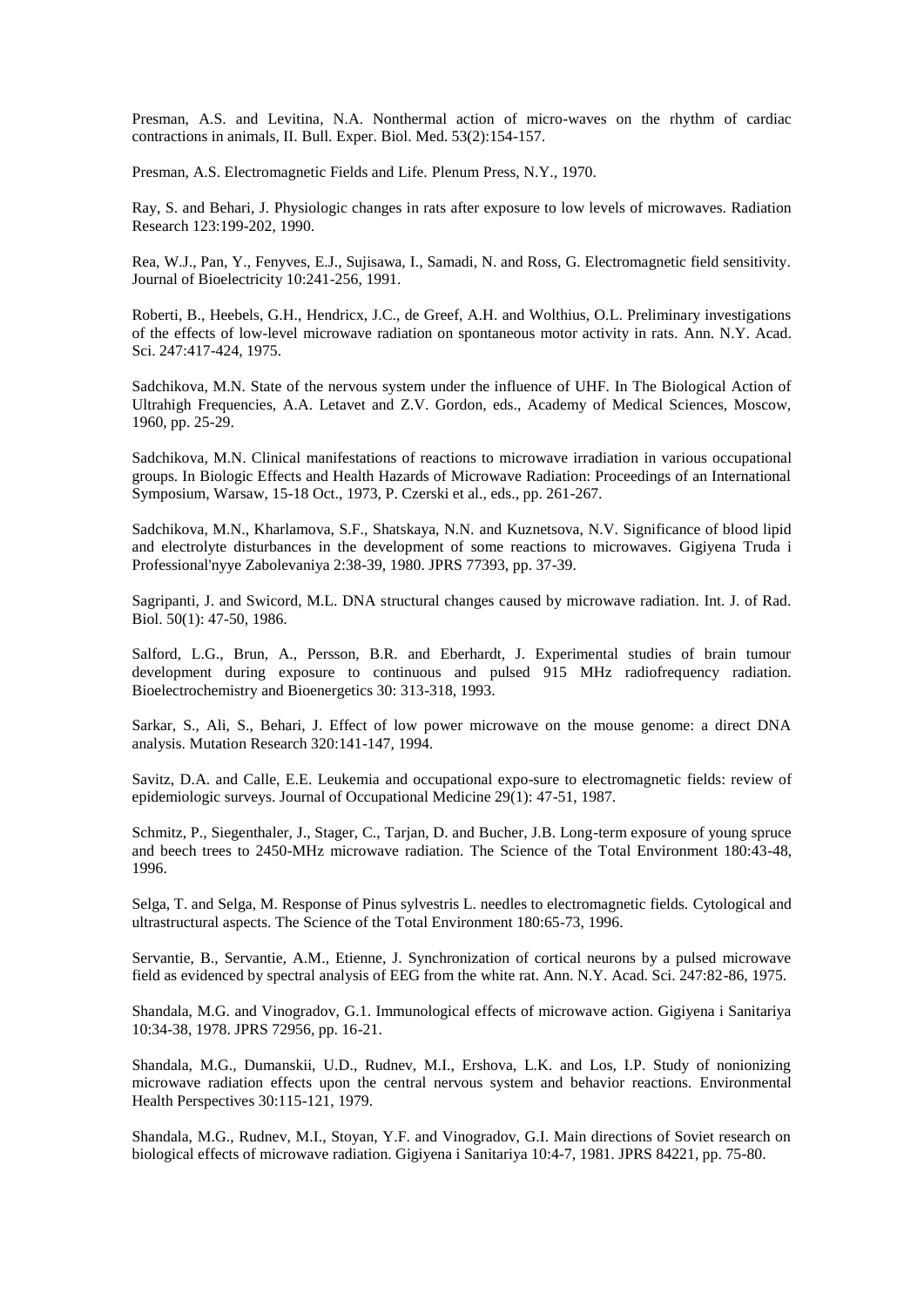Shandala, M.G., Vinogradov, G.1., Rudnev, M.I. and Rudakova, S.F. Effects of chronic exposure to microwaves on certain indicators of cellular immunity. Radiobiologiya 23(4):544-546, 1983.

Sherry, S. High Tech and Toxics. Golden Empire Health and Planning Center, Sacramento, 1985.

Shutenko, O.I., Kozyarin, I.P. and Shvayko, I.I. Effects of superhigh frequency electromagnetic fields on animals of different ages. Gigiyena i Sanitariya 10:35-38, 1981. JPRS 84221, pp. 85-90.

Siekierzynski, M. A study of the health status of microwave workers. In Biologic Effects and Health Hazards of Microwave Radiation: Proceedings of an International Symposium, Warsaw, 15-18 Oct. 1973, P. Czerski et al., eds., pp. 273-280.

Sikorski, M. and Bielski, J. Disturbances of glucose tolerance in workers exposed to electromagnetic radiation. Medycyna Pracy 47(3):227-231, 1996.

Silverman, Charlotte. Epidemiologic approach to the study of microwave effects. Bull. N.Y. Acad. Med. 55(11):1166-1181, 1979.

Smirnova, M.I. and Sadchikova, M.N. Determination of the functional activity of the thyroid gland by means of radioactive iodine in workers with UHF generators. In The Biological Action of Ultrahigh Frequencies, A.A. Letavet and Z.V. Gordon, eds., Academy of Medical Sciences, Moscow, 1960. JPRS 12471, pp. 47-49.

Södergren, L. 1996 EMF Diary. Goteborg, Sweden.

Sokolov, V.V. and Arievich, M.N. Changes in the blood under the influence of UHF on the organism. In The Biological Action of Ultrahigh Frequencies, A.A. Letavet and Z.V. Gordon, eds., Academy of Medical Sciences, Moscow, 1960, pp. 39-41.

Solon, L.R. A local health agency approach to a permissible environmental level for microwave and radiofrequency radiation. Bull. N.Y. Acad. Med. 55(11):1251-1266.

Souder, W. An amphibian horror story. New York Newsday, Oct. 15, 1996, p. B19+.

Steneck, N.H., ed. Risk/Benefit Analysis: The Microwave Case. San Francisco Press, 1982.

Susskind, C. Testimony before the Committee on Commerce hearing on the Radiation Control for Health and Safety Act of 1967. Hearings Before the Committee on Commerce, United States Senate, 90th Congress, 2nd Session on S.2067, S.3211, and H.R. 10790 to provide for the protection of the public health from radiation emissions. Part 2. Serial No. 90-49, U.S Government Printing Office, Washington, 1968, p. 720.

Szent-Gyorgyi, A. Molecules, electrons, and biology. Trans. N.Y Acad. Sci. 31:334-340, 1969.

Szmigielski, S., Bielec, M., Lipski, S., and Sokolska, G Immunologic and cancer-related aspects of exposure tc low-level microwave and radiofrequency fields. In Modern Bioelectricity, A.A. Marino, ed., Dekker, N.Y., 1988, pp. 861-925.

Szmigielski, S. and Gil, J. Electromagnetic fields and neoplasms. In Electromagnetic Biointeraction, G. Franceschetti et al., eds., Plenum, N.Y., 1989, pp. 81-98.

Szmigielski, S. Cancer morbidity in subjects occupationally exposed to high frequency (radiofrequency and microwave) electromagnetic radiation. The Science of the Total Environ-ment 180:9-17, 1996.

Szuba, N. and Szmigielski, S. Change in reaction time to auditory and visual signals differentiates individual responses to short-term exposure to ELF electric fields and direct current stimulation. In Proceedings of the Cost 244 Workshop on Electromagnetic Hypersensitivity, Graz, Austria, Oct. 1994, N. Leitgeb, ed., pp. 94-105.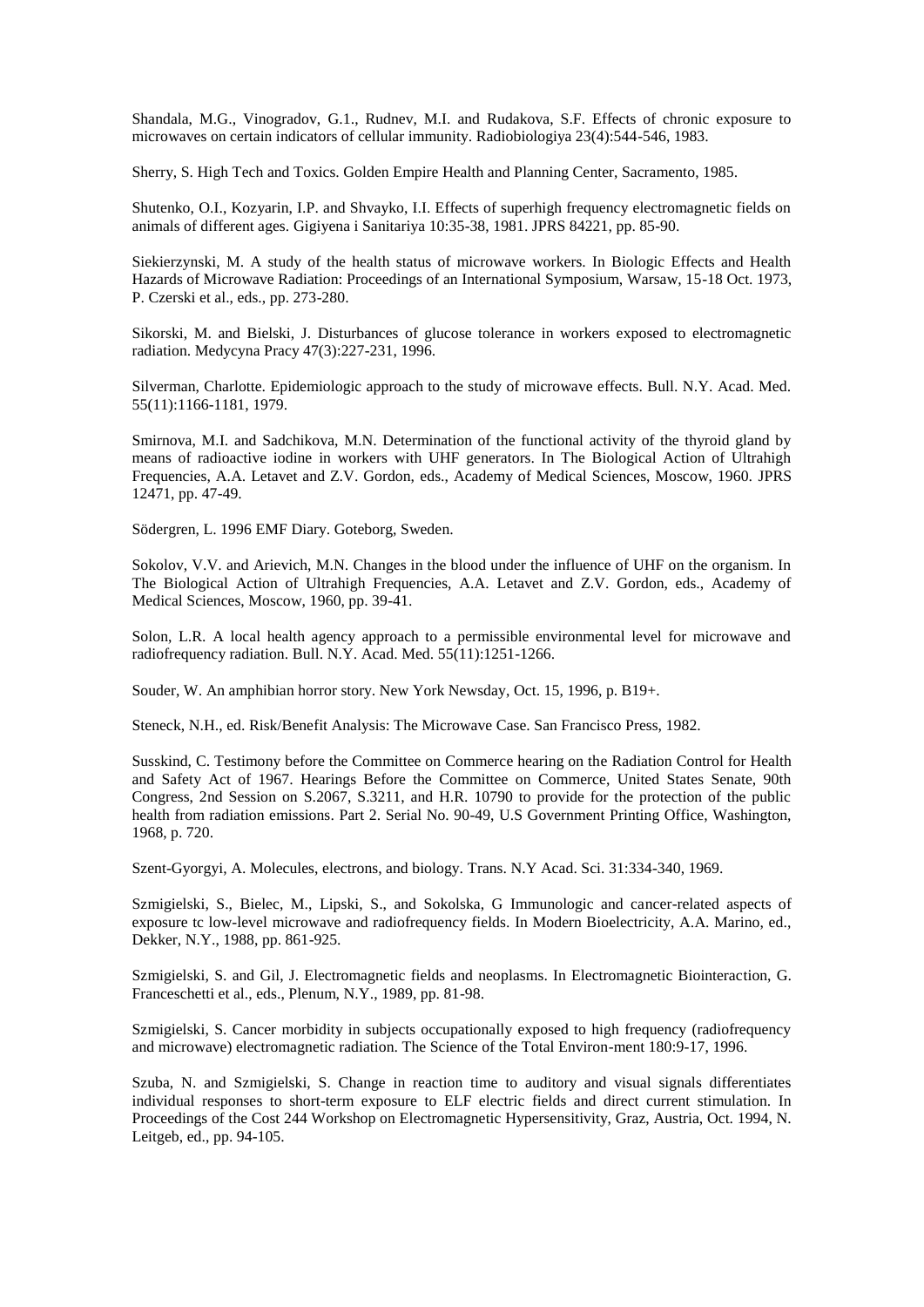Takashima, S., Onaral, B., and Schwan, H.P. Effects of modulated RF energy on the EEG of mammalian brains. Radiation and Environmental Biophysics 16:15-27, 1979.

Tanner, J.A. Effect of microwave radiation on birds. Nature 210:636, 1966.

Tanner, J.A., Romero-Sierra, C. and Davie, S.J. Non-thermal effects of microwave radiation on birds. Nature 216: 1139, 1967.

Tanner, J.A. and Romero-Sierra, C. Bird feathers as sensory detectors of microwave fields. In Biological Effects and Health Implications of Microwave Radiation, S. Cleary, ed., U.S. Dept. of HEW, Washington, pp. 185-187.

Tarricone, L., Cito, C. and D'Inzeo, G. Ach receptor channel's interaction with MW fields. Bioelectrochemistry and Bioenergetics 30:275-285, 1993.

Teixeira-Pinto, A.A., Nejelski, L.L., Cutler, J.L. and Heller, J.H. The behavior of unicellular organisms in an electromagnetic field. Experimental Cell Research 20:548-564, 1960.

Tell, R.A. and Mantiply, E.D. Population exposure to VHF and UHF broadcast radiation in the United States. Proc. IEEE 68(1):4-12, 1980.

Thomas, Y., Litime, H., Belkadi, L., Benveniste, J., and Schiff, M. Electronic transmission of phorbolmyristate acetate to human neutrophils. Referenced in P. French, The Interaction of Electromagnetic Fields with Biological Systems, 1996.

Tofani, S., Agnesod, G., Ossola, P., Ferrini, S. and Bussi, R. Effects of continuous low-level exposure to radio-frequency radiation on intrauterine development in rats. Health Physics 51(4):489-499, 1986.

Tolgskaya, M.S., Gordon, Z.V. and Lobanova, Y.A. Morphological changes in experimental animals under the influence of pulse and continuous UHF. In The Biological Action of Ultrahigh Frequencies, A.A. Letavet and Z.V. Gordon, eds., Academy of Medical Sciences, Moscow, 1960. JPRS 12471, pp. 94- 103.

Tolgskaya, M.S. and Gordon, Z.V. Changes in the receptor and interoreceptor apparatuses under the influence of UHF. Ibid., pp. 104-109.

Trinos, M.S. Frequency of diseases of digestive organs in people working under conditions of combined effect of lead and SHF-range electromagnetic energy. Gigiyena i Sanitariya 9:93-94, 1982. JPRS 84221, pp. 23-26.

Veyret, B., Bouthet, C., Deschaux, P., de Seze, R., Geffard, M., Joussot-Dubien, J., le Diraison, M., Moreau, J.-M. and Caristan, A. Antibody responses of mice exposed to low-power microwaves under combined pulse-and-amplitude modulation. Bioelectromagnetics 12:47-56, 1991.

Wei, L.Y. A new theory of nerve conduction. IEEE Spectrum, Sept. 1966, pp. 123-127.

Wieske, C.W. Human sensitivity to electric fields. In Proceedings of the First National Biomedical Sciences Instrumentation Symposium, Los Angeles, July 14-17, 1962. Reprinted in Electrical Sensitivity News 1(5): 1-4, 1996.

Zalyubovskaya, N.P. and Kiselev, R.I. Effect of radio waves of a millimeter frequency range on the body of man and animals. Gigiyena i Sanitariya 8:35-39, 1978. JPRS 72956, pp. 9-15.

Zaret, M.M. Selected cases of microwave cataract in man associated with concomitant annotated pathologies. In Biologic Effects and Health Hazards of Microwave Radiation: Proceedings of an International Symposium, Warsaw, 15-18 Oct., 1973, P. Czerski et al., eds., pp. 294-301.

Zmyslony, M., Gadzicka, E., Szymczak, W. and Bortkiewicz, A. Evaluation of selected parameters of circulatory system function in various occupational groups exposed to high frequency electromagnetic fields. II. Electrocardiographic changes. Medycyna Pracy 47(3): 241-252, 1996.